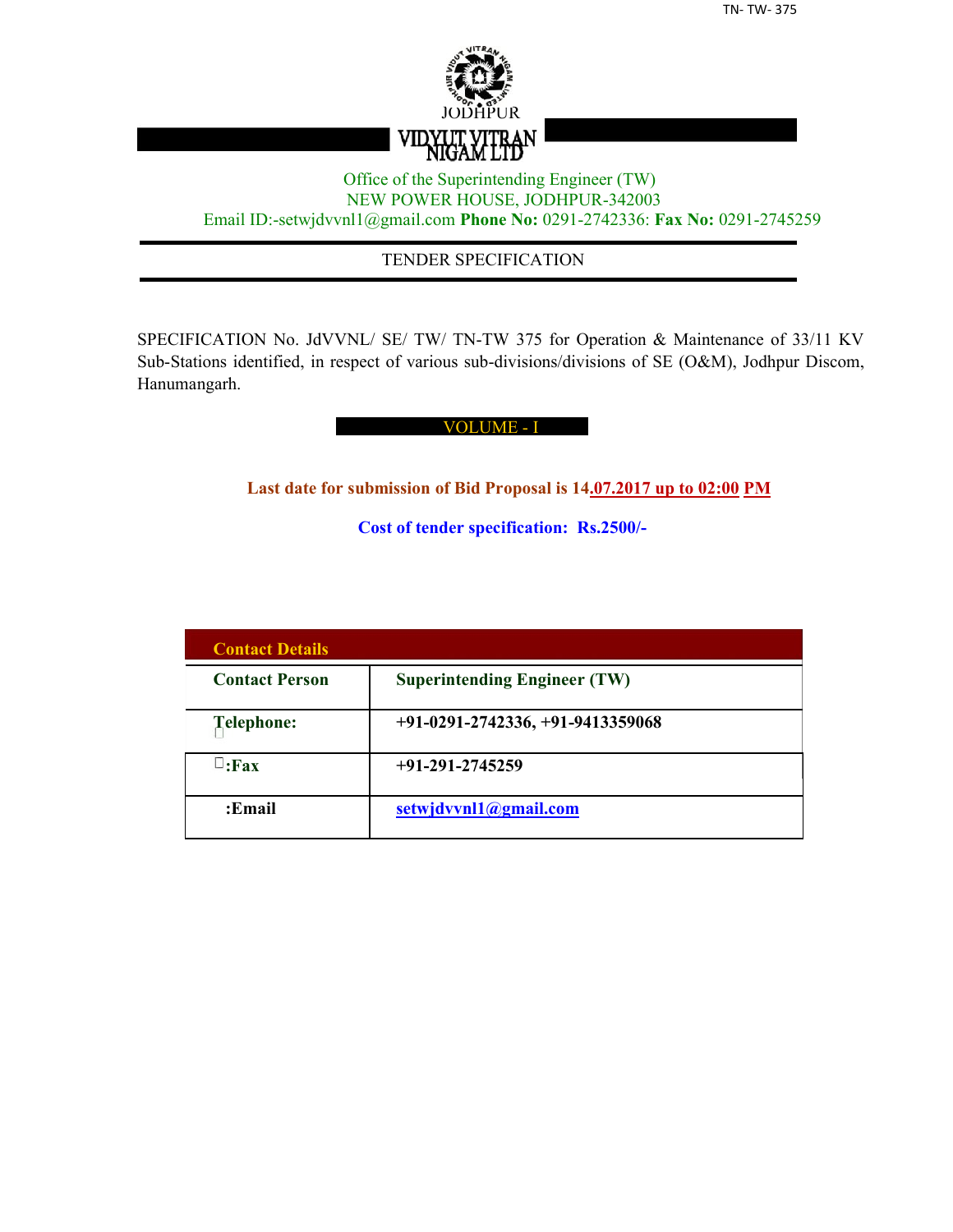#### GENERAL PARTICULARS ABOUT THE TENDER IN BRIEF JODHPUR VIDYUT VITARAN NIGAM LIMITED Office of the Superintending Engineer (TW) New Power House, Industrial Estate, Jodhpur Email ID:-setwjdvvnl1@gmail.com Ph. No.0291-2742336 / Fax No.- 0291-2745259

#### *SPECIFICATION No. JdVVNL/ SE/ TW/ TN-***375** *for Operation & Maintenance of 33/11 KV Sub-Stations identified, in respect of various sub-divisions/divisions of respective circles under the domain of Jodhpur discom i.e. SE(O&M) JdVVNL, Hanumangarh*

| Availability of tender documents<br>on<br>website                            | 09.06.2017                                                                                                                                                |
|------------------------------------------------------------------------------|-----------------------------------------------------------------------------------------------------------------------------------------------------------|
| & Time<br>online<br><b>Start</b><br>Date<br>for<br>submission of Tender bids | 09.06.2017                                                                                                                                                |
| & Time for down loading of<br><b>Last Date</b><br><b>Tender documents</b>    | Up to 14.07.2017; 12:00 PM                                                                                                                                |
| $&$ Time<br>online<br>Date<br>for<br>Last<br>submission of Tender bids       | 14.07.2017; 02.00 PM                                                                                                                                      |
| Date $\&$ Time for online opening<br>of<br>Tender bids                       | 14.07.2017; 03.00 PM                                                                                                                                      |
| RISL Processing fee (non refundable)                                         | Re.1, 000/- (Rs. One Thousand only) for each circle<br>wise tender                                                                                        |
| Cost of Specification(non refundable)                                        | Re. 2,500/- (Re. Two Thousand Five Hundred only)                                                                                                          |
| Validity                                                                     | 180 DAYS FROM DATE OF OPENING OF<br>TECHNICAL BID OR 120 DAYS FROM THE<br>DATE OF OPENING OF FINANCIAL BID<br>WHICHEVER IS LATER                          |
|                                                                              | Rs. 21000000 approx. of Hanumangarh Circle<br>Discom, details of estimated cost for Hanumangarh<br>Circle has been mentioned in Annexture-E at page No 24 |
| <b>Estimated Cost of works(Approx.)</b>                                      | 2% of the estimated cost of each lot of a                                                                                                                 |
| Earnest Money deposit                                                        | particular circle, mentioned in (Annexture-E) i.e the<br>EMD is to be furnished as per quoted quantity of GSS.                                            |
| Tendered Quantity of specified scope in<br>Nos.                              | Total no.of 33/11KV substations in domain of SE (<br>O&M), Jodhpur Discom, Hanumangarh are approx.<br>50 Nos.                                             |
| Person (Authorized<br><b>Bid</b><br>Contact<br>signatory)                    | Superintending Engineer (TW), JDVVNL Jodhpur                                                                                                              |
| Correspondence Address                                                       | <b>New Power House,</b><br><b>Industrial Estate, Jodhpur-342 003</b>                                                                                      |
| Telephone no. & Fax No. Website &<br>Email Address of RISL                   | Web: www.jdvvnl.com<br>Web: http://risl.rajasthan.gov.in<br>Email: info.risl.rajasthan.gov.in                                                             |

Address of RISL:- RajCOMP info Service Limited (RISL) 1 st Floor, Yojana Bhawan, Tilak Marg, C-Scheme, Jaipur (Rajasthan) Phone: 0141-5103902, 4031900 Fax: 0141-2228701 Web: http://risl.rajasthan.gov.in, Email: info.risl@rajasthan.gov.in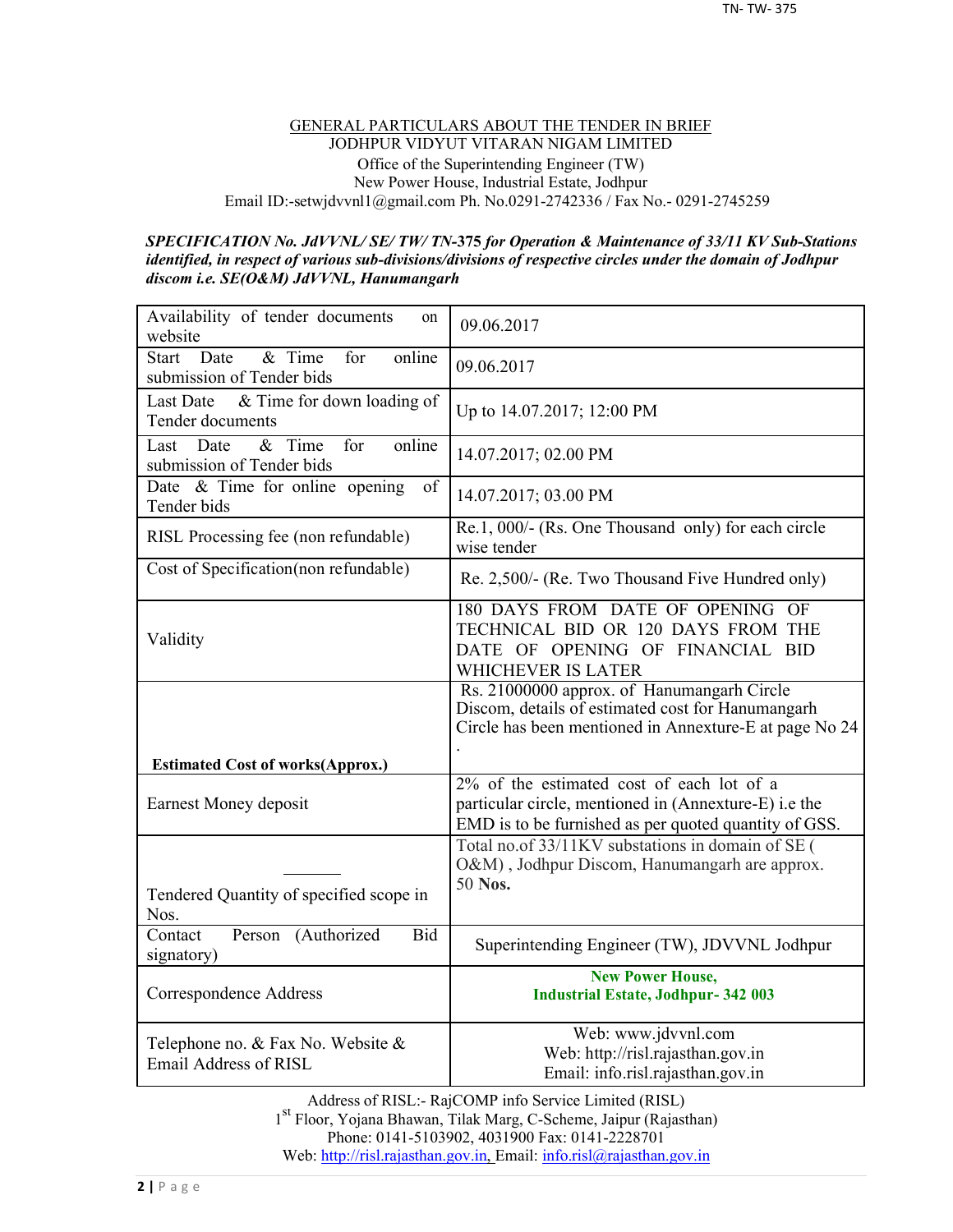|                |                                                                                                          | Pages     |
|----------------|----------------------------------------------------------------------------------------------------------|-----------|
| S.No.          | Description                                                                                              | (1 to 88) |
|                | <b>SECTION-I</b>                                                                                         |           |
| 1              | <b>QUALIFICATION REQUIREMENT</b>                                                                         | 5         |
|                |                                                                                                          |           |
|                | <b>SECTION-II</b>                                                                                        |           |
|                | <b>INSTRUCTIONS TO BIDDERS and</b>                                                                       |           |
|                | <b>COMMERCIAL TERMS &amp; CONDITIONS FOR</b>                                                             |           |
| $\overline{2}$ | THE WORK OF OPERATION AND                                                                                | $6 - 19$  |
|                | MAINTENANCE OF 33/11 KV SUB-STATION                                                                      |           |
| 3              | Documents to be uploaded on E-Proc.                                                                      | 11        |
|                |                                                                                                          |           |
|                | <b>SECTION-III</b>                                                                                       |           |
|                | TECHNICAL TERMS & CONDITION FOR THE                                                                      |           |
| 4              | WORK OF OPERATION AND MAINTENANCE                                                                        | 21-23     |
|                | OF 33/11 KV SUB-STATION                                                                                  |           |
|                | Annexture-E (Estimated cost of Hanumangarh Circle)                                                       |           |
| 5              |                                                                                                          | 24        |
|                | indicating approx. no. of GSS                                                                            |           |
|                | Bid Bank guarantee Performa for                                                                          |           |
| 6              | EMD.(Schedule -1)                                                                                        | $25 - 26$ |
|                |                                                                                                          |           |
| 7              | Performa for Contract Agreement (Schedual-2)                                                             | $27 - 28$ |
|                |                                                                                                          |           |
| 8              | No Deviation in Commercial Terms &                                                                       | 29        |
|                | Conditions (Schedule-3)                                                                                  |           |
|                | No Deviation in Technical Terms & Conditions                                                             |           |
| 9              |                                                                                                          | 30        |
|                | (Schedule-4)                                                                                             |           |
| 10             | List of past Experience.(Schedule-5)                                                                     | 31        |
|                |                                                                                                          |           |
|                | Particulars & details regarding list of equipments                                                       |           |
| 11             | & Technical hands available as per requirement of                                                        | 32        |
|                | specification (Schedule-6)                                                                               |           |
| 12             | Details of Turnover during last three financial years<br>$(2014 -$<br>15,2015-16 & 2016-17)(Schedule-6A) | 33        |
|                |                                                                                                          |           |
|                | Details of Works Executed during last Five financial years                                               |           |
|                | (2012-13, 2013-14, 2014-15, 2015-16 & 2016-17) ) (Schedule-                                              |           |
|                | 6B)                                                                                                      |           |
| 13             |                                                                                                          | 34        |
|                |                                                                                                          |           |
|                | Performa for SecurityBank Guarantee for                                                                  |           |
| 14             | safe Custody of material and                                                                             | 35        |
|                | Equipment(33/11KV GSS) (Schedule-7)                                                                      |           |
|                | <b>Annexures/Formats</b>                                                                                 |           |
| 1.             | Annex-I- PTW Register                                                                                    | 36        |
| 2.             | Annex-II- Identity Card                                                                                  | 37        |
| 3.             | Annex-III-Log sheet                                                                                      | 39        |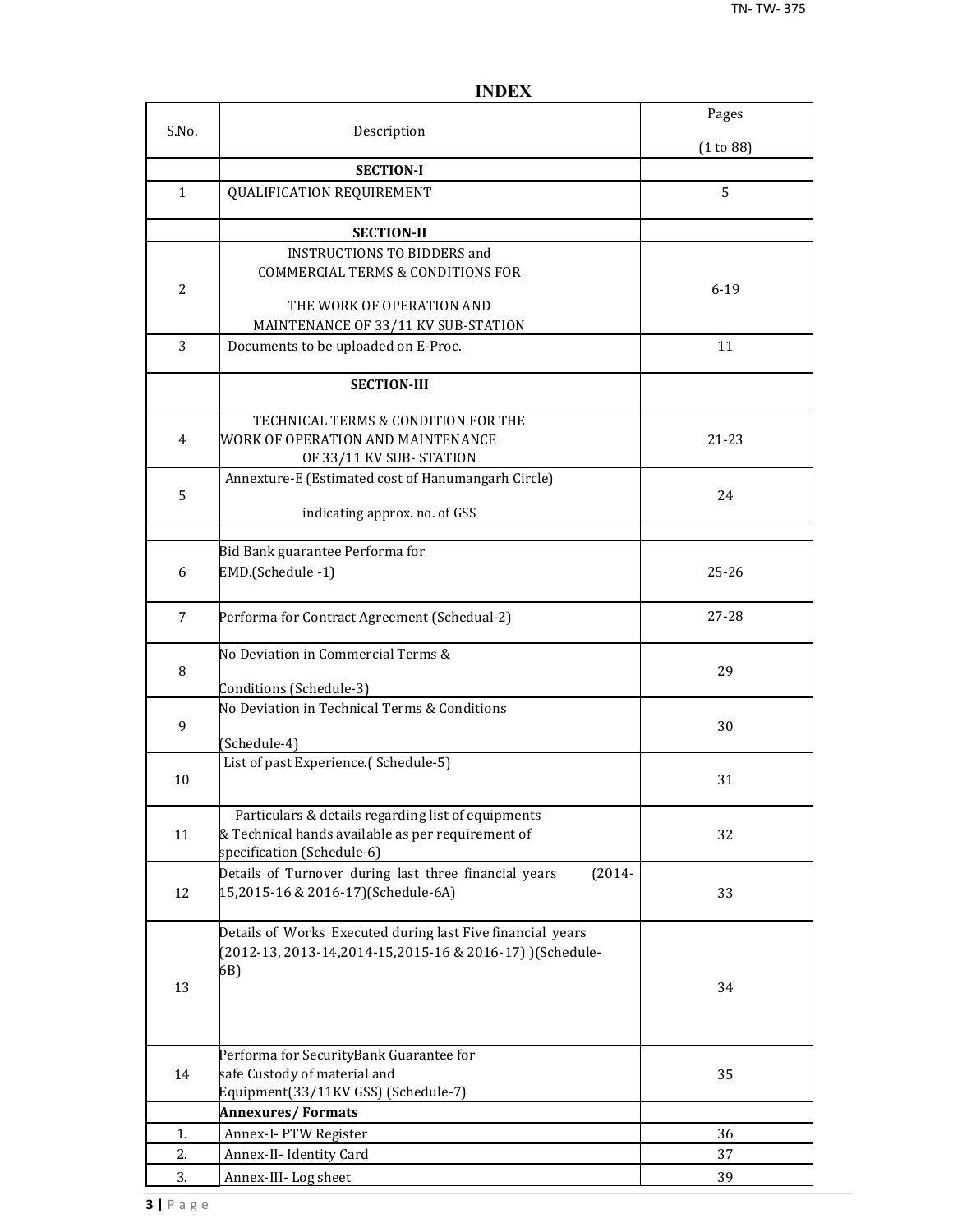| 4.  | Form-V-Certificate by principal employer                 | 40 |
|-----|----------------------------------------------------------|----|
|     |                                                          | 41 |
| 5.  | Form-VI-Renewal of License by licensing officer, GoR     |    |
| 6.  | Form-VII-(Part-I) Register of particulars of contractors |    |
| 7.  | Form-VII-(Part-II) Progress of contract work             | 42 |
|     | Form-VIII-Register of workmen employed by the            |    |
| 8.  |                                                          |    |
|     | contractor                                               | 43 |
| 9.  | Form-IX-Employment Card                                  |    |
|     | Form-X-Return of principal employer to be sent to the    |    |
| 10. |                                                          | 44 |
|     | registering officer                                      |    |
| 11. | Form-XI-MUSTER ROLL                                      | 45 |
|     |                                                          |    |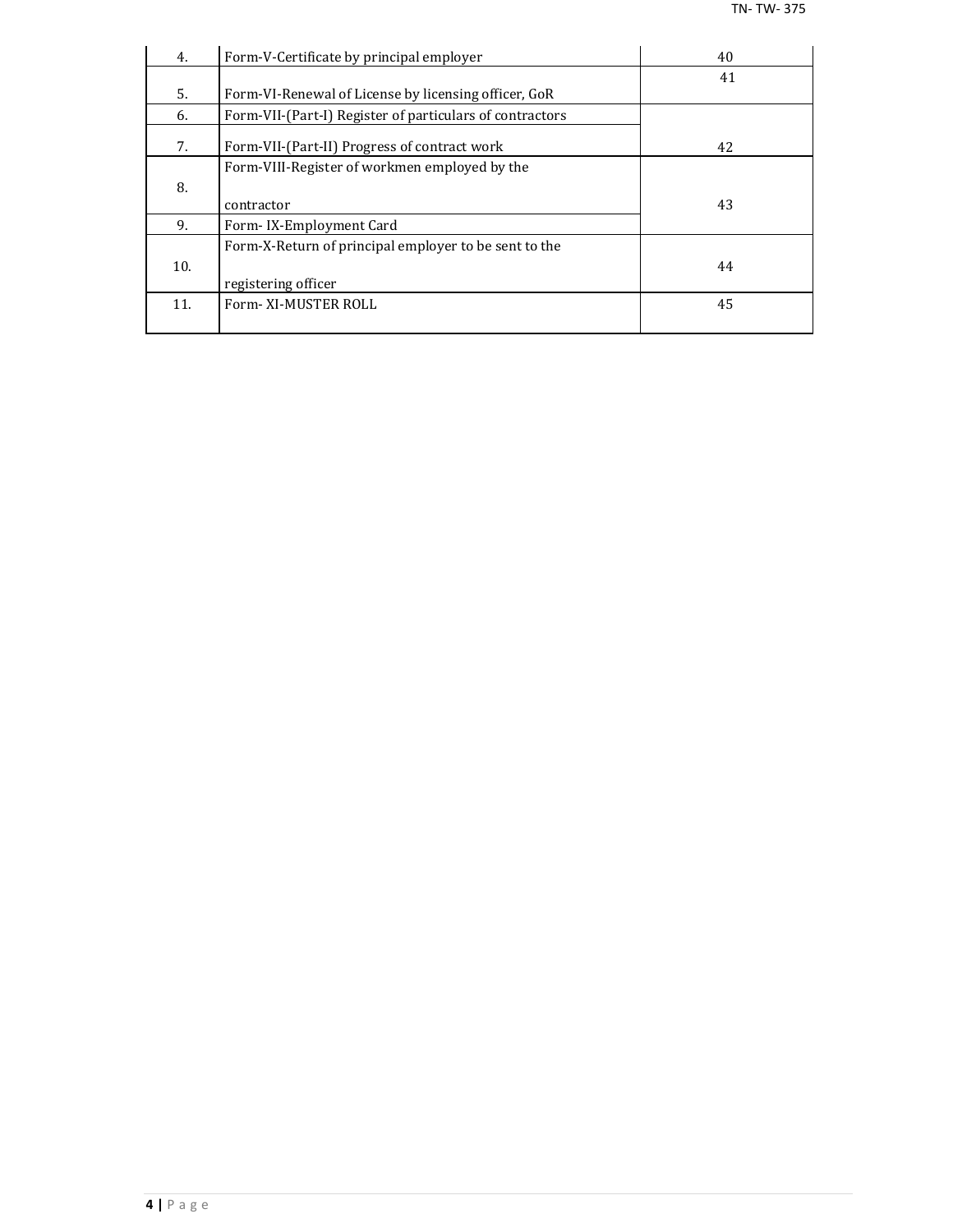#### **SECTION-I**

#### **1. QUALIFICATION REQUIREMENT:**

The bidder must possess the following requirements. It is clarified that the offer of those bids who do not qualify the following requirements shall not be entertained and the same shall be considered as disqualified. It is also intimated that merely meeting the following requirements does not indicate that the bidders shall be shortlisted for opening of financial bid. The short listing shall be made considering all the technical  $\&$  commercial parameters furnished by the bidder along with the technical offer.

- a. The Bidder should possess class "A/B" Electrical license issued by Electrical Inspectorate of any state Govt. or Central Govt. of India and is a qualified contractor who regularly undertakes the projects of the type specified and has adequate technical knowledge and practical experience. If the bidder owns a license other than Rajasthan state, then he will have to obtain it within one month from Electrical Inspectorate of Govt. of Rajasthan before commencement of the work in case he is selected for award failing which the contract awarded is likely to be cancelled. An undertaking to this effect is to be furnished along with bid. The registration should be valid from the date of start of the work and shall remain valid up to 30 days from the date of completion of contract period.
	- i. The bidder should have atleast Three Years experience for operation and maintenance of 33/11 KV sub station and bidder having similar exposures in higher volatage class than 33 KV i.e 66 KV, 132 KV & 220 KV etc. shall also be considerd for Technical Evolution, during last five financial years from date of opening of Bid i.e. from 2012-13 to 2016-17 in any of the Discoms.
	- ii. The Bidder should have mimimum experience of three years for operation  $\&$ Maintenance of GSS of 50 % quantity of GSS for which bidder quoted in last five years.
	- iii. The copies of the relevant detailed work orders should be enclosed regarding above work experience.
	- iv. The 'G' Schedule / reports indicating various activities of works executed should also be enclosed alongwith satisfactorily work completion certificate issued by concerned officer not below the rank of Executive Engineer or equivalent in case of in any of the Discoms.
- b. The Bidder should have **Mimimum Annual Turnover (MAT)** not less than 50 % value of estimated cost of Tender//lot, **for which bidder quoted,** in any one year of last five financial years. In case a bidder is quoting for more than one Lot, Pre-qualificaton reqrement shal be examined on the basis of sum of Lot requirements of MAT of all quoted Lot. Details of all lot are available at "Annexure-F". A **CA Certified certificate is required for the same.**
- c. The contractor should be registered with PF and ESI Department in case of notified area. The certificate may be produced prior to opening bid.
- d. The contractor should possess the valid license as provided under section 12 of the contract labour ( R&A) Act 1970 , an attested photocopy of which should be submitted by the Contractor.

The work of Operation & Mainmtenence of GSS under the domain of Jodhpur Discom shall be one year initially.Nigam shall review same as per need and same can be extended for one more additional year.

The bidder has to quote for minimum lot for a particular tender of circle. However bidder may participate in different Circle under Jodhpur Discom separately as per NIT. A bidder can not avail order more than 3 Nos. of circles out of 11 Nos.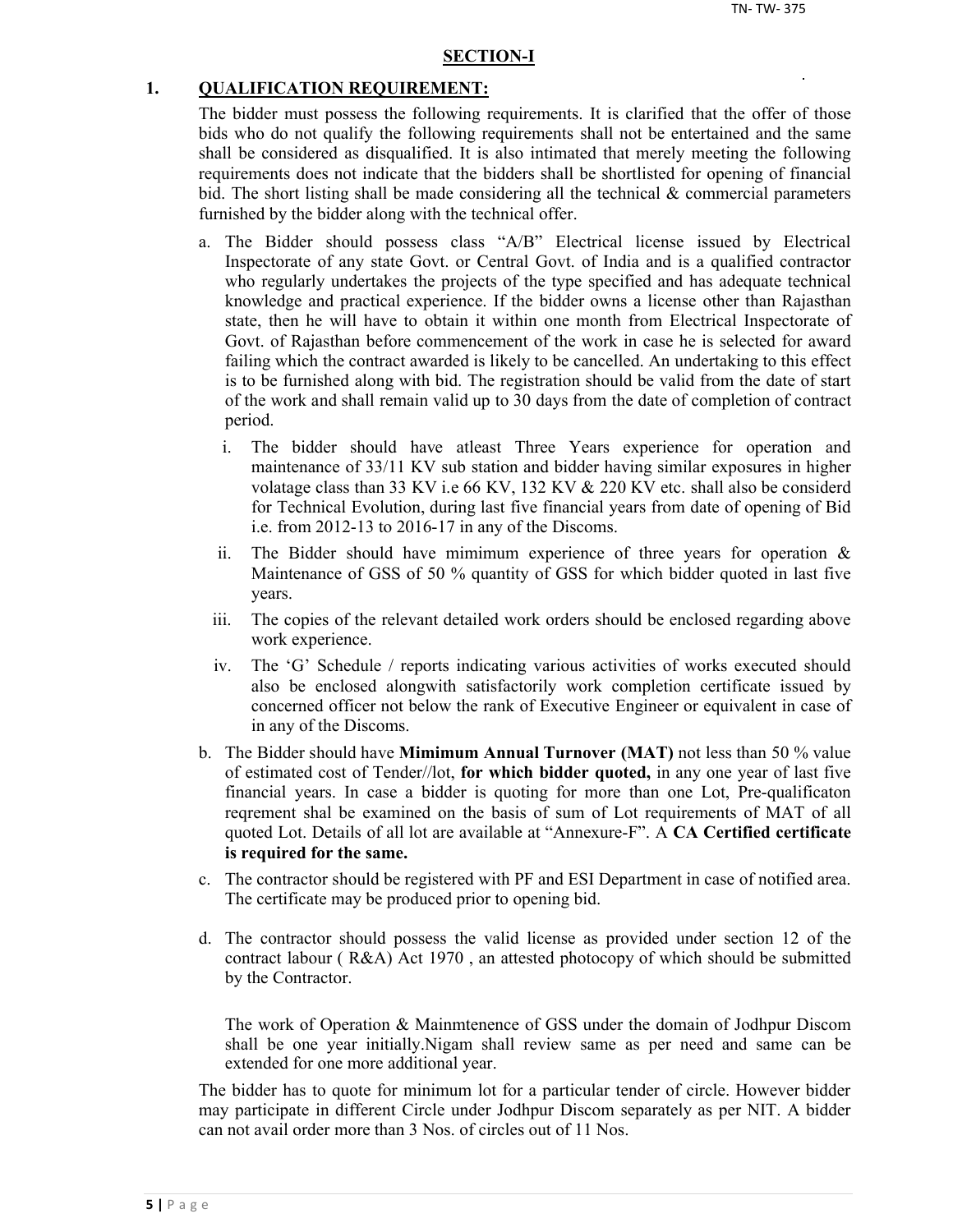#### **SECTION-II**

## **COMMERCIAL TERMS & CONDITIONS FOR THE WORK OF OPERATION AND MAINTENANCE OF 33/11 KV SUB-STATION UNDER JODHPUR DISCOM**

#### **INSTRUCTIONS TO BIDDERS**

#### **2. GENERAL INSTRUCTIONS:**

- 1.1 The Jodhpur Vidyut Vitran Nigam Ltd, or any authority designated herein after called 'OWNER' will receive bids in respect of services as set forth in the accompanying specification. All bids shall be prepared and submitted in accordance with these instructions. The Bidder, in his own interest is requested to read very carefully these instructions and the terms and conditions as incorporated in General Conditions of Contract and Technical specification before filling the Bid proposal form. If he has any doubt as to the meaning of this specification or any portion thereof, he shall before submitting the Bid, refer the same to the Superintending Engineer (TW), Jodhpur Vidyut Vitran Nigam Limited, Jodhpur in writing well in time before the specified date of opening of Bids so that such doubts may be clarified. Submission of the Bid shall be deemed to be the conclusive proof of the fact that the Bidder has acquainted himself and is in agreement with all the instructions, terms and conditions governing the specification, unless otherwise specifically indicated / commented by him in his Bid.
- 1.2 Bids submitted after the time and date fixed for receipt of bids as set out in the invitation to Bid may be rejected.

#### 1.3 INFORMATION REQUIRED WITH THE PROPOSAL:

- i. Oral statements made by the Bidder at any time related to any matter will not be considered.
- ii. The bidder may use in the bid Standard catalogue pages and other documents to provide additional information and data as deemed necessary.
- iii. In case the 'Proposal' information contradicts the specification requirements, the specification requirements will govern, unless otherwise brought out clearly in the technical/ commercial deviation schedule.

#### 1.4 RECEIPT AND OPENING OF BIDS.

- i. Bidder shall submit their bid in electronic format, digitally signed and stamped on each page. Bidder shall procure Digital Signature Certificate (DSC) as per IT act - 2000.
- ii. The electronically received bids will be opened in the office of the Superintending Engineer (TW), Jodhpur Vidyut Vitran Nigam Limited, Jodhpur on stipulated date & time in the presence of such tenderers or their authorized representative, who choose to be present. The system does not permit electronic submission of late tenders after the due date & time.
- iii. In case, the date fixed for opening of the tenders be declared as a public holiday, the bid shall be opened on the next date on which office re-opens after such holiday(s).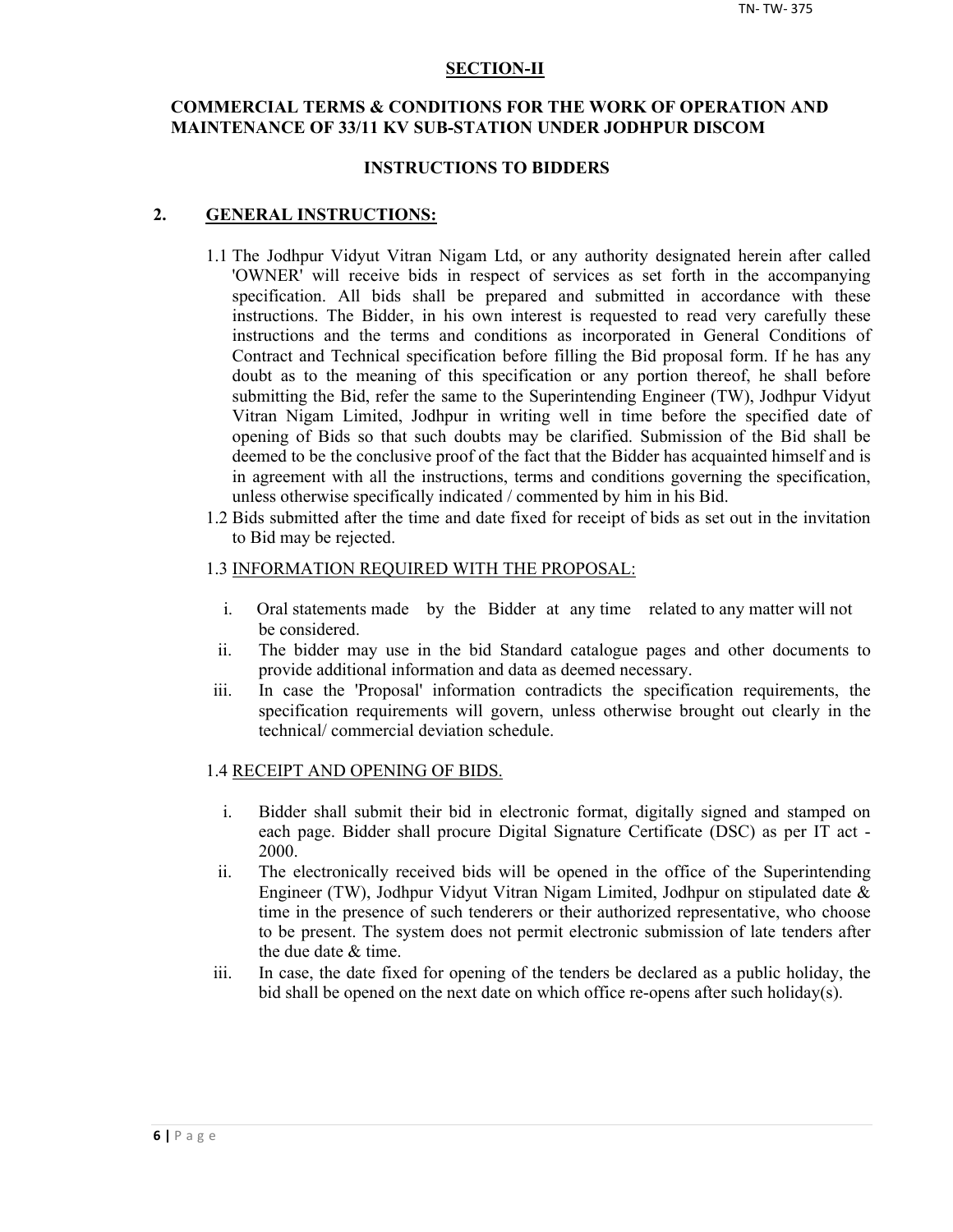## 1.5 FORMAT AND SIGNING OF BIDDER:

i. The tender must contain the name, designation and place of business of the person or persons making the tender and must submit online & signing digitally with his DSC (Digital Signature). Tender by a partnership firm must be furnished with

full names of all the partners and should be signed digitally by one of the member of partnership firm or by a authorized representative indicating the designation of the person or persons, with authority letter signed by the Chairman/ Secretary other person authorized to bind the Corporation / Company in the matter.

- ii. Bid by a partnership must be furnished with full names of all partners and be signed with the partnership firm name, followed by the signature (s) and designation (s) of the authorized partner (s) or other authorized representative (s).
- iii. Bids by corporation/ company must be signed with the legal name of the corporation/ company by the President, Managing Director or by the Secretary or other person or persons authorized to bid on behalf of such corporation/ company in the matter.
- iv. A bid by a person who affixes to his signature the word 'President', 'Managing Director' 'Secretary', 'Agent' or other designation without disclosing his principal will be liable to be summarily rejected.
- v. Satisfactory evidence of authority of the person signing on behalf of the Bidder shall be furnished with the bid.
- vi. The Bidder's name stated on the proposal shall be exact legal name of the firm.
- vii. Erasures or other changes in the bid documents shall bear the initials of the person signing the bid.
- viii. Bids not conforming to the above requirements of signing shall be disqualified.

## 1.6 UNDERSTANDING AND CLARIFICATIONS ON DOCUMENTS AND SPECIFICATIONS:

- a. The Bidder is required to carefully examine the specifications and documents and fully inform himself as to all the conditions and terms matters which may in any way affect the Work or the cost thereof. If any Bidder finds discrepancies or omissions in the specifications and documents or is in doubt as to the true meaning of any part, he shall at once request in writing for at least 15 days before the specified date of opening of Techno-commercial Bid for interpretation/clarification by the owner. The Owner, then, will issue interpretation and clarifications as he may think fit in writing. After receipt of such interpretations and clarifications, the Bidder may submit his bid but within the time and date as specified in the Invitation to Bid. All such interpretations and clarifications shall form a part of the specifications and documents, and accompany the bidder's proposal.
- b. Verbal clarifications and information given by the owner or his employee(s) or his representative(s) shall not in any way be binding on the owner.

## 1.7 EFFECT AND VALIDITY OF BID :

- i. The submission of any bid connected with these documents and specification shall constitute an agreement that the bidder shall have no cause of action or claim, against the owner for rejection of his bid. The owner shall always be at liberty to reject or accept any bid or bids at his sole discretion and any such action will not be called into question and the bidder shall have no claim in that regard against the owner.
- ii. The bids shall be valid for a minimum period of 180 days (One hundred eighty)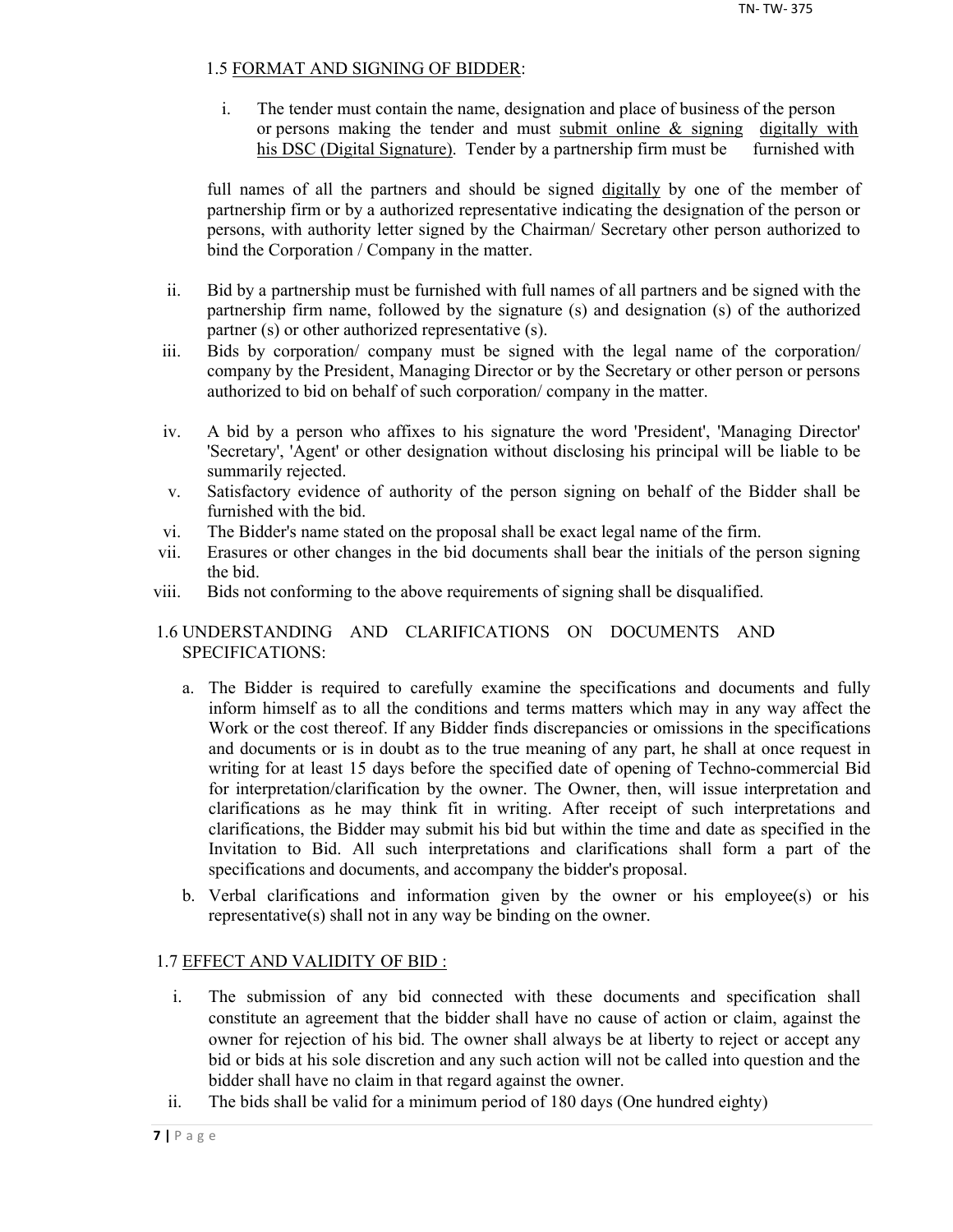days from the date of opening of technical bids or 180 days from the date of opening of financial bid whichever is later. Bids mentioning a shorter validity period than specified are likely to be summarily rejected /ignored.

iii. Owner may ask for extension in validity period. The bidder will be at liberty to accept it or not. In case bidder agrees to extend the validity period without changing his original offer, he will be required to extend validity period of the Bank Guarantee (Submitted against the EMD) suitably.

## 1.8 COST OF SPECIFICATION:

The cost of Bid document as published in NIT shall be furnished along with EMD prior to opening of bid and scan copy be upload on website of RISL. The document shall be downloaded/ uploaded in the manner prescribed in bid document. The cost of bid and EMD shall be furnished through Bank Draft payable to Senior Accounts Officer (CPC), JdVVNL, Jodhpur

## 1.9 LATE BIDS:

The system does not permit electronic submission of late tenders after the due date  $\&$  time.

## 1.10 CLARIFICATION OR MODIFICATION OF BIDS:

To assist in the examination, evaluation and comparison of bids, JDVVNL may ask Bidders individually for clarification, in writing. No change in the substance of the bid shall be permitted except as required to confirm the correction of any typographical error. JDVVNL may modify 'Financial bid' based on discussions with individual Bidders short-listed even after opening of 'Technical bid'.

## 1.11 REJECTION OF BIDS :

Any action on the part of the Bidder to revise the rates / prices and modification in the substance of original tender. Submission of any supplementary information unless & otherwise asked for at his own instance after the opening of the Bid may result in rejection of the Bid and also debar him from submission of Bid to the NIGAM at least for one year.

The owner reserves the right to accept or reject any bid, and to annul the bidding process and reject all bids at any time prior to award of contract, without thereby incurring any liability to the affected bidder or bidders or any obligation to inform the affected bidder or bidders of the grounds for the owner's action.

## 1.12 OPENING OF FINANCIAL BID:

The date and time for opening "Financial bid" will be intimated to the short-listed Bidders by JDVVNL in due course through 'E'-Procurement web portal. 'Financial Bid' of the Bidders, not short-listed shall not be opened and shall be returned to such Bidders.

## 1.13 UNDERSTANDING & CLARIFICATIONS ON DOCUMENTS & SPECIFICATIONS.

The Bidder is required to carefully examine the specifications and documents and fully inform himself as to all the conditions and terms matters which may in any way affect the Work or the cost thereof. If any Bidder finds discrepancies or omissions in the specifications and documents or is in doubt as to the true meaning of any part, he shall at once request in writing for an interpretation / clarification by the owner. The Owner, then, will issue interpretation and clarifications as he may think fit in writing. After receipt of such interpretations and clarifications,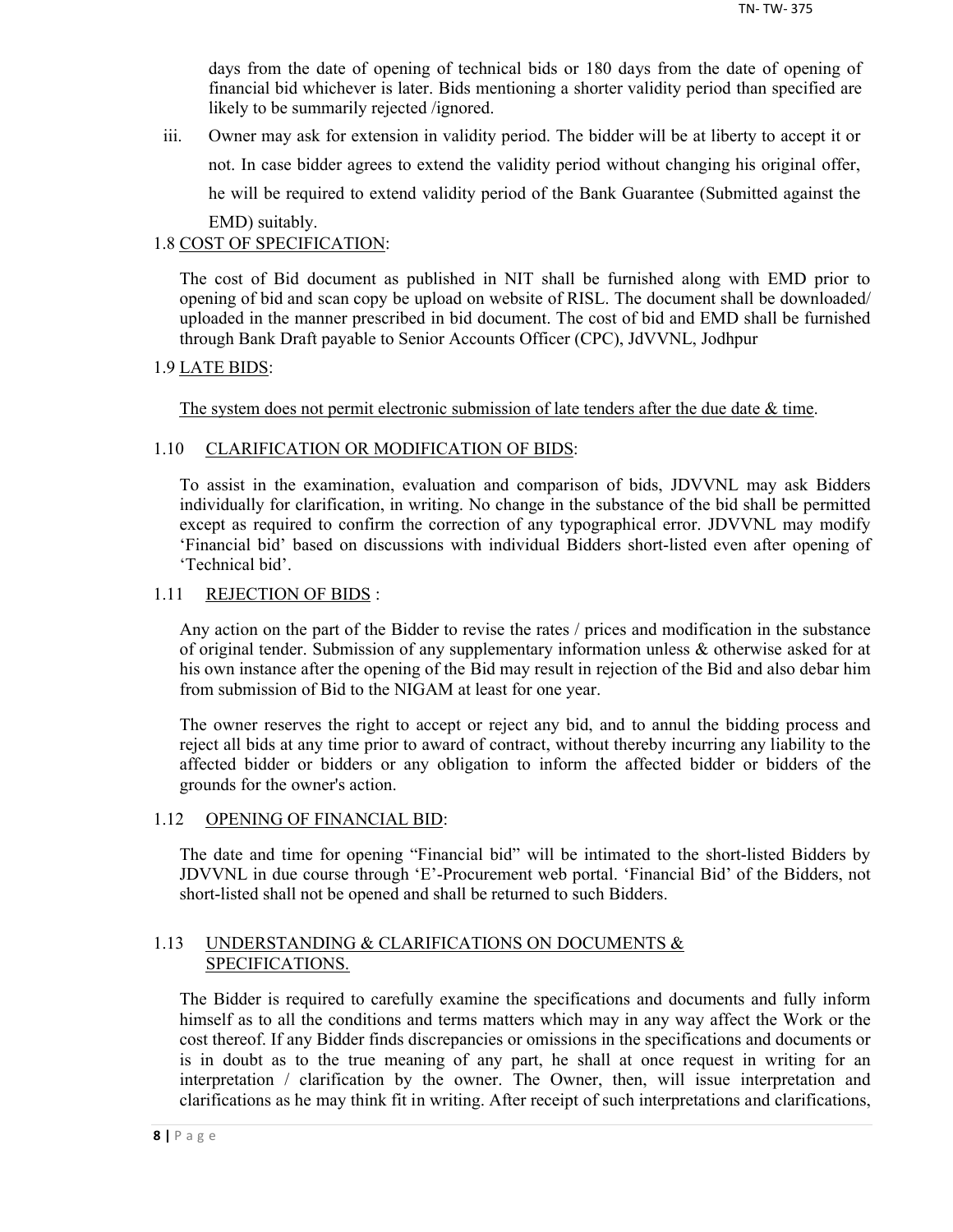the Bidder may submit his bid but within the time and date as specified in the Invitation to Bid. All such interpretations and clarifications shall form a part of the specifications and documents, and accompany the bidder's proposal.

Verbal clarifications and information given by the owner or his employee(s) or his representative(s) shall not in any way be binding on the owner.

#### 1.14 POLICY FOR BIDS UNDER CONSIDERATION:

Bids shall be deemed to be under consideration immediately after they are opened and until such time official intimation of award / rejection is made by the owner to the bidders. While the bids are under consideration, bidders and / or their representatives or other interested parties are advised to refrain from contacting by any means, the owner and / or his employees / representatives on matters related to the bids under consideration. The owner, if necessary, will obtain clarifications on the bids by requesting for such information from any or all the bidders, either in writing or through personal contact, as may be necessary. Bidder will not be permitted to change the substance of the bid after the bid has been opened.

#### **3. SUBMISSION OF BIDS:**

The bidders, in their own interest, are requested to read very carefully Technical Specification before filling the bid. The Bid documents be downloaded from JDVVNL website www.JdVVNL.com or http://eproc.rajasthan.gov.in and upload the tender on website of RISL www.http://eproc.rajasthan.gov.in. No hard copy of the bidding documents will be provided to the bidders through this office. In case of any discrepancy found in bidding documents downloaded from the website and appended with the bid (as a bid document) and original copy of such document available in the office of Superintending Engineer (TW), Jodhpur Discom, Jodhpur will be considered as final document for all purpose. The cost of Bid document as published in NIT shall be furnished along with EMD before opening of bid and scan copy be upload on website of RISL. The document shall be downloaded/ uploaded in the manner prescribed in bid document.

3.1 Tenders shall be submitted online in the electronic format attached here to and all blanks in the tender and the schedule to the specification shall be duly filled in. The completed forms, schedule(s) shall be considered as part of the contract documents in the case of successful tenderer (s).

3.2 No alteration should be made to the format of the tender specification and schedules. The tenderer must comply entirely with specification.

3.3 The tender and all accompanying documents shall be in Hindi/English Language and shall be signed digitally by a responsible and authorized person. The name, designation and authority of the signatory shall be stated in the tender.

3.4 Tender should be filled in only with ink or typed and must be submitted online after signing digitally .

3.5 All additions, alterations and over-writing in the bid must be clearly signed by the signatory of the bidder otherwise bid will be summarily rejected.

3.6 The bidder must quote the prices strictly in the manner as indicated herein, failing which bid is liable for rejection. The rate/prices shall be entered in words as well as in figures. These must not contain any additions, alterations, over-writing, cuttings or corrections and any other marking which leave any room for doubt.

3.7 The Purchase Authority will not be responsible to accept any cost involved in the preparation or submission of bids.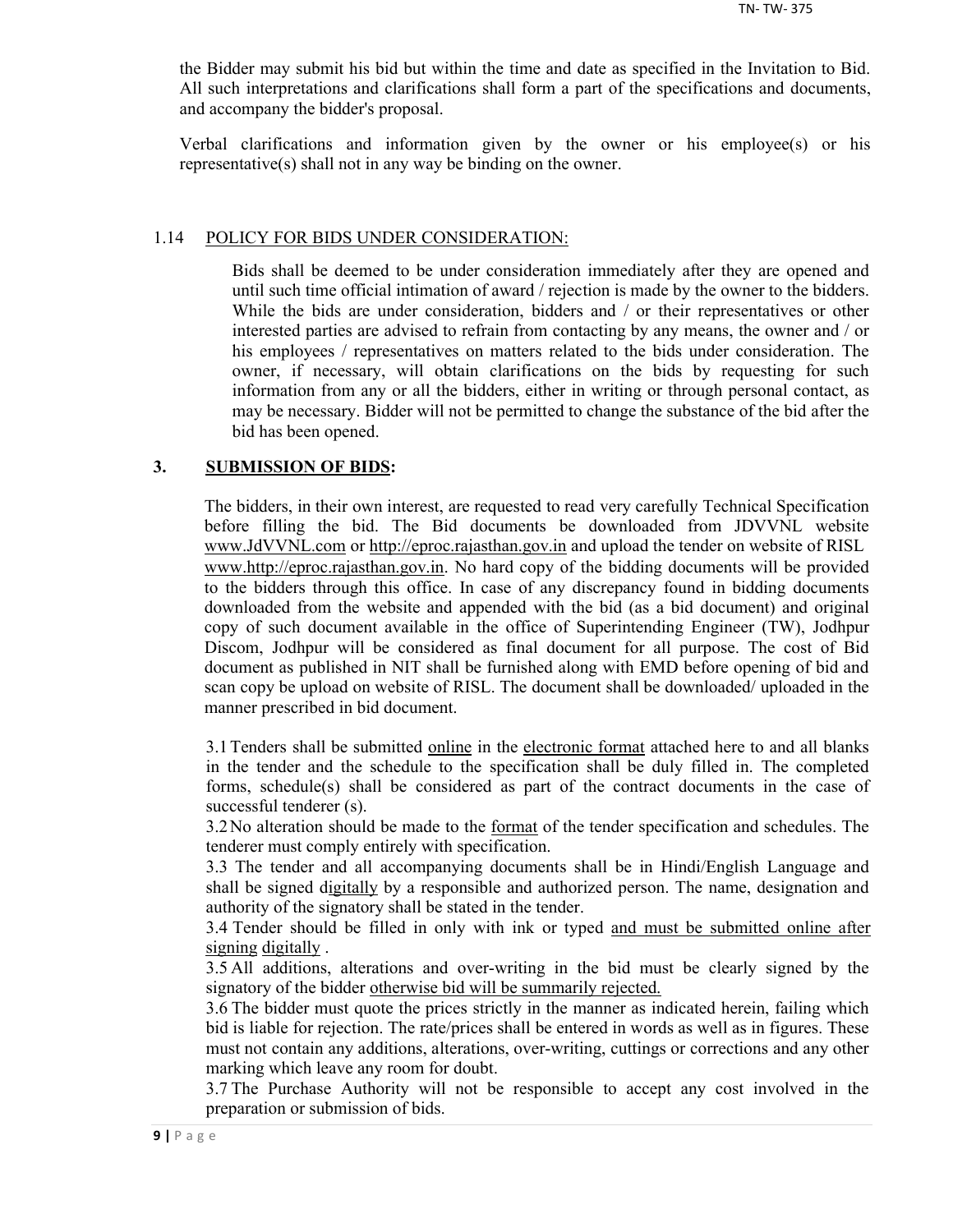3.8 Any printed conditions of sale on the bid shall not be accepted by the purchase Authority. 3.9 The tender offer shall be submitted in time specified on http://eproc.rajasthan.gov.in in electronic format in the following manner:

i. COVER – I for details of EMD / Valid exemption certificate/ Registration certificate with copy of letter indicating validity of B.G. / Tender processing fee and Cost of Tender

document (to be filed in pdf format).

- ii. COVER II for Techno- Commercial Bid (to be filed in pdf format): In this part of bid, tenderer will have to furnish Guaranteed Technical Particulars in regard to all required details of Technical Specification and confirmation of commercial terms and conditions of GCC (General Conditions of Contract) and its addendum/corrigendum, if any, along with details required in various/schedules "EXCEPT THE PRICE SCHEDULE" so that the purchaser may be able to examine whether the offer submitted is technically acceptable and also confirm to our commercial terms and conditions or not.
- iii. COVER III for Financial/Price Bid/BOQ (to be filed in pdf and xls format).

This price bid shall include submission of details of prices as per specification. The price bid will be opened only after being satisfied with Technical and Commercial Bid as per qualifying requirement stipulated in the Specification and bid of such qualified bidderswill only be opened. The date of opening of such price Bids will be intimated in due course of time.

- 2.1 Bidders shall indicate in their bid the name and complete address of Excise authorities under whose jurisdiction is their works / offices falls.
- 2.2 All bids and accompanying documents shall be addressed to the S.E. (TW) Jodhpur Vidyut Vitran Nigam Limited, Jodhpur.
- 2.3 The tenderer should sign the tender documents digitally and stamped on each page.
- 2.4 The tenders given in the form other than prescribed form will not be considered.
- 2.5 Only one representative, on submission of valid authorization of the signatory of the bid, will be allowed to be present during the opening of the bid.
- 2.6 The conditional bids shall not be accepted.

## **4. PRICE:**

The rates for operation and maintenance of 33/11 KV sub-station are inclusive of all taxes, duties local levies including surcharge and other misc. Charges and Service tax, if payable, shall be reimbursed on submission of documentary proof in support of the claim. The price is firm in all respect. However, in case a new statutory tax, duty or local levies are imposed on this contract during its currency the same shall be reimbursed by the Nigam at actual on submission of documentary evidence.

Note:- The bidders are required to quote the price as per clause No. 1 and 3(ii) of section –II regarding worker to be deployed and minimum wage criteria in prescribed Price Bid/BOQ format.

## **5. EARNEST MONEY DEPOSIT:**

i. In pursuance to RTPP Act, 2012 of Govt. of Rajasthan, Bid security / earnest money deposited by the bidder should be 2% of the estimated cost in the form of banker cheque / DD/ BG in favour of concerned AO(O&M). No preference/relaxation should be given to CLRC registered contractors in compliance to RTPP act. The Demand draft shall be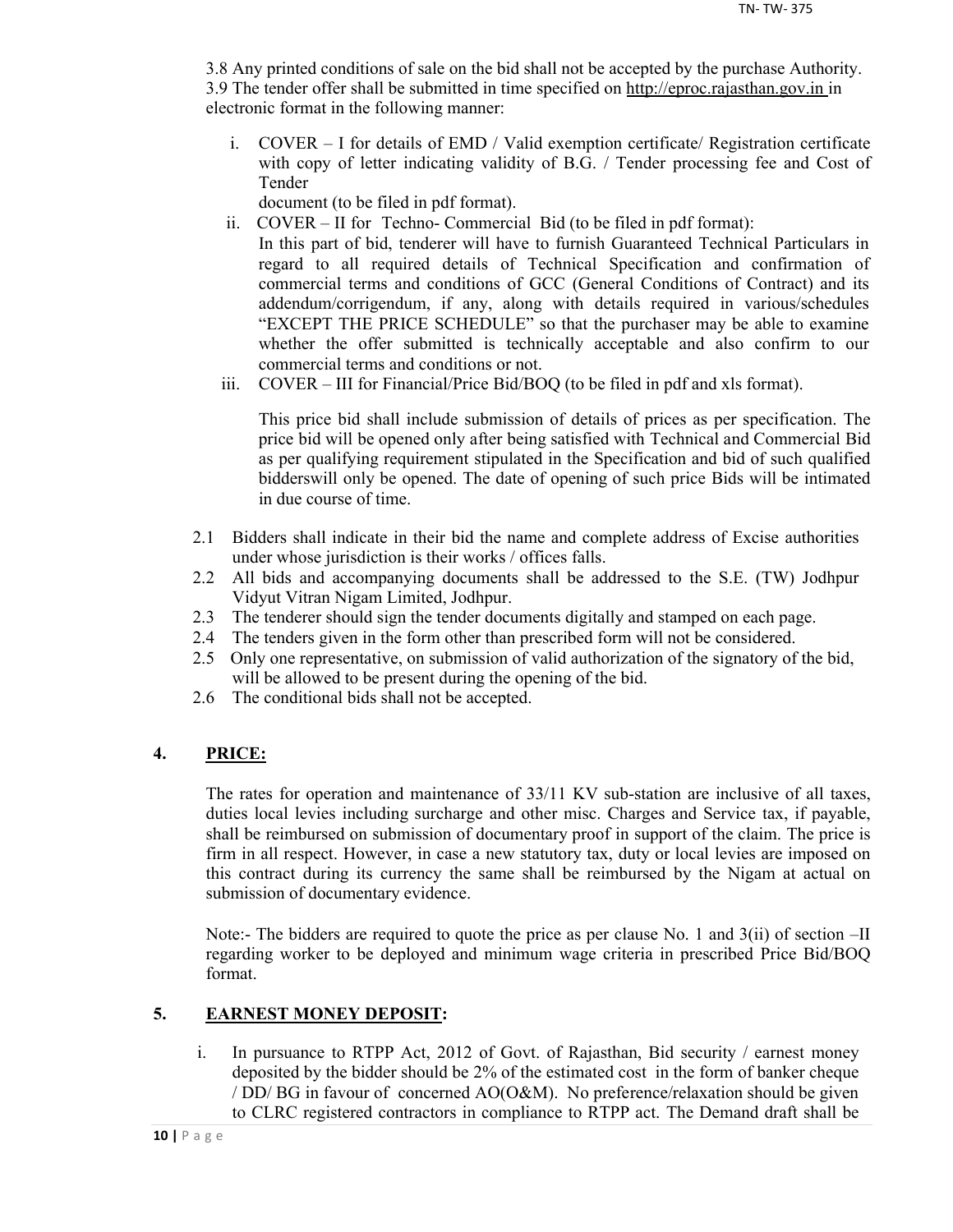accompanied with the bid in an envelope as per instructions given in these bidding documents. No other mode of deposit shall be accepted.

- ii. Any other mode except as specified under clause (i) above such as Postal orders/ cheques/ other forms of instruments are not acceptable.
- iii. In case of unsuccessful tenderer, the Earnest money will be refundable on production of the original receipt within a fortnight after finalization of the tender. In case of successful tenderer(s) the Earnest Money will be taken into account in arriving at the amount of the security cum performance guarantee if vendor(s) desires to furnish cash security deposit. However if the security cum performance guarantee is furnished through bank guarantee (BG) the EMD will be released consequent to acceptance of such BG.
- iv. Request for adjustments/proposals for acceptance of Earnest Money deposits, if any, already lying with the Discom's in connection with some other tenders/orders shall not be entertained.
- v. No interest shall be payable on such Deposits.
- vi. The JDVVNL reserves the right to forfeit Earnest Money Deposit or a part thereof in circumstances, which according to it indicate that the tenderer is not earnest in accepting/executing order placed under the specification.

#### **Documents to be Uploaded with the Tender:-**

- a. **Cover I** for details of EMD / Tender processing fee and Cost of Tender document as detailed below:
	- i. Proof of depositing EMD (DD/Banker's Cheque) /vendor Registration certificate with copy of letter indicating validity of B.G / central or state Govt. undertaking certificate for exemption.
	- ii. Proof of depositing DD/Banker's Cheque towards e- tender processing fee.
	- iii. Proof of depositing cost of tender documents (DD/Banker's Cheque).
- b. **Cover II** for Techno- Commercial Bid as detailed below duly signed and stamped:-
	- (i) Schedule-1.(Bid –bank guarantee form for EMD ).
	- (ii)Schedule 3 for confirmation with regard to "NIL DEVIATION" in respect of commercial terms & conditions of the specifications otherwise Schedule VB.
	- (iii) Schedule-4 for confirmation with regard to "NIL DEVIATION" in respect of Technical terms & conditions of the specifications otherwise Schedule VA.
	- (iv) Schedule-5 for list of past Experience.
	- (v) Schedule-6 for Particulars & details regarding list of equipments & Technical hands available as per requirement of specification.
	- (vi) Schedule-6(A) regarding qualification requirement for annual turn-over /Profit and Loss account /balance sheet/Income Tax Returns along with necessary supporting documents and certificate of registered charted Accontant for eligibility.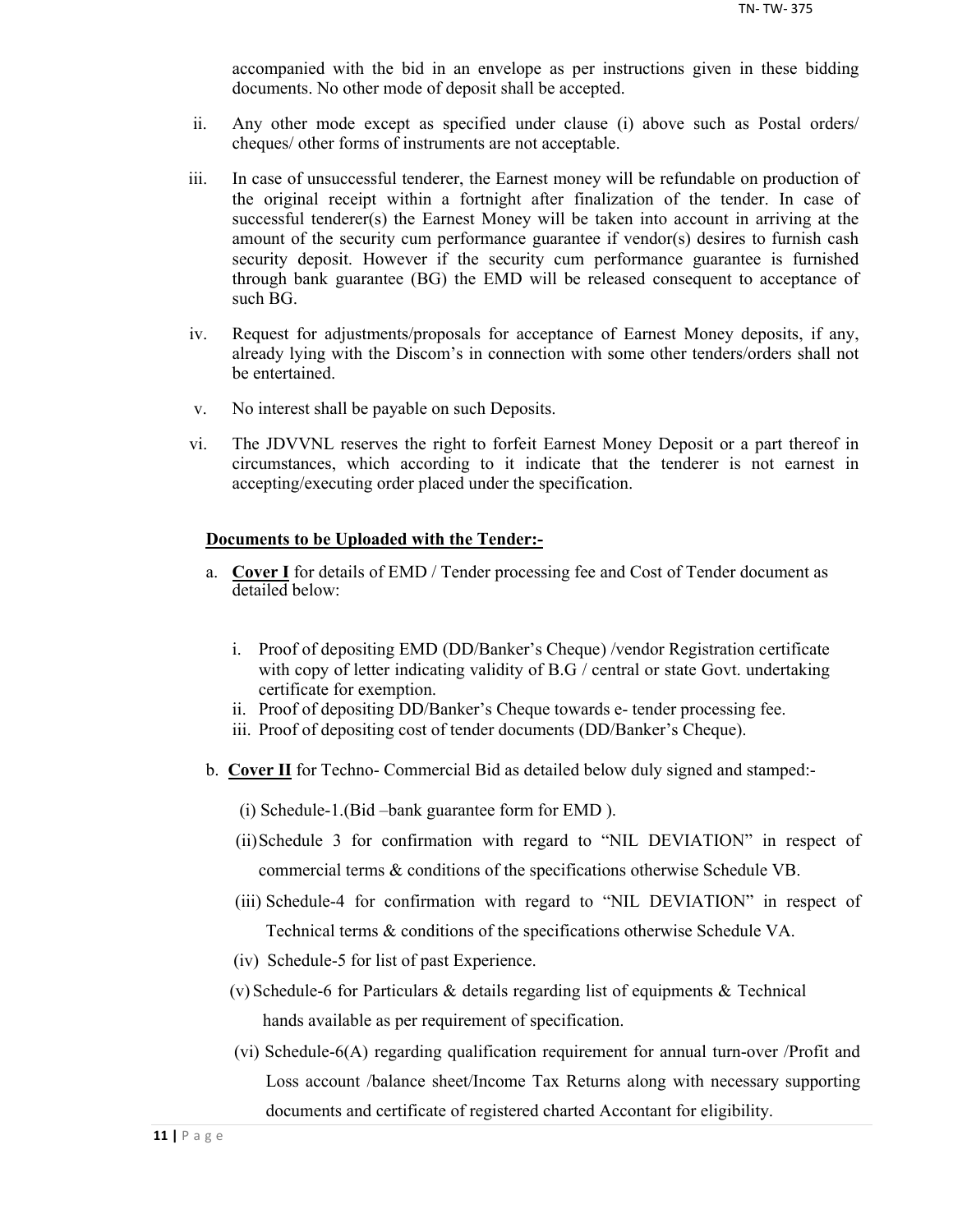- (vii) Schedule-6(B) for detail indicating execution of works durning last five financial years along with supporting documents like copy of W.O , G-Schedule, final bill, duly notarized completion certificate atc. Specified on "Qualification Requirement".
- (viii) Schedule7 for Security Bank Gurantees for safe custady of 33/11KV GSS regarding

opreatiopn & Mainenence of GSS.

Following documents are also required to be uploaded with the Tender are here under:-

- (i) Copy of class "A/B" Electrical contractor license.
- (ii) Copy of Registration with labour department, insurance certificate, undertaking in respect of resistration of Building & Construction, Act-1996 and oth supporting documents required as per specifications.
- (iii) Power of Attorney for authorized signatory to sign the tender document digitally.
- (iv) Copy of latest Balance-Sheet for last 3 years.
- (v) Name & correspondence address of the bidder along with phone /Fax No. & email address.
- c. **Cover-III** For financial/price bid/BOQ (to be filled in Excel format) in prescribed schedule.P1-P12 alongwith corresponding lot number mentioned in Annexure-F.

## **6. PAYMENT:**

After completion of period of one month for operation and maintenance, the contractor shall submit bills in triplicate, in first week of following month to the concerned Assistant Engineer for verification. While verifying the bill following certificates shall be recorded by Assistant Engineer (O&M) on each bill: -

- 1 The contractor has carried out all the operation & maintenance duties satisfactorily as specified in the specification during the month for which payment has been claimed.
- 2 All the records prescribed under the specification were regularly maintained by the contractor during the month at each Sub-Station.
- 3 The power availability during the month of has been  $\%$
- 4 The contractor has deployed one ITI holder worker in each shift of 8 hours per day.
- 5 Weekly duty chart was displayed by the contractor on the notice board.
- 6 Appointment letter of workers were pasted by the contractor on the notice board.
- 7 The contractor had performed watch and ward of every Sub-station area and equipment and had maintained lighting arrangement properly.
- 8 Payment to worker should be ensured / verified by Contractor as per wages rules and next payment shall be released after verification of same through Bank Statement of worker.

During operation & maintenance of SubStation, proper supply as per prevailing Nigam rules should be given by his deployed workman as intimated by Nigam time to time. The same labour must not be allowed to perform duty more than 8 hours duty during a day (24 hours), failing which it will be treated violation of Labour Act/ Rules and panelty will be imposed as per penal provision.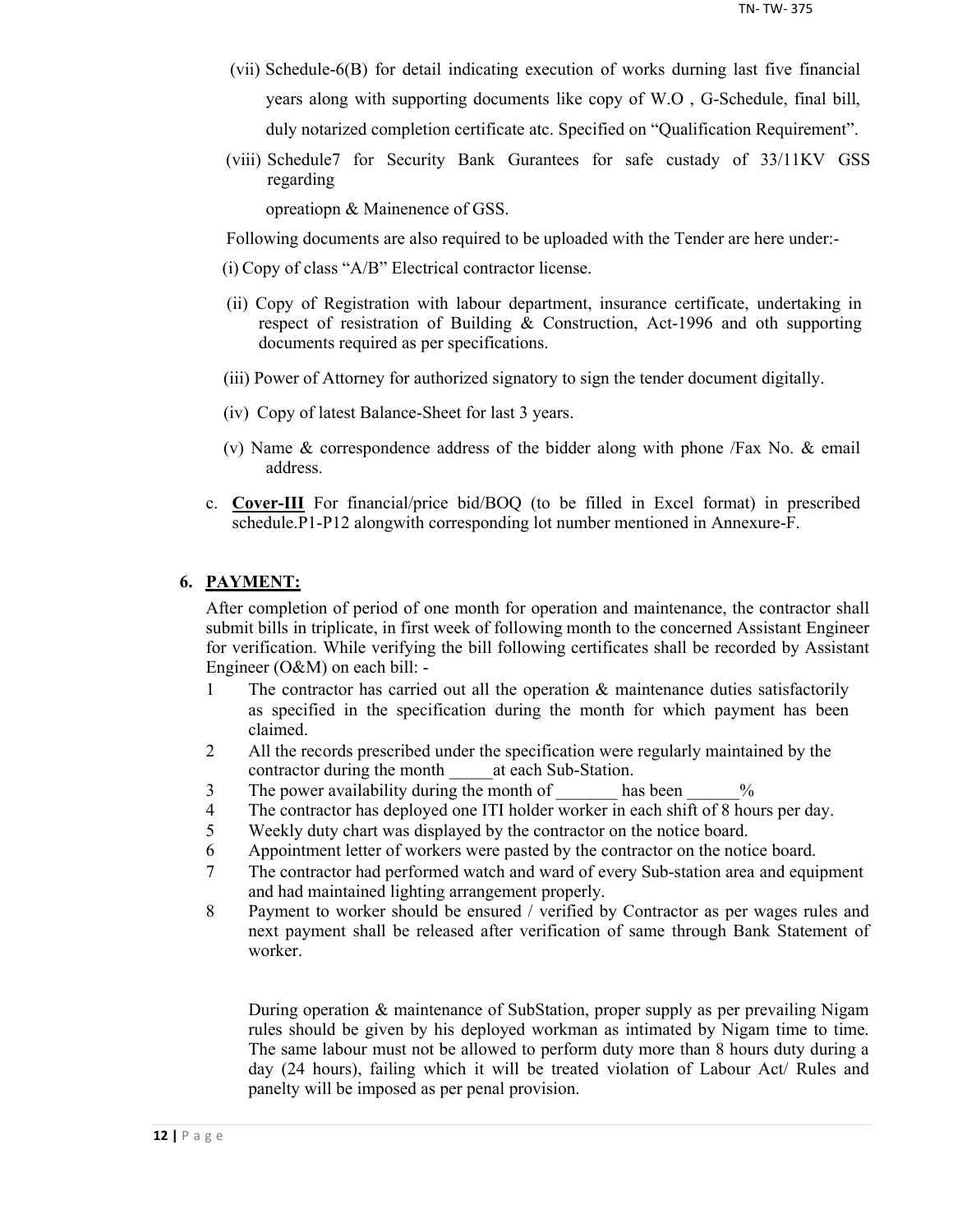The contractor will deploy workmen for sub-stations which could be used **partially or solely** for any of the sub-station and shall be at the discretion of Discom.

The bidder shall produce copy of Bank statement of payment proof of the previous month in the forthcoming bills.

After due verification and recording above certificates, the AEN (O&M) will further forward the bill to concerned XEN for counter checking and signature and onward transmission to the Sr. Accounts Officer (CPC), JDVVNL, Jodhpur for arranging 95% payment subject to any deduction covered under the contract, 5 % payment is deducted against performance security for Tender.However contractor may submit Bank Gurantee of 5 % value of work order of Tender/cluster valid for one year with grace period of three month. The payment shall be made by the Sr. Accounts Officer (CPC), JDVVNL, Jodhpur within the period of 30 days from the date of receipt of the bills in his office and on receipt of copy of insurance premium receipt in respect of the workers engaged by contractor and copy of challans with supporting details of the workers engaged, wages paid, PF  $\&$  ESI (if applicable) subscription and contribution duly tallied with the challan amount from the contractor in token of deposition of  $PF \& ESI$  (if applicable) amount for the previous month as well as on completion of the contractual formalities as mentioned at clause No. 2,3,6,7 which ever is later. However, 95% payment of first bill of every contract shall only be made after random checking of at least 3 Sub-stations per division by the officer(s) nominated by Circle SE for ensuring the compliance of the entire contractual obligation to be discharged by the contractor. The checking officer shall submit his report to Circle SE  $\&$  Sr. AO (CPC) within a week from the date of nomination (by second week positively). The Sr. AO (CPC) on receipt of this report only shall arrange payment of the first bill to the contract as per the terms of payment. The balance 5% payment shall be made along with final bill after satisfactory completion of contract and after meeting out all legal and contractual liabilities by the contractor as per terms and condition of the contract and if contractor submits PBG amounting 5 % of value of

work order Tender/ Cluster instead of 5 % deduction from bill, 5 % PBG shall be refunded after satisfactory completion of contract and after meeting out all legal and contractual liabilities by the contractor as per terms and condition of the contract.The final bill shall also be routed through Executive Engineer concerned. All other statutory deductions like taxes and duties etc. as per prevailing rates shall be made by the Sr. Accounts Officer (CPC) while payment to the contractor.

In the event of introduction of GST in the course of performance of contract, project Implementation Agency (PIA) i.e. JDVVNL shall examine its impact on the affected transactions under the contract in totality, for equitable adjustment in the contract price, if required. The contractor shall furnish the relevant details/documents for this purpose, as may be required by PIA.

For the purpose of the Contract, it is agreed that the Contract Price specified in (Contract price and terms of Payment) of the Contract Agreement is based on the taxes, duties levies and charges prevailing at the date seven (07) days prior to the last date of bid submission. If any rates of Tax are increased or decreased, a new Tax is introduced, an existing Tax is abolished, or any change in interpretation or application of any Tax occurs in the course of the performance of the Contract, which was or will be assessed on the Contractor in connection with performance of the Contract, an equitable adjustment of the contract price shall be made to fully take into account any such change by addition to the Contract price or deduction there from, as the case may be, in accordance with Changes in Laws and Regulations thereof. However, these adjustments would be restricted to direct transactions between the Employer and the Contractor for which the taxes and duties are reimbursable by the Employer as per the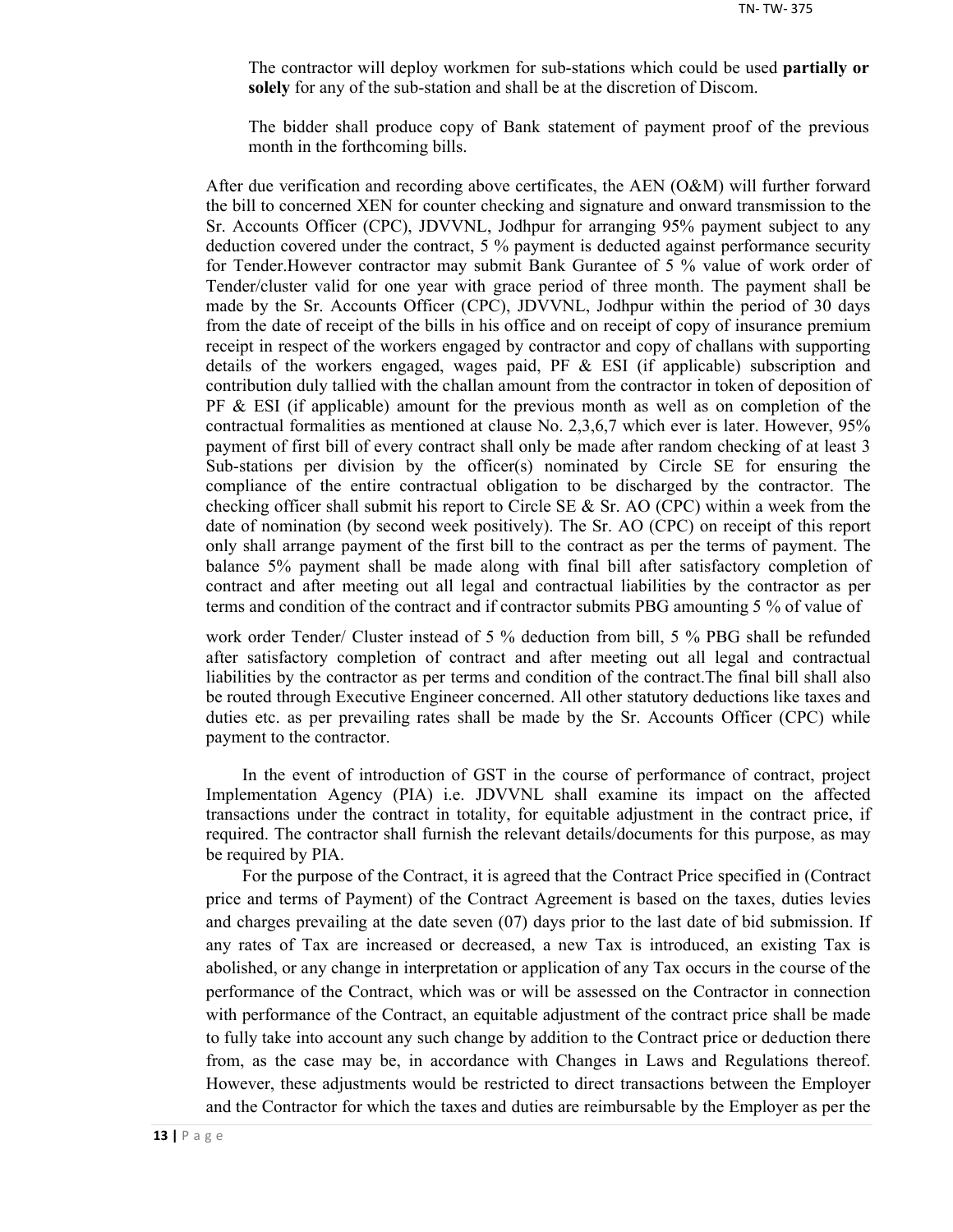Contract. These adjustments shall not be applicable on procurement of raw materials, intermediary components etc. by the Contractor and also not applicable on the bought out items dispatched directly from sub-vendor's works to site.

**No interest shall be paid for delay in payment, if any.**

## **7. BANK GUARENTEE AGAINST SAFETY OF MATERIAL & EQUIPMENT:**

Before commencement of work by the contractor, he shall furnish a Bank Guarantee in favour of Superintending Engineer (TW), JDVVNL, Jodhpur equivalent to 10 % of Contract value towards safety of JDVVNL"s material and equipment installed. The Bank Guarantee shall remain valid during the currency of the contract with a grace period of 3 months. The Bank Guarantee shall be released after ascertaining that all the legal and contractual liabilities as per contract have been met out by the contractor to the entire satisfaction of Nigam. Performa for safe custody Bank Guarantee has been enclosed.

## **8. AWARD OF CONTRACT:**

Notification of award of contract will be made in writing to the successful bidder(s) by the owner.

The contract will be awarded to the best qualified and the substantially responsive bidder offering the lowest evaluated bid in conformity with requirements of these specifications and documents and the owner shall be the sole judge in this regard and subject to the provisions of these instructions to bidders and other terms and conditions detailed out in these documents and specifications. A responsive bid is one which accepts all terms and conditions of these specifications and documents without any major modifications. A major modification is one which affects in any way the prices, quality, quantity or delivery period of the equipment or which limits in any way the responsibilities or liabilities of the bidder or any rights of the owner as required in these specifications and documents. However, the owner may waive any minor formalities or irregularities in the bid.

The contract will be awarded to first lowest responsive bidder after having discussions  $\&$ negotiations with him, for ascertaining the reasonable price for tendered work. However where the prices quoted / agreed by such first lowest bidder, even after negotiation is considered higher, the competent purchase committee / authority may offer a still lower price, considered reasonable to all qualified participating bidders including first lowest one. On acceptance of such price by one or more bidders, the contract would be awarded to bidder standing lowest among those counter offer prices) as per original comparative statement.

The contractor shall be fully responsible for the works to be executed under the contract and it should be expressly understood by him that any breach under any one of contract shall automatically be deemed as a breach of another contract and any such breach or occurrence giving the owner a right to terminate a contract and or recover the damages under that contract shall give owner a right to terminate the another contract and or recover the damages under such contract as well. However such breach or occurrence in any contract shall not automatically relieve the contractor of any of his obligations under another contract.

If more than one bidder exists at same price then quantity of GSS to be awarded shall be distributed equally among the bidders existed on same price.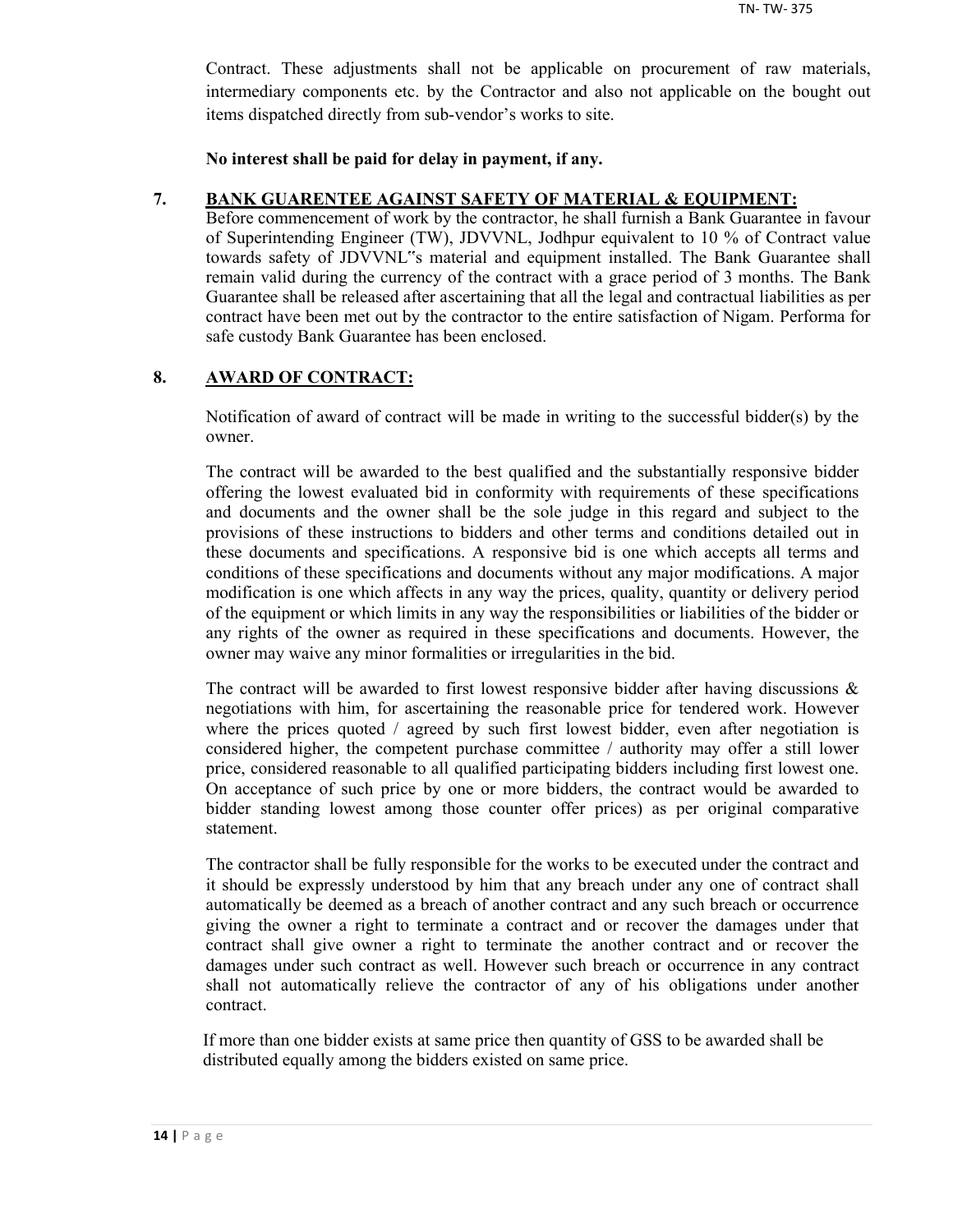## **9. FUNCTION AND DUTIES TO BE PERFORMED BY CONTRACTOR/ CONTRACTOR WORKERS:**

#### **(A) Operational function & duties to be performed: -**

Workmen of contractor shall strictly provide three phase & single phase supply on each 11 KV outgoing feeder 33/11 KV Sub-station as per schedule / block hours and timings as intimated by officers of JDVVNL from time to time.

For making supply off and on, workmen shall operate main 11 KV and outgoing feeders VCB/OCB/KIOS (if available on 11 KV feeders) along with operating GO"s and fuses of 11 KV feeders.

- (iii)For providing single-phase supply by removing 33 KV sides and 11 KV side fuses or by other single phasing mechanism as per prevailing methodology and system instructed/ directed by officers of JDVVNL.
- (iv)All operation for providing three phase /single-phase supply on 11 KV feeders should be done carefully with all safety measure as well as guidelines prescribed for operations.
- (v) The contractor will be solely responsible for any damage of equipment or accident of any workman.
- (vi)In case contractor needs shut down at 33 KV/11 KV sub-station to carry out any repair or maintenance work prior permission of shut down shall be obtained from the concerning Assistant Engineer/ Junior Engineer. The material required for such maintenance (excluding T&P) shall be provided by the Assistant Engineer Incharge of the sub-station. Any shut down on any of the 33/11 KV lines at the sub-station required by Jodhpur Discom"s authorized employee(s) shall be given by the contractor or his authorized representative on the requisition of PTW form (Annexure-I).
- (vii) On failure of 33/11 KV line the contractor or his authorized person shall intimate to the concerned Assistant Engineer / Junior Engineer promptly.
- (viii) In case of tripping of supply or blowing of fuse of any feeder the same will be replaced immediately according to capacity by the contractor or his authorized person. The capacity of fuses for each feeder shall be prescribed by Assistant Engineer concerned.

(ix) The appropriate capacity TC fuse wire shall be arranged by the contractor. The other required material as per requirement shall be arranged by the Nigam after due verification from the concerned AEN of the sub-division.

#### **(B) Maintenance duties to be performed: -**

- (i) The contractor shall check oil level of power Transformers leakage, if any in the power transformer checking air passage are free and also check the color of the silicagel. The contractor shall observe earthing of the transformer and he will inspect any crack ness of flat of earthing of the dryness. He will intimate the position to JEN/AEN.
- (ii) The contractor shall carry out inspection & maintenance of circuit breaker as under: The contractor shall inspect switchgear premises  $\&$  circuit breaker. He will clean the circuit breaker. He will inspect oil position of the circuit breaker and if any leakage is found he will intimate to JEN/AEN. Any unusual smell /noise observed in the OCB shall be intimated to JEN/AEN. He will also observe position of auxiliary fuses whether intact or not. The position shall be intimated to JEN/AEN. The contractor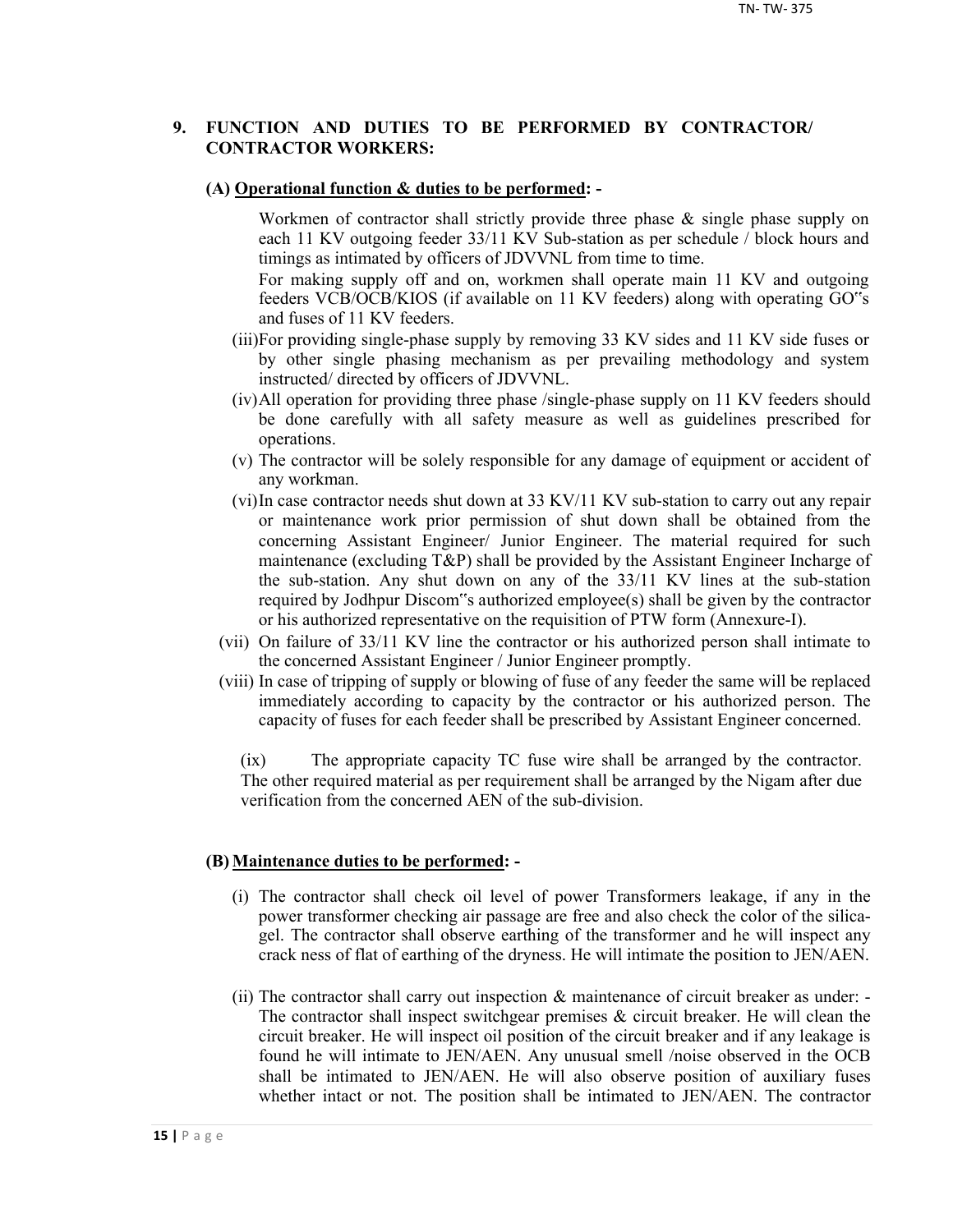shall observe working order of indicating & measuring instrument whether they are in working order or not. The position / condition will be intimated to JEN/AEN. He will also examine position of dirt, top fitting and oxide film on lighting arrester. He will clean with dry cloth and tight bolt if found any looseness. The position will be

intimated to JEN/AEN. The contractor shall observe water level of battery if the water level is low he will fill water and position will be intimated to JEN/AEN.

- (iii)The 33/11 KV sub-station area will be maintained clean by cutting grass and shrubs and toilet cleaning etc. by the contractor at his own cost and material required for this work will be arranged by the contractor himself.
- (iv)The contractor shall be full responsible for watch and ward of the Sub-Station area and equipments.
- (v) The contractor shall maintain the Jodhpur Discom property and equipment safely and any damage caused solely due to lack of contractor or his employee then losses will be recovered form his due payment. If amount of damage/losses are more than due payment then he will be liable to deposit the balance amount otherwise this will be recoverable as per law.
- (vi)The contractor shall replace 33 KV and 11 KV GO Blades/Rods. The requisite material shall be provided by Jodhpur Discom.
- (vii) Initially the Nigam shall hand over the sub-station to the contractor with proper lighting arrangements including providing of fixture and bulbs, tube light etc. subsequently; the contractor shall maintain the lighting arrangements at the substation.
- (viii) The contractor or his authorized persons shall pour sufficient quantity of water in earthing pits in 33/11 KV Sub-station premises from time to time.

(ix) All the T&P like earth chain, plier, screw driver, hand gloves required for maintenance including safety items shall be arranged by the contractor firm.

## **10. SECURITY DEPOSIT:**

In pursuance to RTPP Act 2012 Govt. Of Rajasthan, the contractor shall deposit 10% amount of the total contract value in form of DD with the Sr. Accounts Officer (CPC), JDVVNL, Jodhpur within 7 days from the dates of work order towards security amount and same will be refunded to contractor on successful completion of contract and after meeting out all legal and contractual liabilities by the contractor as per terms and condition of the contract. The security deposit so received would be non-interest bearing.

## **11. CONTRACT DOCUMENTS AND AGREEMENTS:**

The contractor shall execute a contract agreement with Superintending Engineer (TW) concerned within a period of 7 days from the date of work order on a non -judicial stamp paper of appropriate value as per the Indian Stamp Duty Act.

The order placed under this specification shall be governed by the terms and conditions as incorporated in this section of the Specification and as given in the detailed work order and its annexure(s). The terms and conditions as specified in this section if differ from the terms indicated in the detailed work order and its annexure(s) the latter shall prevail. The contract shall for all purposes be construed according to the Laws of India and subject to jurisdiction of Rajasthan Courts only. For the due fulfilment of the contract, the contractor shall execute an agreement in the prescribed form Annexure-C on Rajasthan State Non-judicial stamp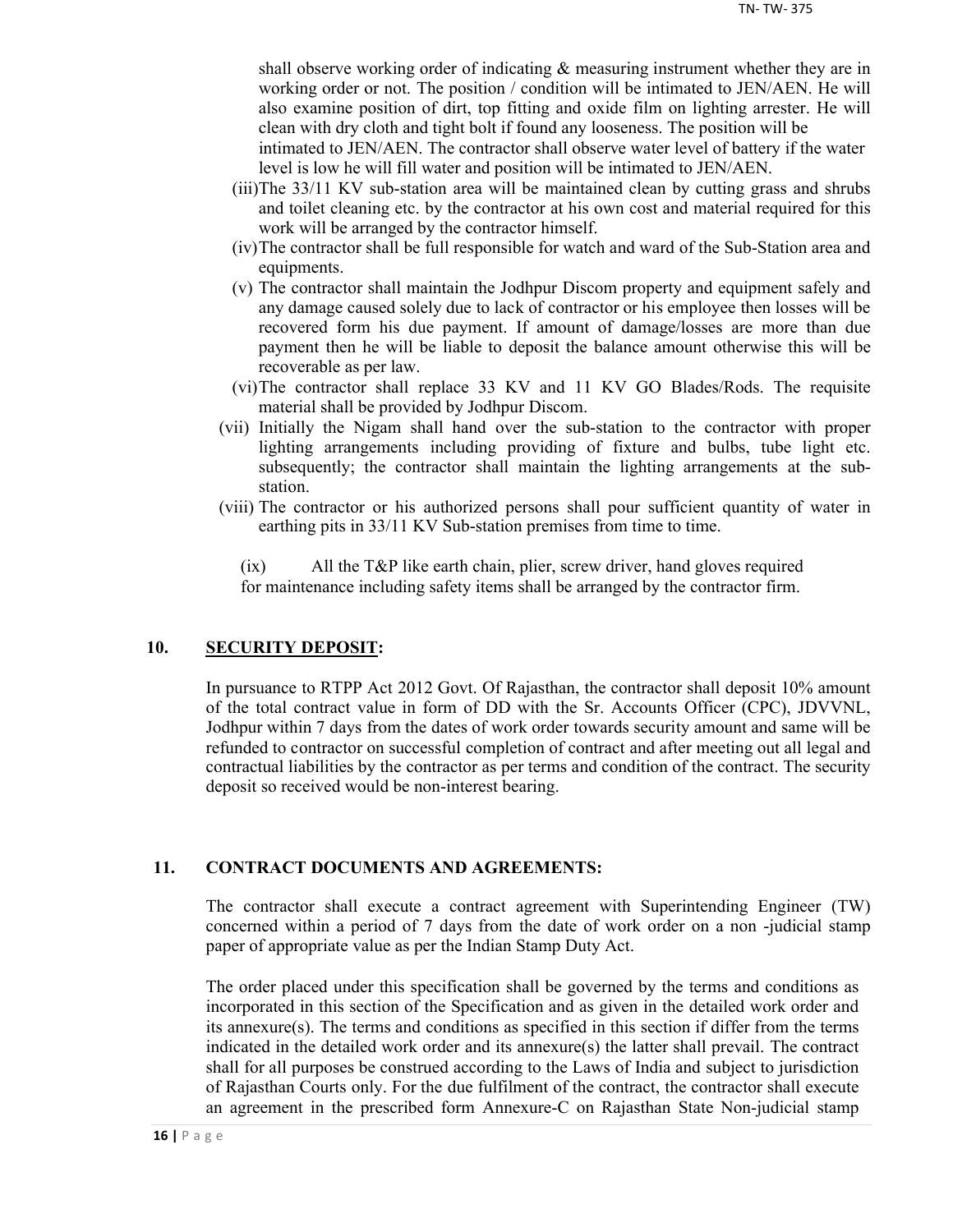paper bearing stamp duty as applicable. The expenses of completing and stamping the contract agreement shall be borne by the Contractor. Such agreement shall be executed and signed by the competent authority of the contractor on each page thereof. The original copy is only to be executed on the stamp paper. The remaining two copies may be executed on simple paper. Such complete agreement form along with the contract documents together with a Power of Attorney" in favour of the Executants shall be required to be submitted returned to the owner within a period of 15 days from the receipt of order duly signed on each page. One copy of the executed agreement duly signed by the purchaser/owner shall be sent to the supplier for his reference. The contract documents shall mean and include the following:-

- 1. Contract agreement along with letter of Intent.
- 2. Work order and its annexures.
- 3. Instructions to bidders.
- 4. General Technical Conditions and Specifications
- 5. Power of Attorney in favour of the signatory.

**Commencement Period And Delay Panelty ;-** The contractor shall have to commence the work within a period of one and half month (45 days) from date of issuing work order. He has to also complete the execution of contract agreement and other formalities during the commencement period. After lapses of commencement period, if work is not started then delay penalty based on contract value per month per GSS shall be as under:-

- (i) 10% per week or part thereof for first two weeks.
- (ii) In case delay exceed more than two weeks then  $\omega$  of 30% per week and part thereof.
- (iii) If delay exceed four weeks then work order shall be cancelled with forfeiture of EMD and Security Deposite.

#### **12. SUPERVISION:**

The work shall be carried out under the supervision  $\&$  control of the contractor and supervision  $\&$  control of the work /job will be contractor's responsibility. Contractor will dictate about the work to his persons without any interference / instructions from Jodhpur Discom in day working. Supervision, control and regulation of condition of the workmen engaged by contractor shall be his responsibility. The contractor shall ensure that the persons deployed by him are fully trained for the job. The persons engaged by him shall be treated his employees for all purposes. He will be responsible for payment of remuneration to such staff as may be provided by any law, rule and regulations of the time being in force and that the Jodhpur Vidyut Vitran Nigam Limited shall not be responsible in any of the matters connected with the employees of the authorized contractor.

However to ascertain and maintain the quality of work and other conditions specified for supply of electricity, any Officer of Jodhpur Discom not below the rank of Junior Engineer may suddenly check the sub-station at any time. Any short coming / deficiency in the work observed during checking shall be rectified/ attended free of cost immediately otherwise Jodhpur Discom will be free to get the deficiencies rectified / attended at the cost and risk of the contractor besides withholding his payment/ terminating the contract.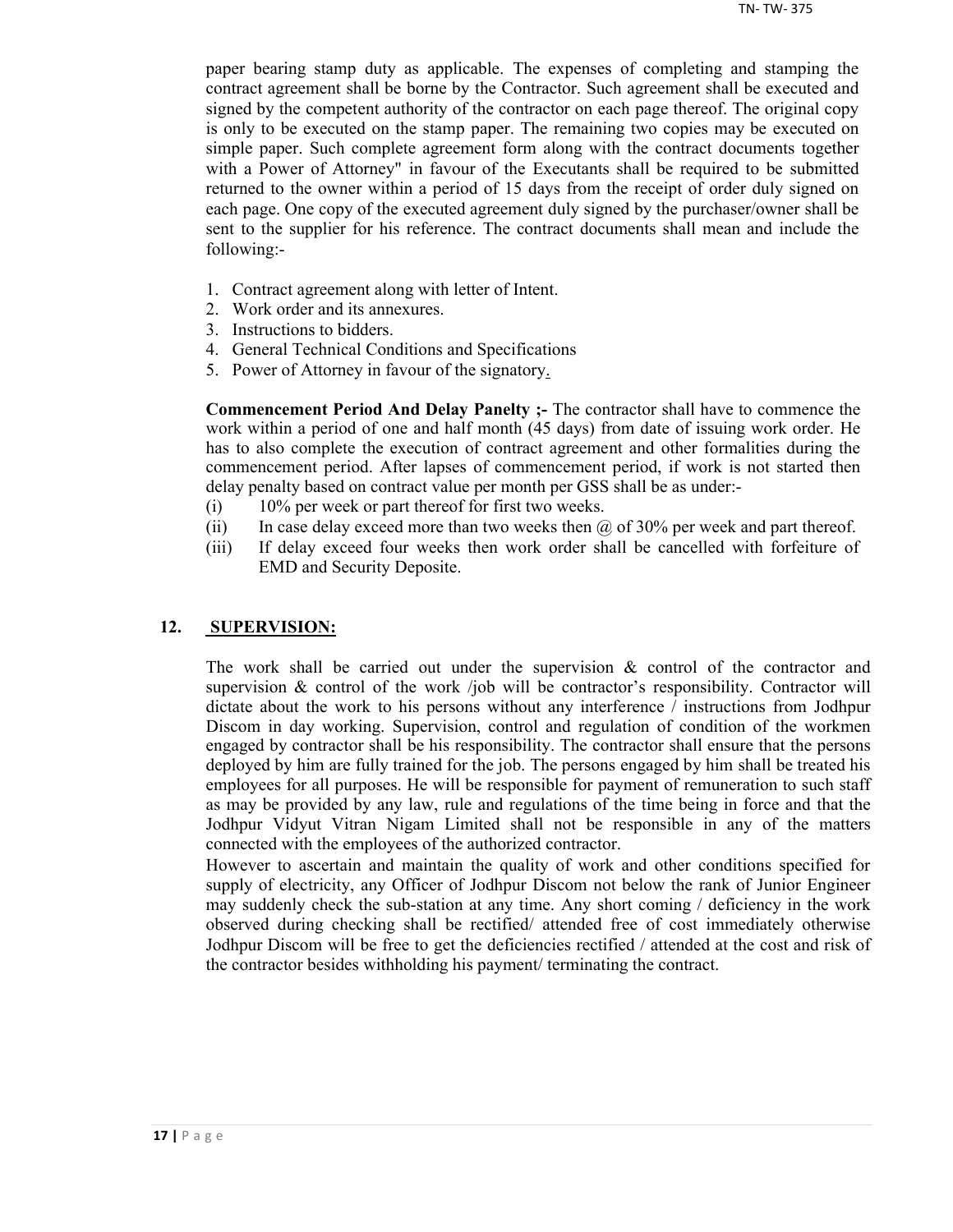## **13. WORK COMPLETION SCHEDULE & AVAILABILITY OF POWER:**

(i) Power availability means the supply available on 33 KV mains/ 11 KV Bus Bar. If any month availability of power is less than 95 % in aggregate due to the reasons solely attribute to the contractor, then a penalty of 2% of monthly contract value (for the concerned sub-station) for every fall of 1% below availability of 95% shall be recovered from the contractor. If power availability falls below 90% in any month then besides deduction of above penalty contract may be terminated without any further notice.

In case of block hours supply specified on each 11 KV feeder if any distributed /shortage/ excess in supply occurs due to deficiency /negligence of the contractor, the sum of duration of individual feeder for the time supply remained disturbed /contrary to block hours will be deducted time of availability of supply. The concerned Unit Officer shall record a certificate on each bill regarding availability of power. Further, in case of excess supply of power on any feeder beyond block hours by the contractor due to the reasons not beyond his control, the contract shall be liable to be terminated without further notice besides above deduction of penalty.

## **14. PERIOD OF CONTRACT:**

The work may be awarded initially for a period of <u>one year</u> extendable by another one year on satisfactory performance of the contractor, on the discretion of management same rates, terms & conditions with mutual consent.

## **15. SETTLEMENT OF DISPUTES:**

- i. All disputes, differences, questions whatsoever so arising between the owner & contractor upon or in relation to or in connection with contract shall be deemed to have arisen at Jodhpur (Rajasthan.) and no court other than court in Jodhpur (Rajasthan) shall have jurisdiction to entertain the same. In any time any question, dispute or difference what so ever which may arise between the JDVVNL and the agency, the same shall be decided by the MD, JDVVNL or by the settlement committee constituted by him and shall be final and binding on both the parties
- ii. The NIGAM has constituted settlement committee to settle the disputed cases. For the disputed amount up to Rs.2.5 Lac the case may be referred to the CE level settlement committee and if the disputed amount is more than 2.5 Lac the case shall be referred to the corporate level settlement committee. The non refundable fees for referring the case to the settlement committee is as given below:

| i) Reference fee for CE level settlement committee -        | $Rs$ 300/-          |
|-------------------------------------------------------------|---------------------|
| ii) Reference fee for corporate level settlement committee- | $\text{Rs } 3000/-$ |

iii) Fee for review of cases by corporate level settlement committee- Rs.5000/

\* The Nigam has rights to revise above fees without any prior notice.-

iii. The settlement committee fees as shown above shall be deposited in cash/demand draft /pay order with the Sr. Accounts Officer (EA & Cash) JDVVNL, Jodhpur and shall furnish receipt thereof with a request for referring their disputes to the settlement committee for consideration/decision.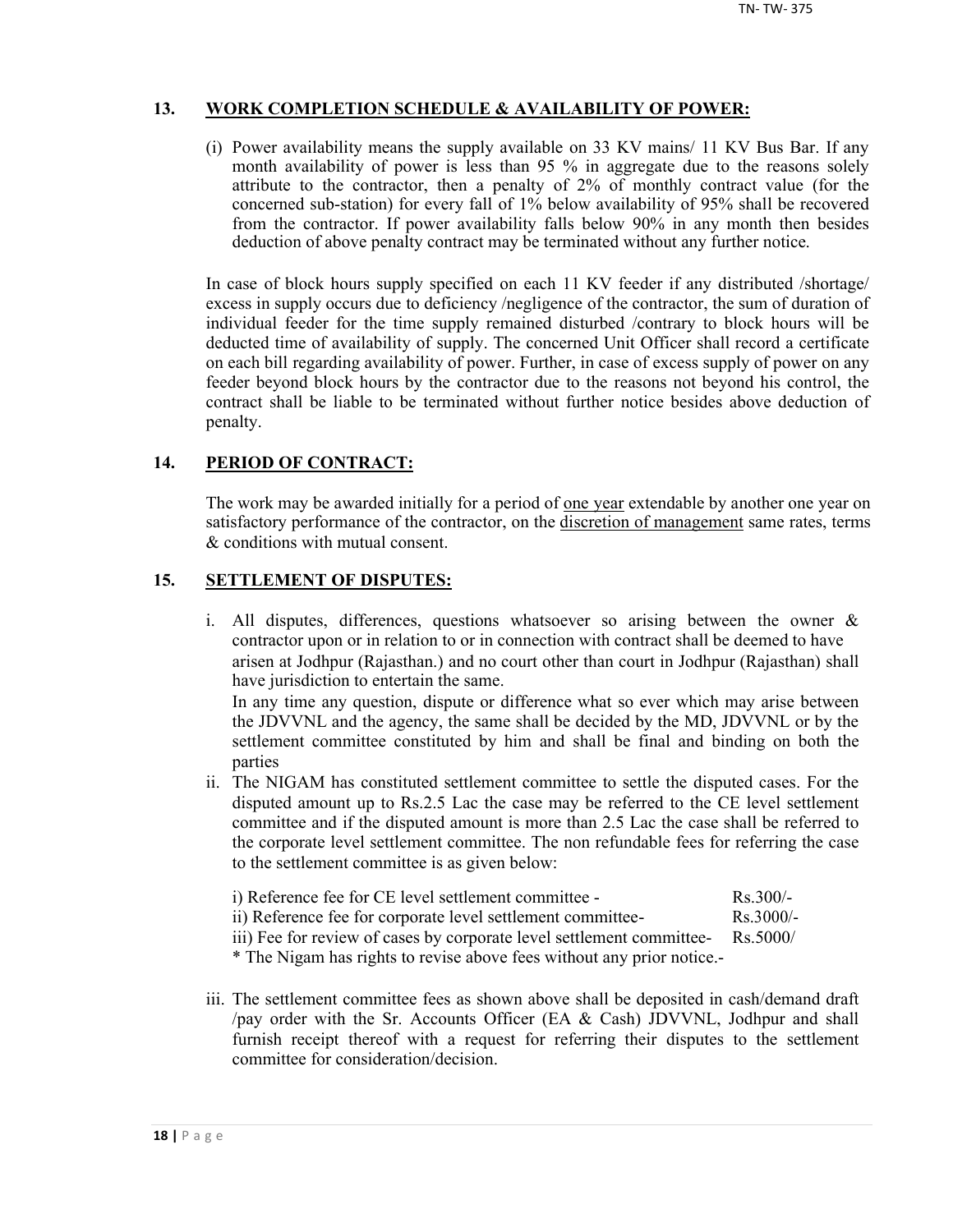## **16. FURTHER CORRESPONDENCE:**

All correspondence pertaining to the work order shall be addressed to the Superintending Engineer (TW), JDVVNL, Jodhpur.

## **17. PENAL PROVISION:**

i Workmen/person found performing duty more than One shift (8 Hours) at any substation i.e. He continues the duty in next shifts then penalty at rate of Rs.250/- Per shift per day shall be imposed.

ii If deficiency as mentioned above at point (i) remains/continues upto 7 days then the work order shall be cancelled / terminated and the Security deposit and safe custody bank guarantee against equipment shall be forfeited.

iii In case of non maintenance of any or all the records as set out in the specification or incomplete records at any Sub-Station assigned to the contractor is reported during checking by the Inspecting officer then an amount equivalent to 10% of the contract value for the month in respect of the Sub-Station assigned where deficiency noticed, shall be recovered from the contractor's bill.

iv In case of such deficiencies (as mentioned in sub clause (iii) above) , penalty of Rs. 500 / - per incidence shall be imposed . And if such incidences are more than thrice a month at any sub-station, then besides above deductions, the contract shall be cancelled for that particular sub-station and the contractor shall be liable for penalty as per prevailing penal rules.

v In case any sub-station is reported to be unmanned (without contractor's worker) by the Inspecting officer then work order shall stand terminated with immediate effect.

vi Single Phase and Three Phase supply must be maintained as per instruction issued by Nigam Authority time to time and in case of non compliance of instruction noticed at any substation the Penlty  $\omega$  10% contract value per GSS per month shall be imposed.

vii In case a contractor feeds, excess block supply from prescribed block hours more than 1.00 hr per day and 15 hrs in a month on the feeder then penalty amount of Rs.2000/-(Rupees Two thousand ) for each excess hour shall be recoverable from the contractor firm. If such violation is repeated in more than two months during the contractual period then that 33/11 KV sub-station will be detached from the contractor and personnel deployed on such sub-station will be terminated. If such practice is repeated at other substation also than the Superintending Engineer (O&M) in concurrence with the Zonal Chief Engineer may take action as per prevailing penal rules. Excess supply hours will be verified through CMRI. If CMRI of the feeder meter is not available then it is to be verified from log-sheet to be maintained at sub-station or any other available authenticated data."

## **18. CANCELLATION OF THE CONTRACT:**

The performance of the contractor shall be watched regularly. If at any stage it is found that the performance of the agency is not satisfactory or if the contractor commits breach of any of the terms  $\&$  condition then the contract may be rescinded by giving one-month notice in writing to the contractor to this effect. In such case, no compensation will be paid by the Nigam. In case the contractor wishes to rescind the contract then he will have to give three months notice in writing to the Nigam.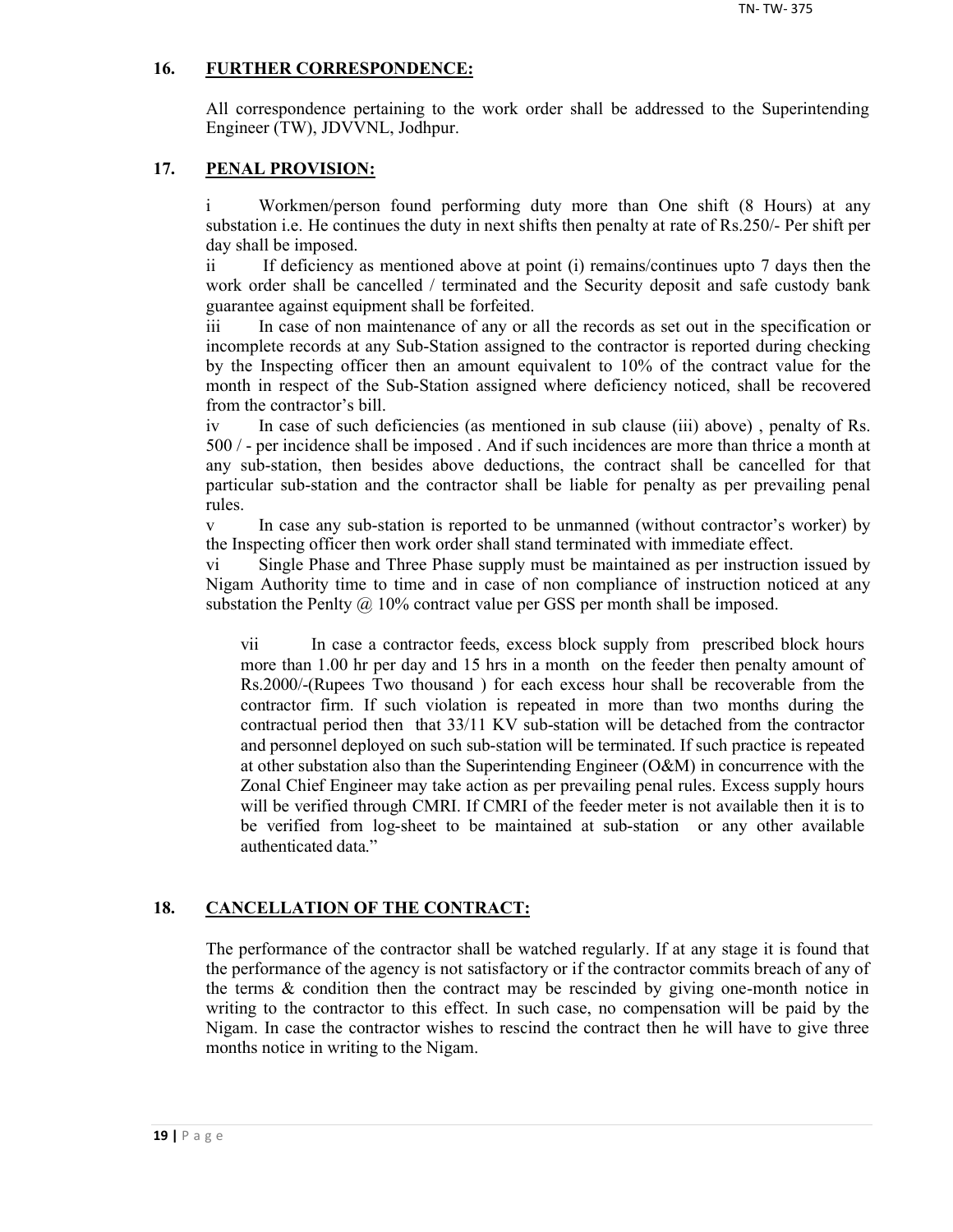Due to unforeseen reasons / change of Nigam"s policy the contract can be rescinded by the Nigam at any time by giving three months notice in writing to the contractor to this effect.

#### **19. SUB-LETTING:**

The contractor shall not sublet the contract or any part of this contract to any other person / Agency. In case of violation, action will be taken against him as per prevailing law in force/ besides termination of contact.

#### **20. UNDER TAKING:**

The Jodhpur Vidyut Vitran Nigam Limited reserves right to withhold payment of the contractor for any liability put on the department due to workmen compensation Act or any other liability by any other court for the period beyond six month from the date of expiry of contract for which contractor shall give an undertaking on non -judicial stamp paper worth Rs. 500/- of Rajasthan Government. The contractor shall be solely responsible for payment of compensation to the workers in case of accident as provided by the Workmen Compensation Act.

## **21. HANDING OVER BACK ON COMPLETION/ CANCELATION:**

The contractor shall be fully responsible for upkeep, operation & maintenance, security and safety of the equipment, property and records etc. of each sub-station let out to him under the contract. On completion/cancellation of the contract, the contractor shall hand over back to Jodhpur Discom the equipments. Property and record etc. of each sub-station in good working order. The contactor shall make good to Jodhpur Discom any loss suffered by it due to contractor's default in this regard.

## **22. TELEPHONE AND TRUNK CALL CHARGES:**

Jodhpur Discom (JDVVNL) shall pay the rental charges & free call/ minimum charges of BSNL/other company telephone only. Excess call charges over the minimum charges shall be borne by the contractor. However when telephone is being used for JEN/AEN office, full charges shall be paid by the Nigam.

#### **23. ACCEPTANCE OF THE ORDERS:**

On receipt of work order, the contractor shall submit its acceptance within a period of 7 days from the date of work order to the Superintending Engineer (TW), JDVVNL, Jodhpur, and copy to concerned Superintending Engineer (O&M) failing which his security Deposit as available with the Nigam shall be liable to be forfeited.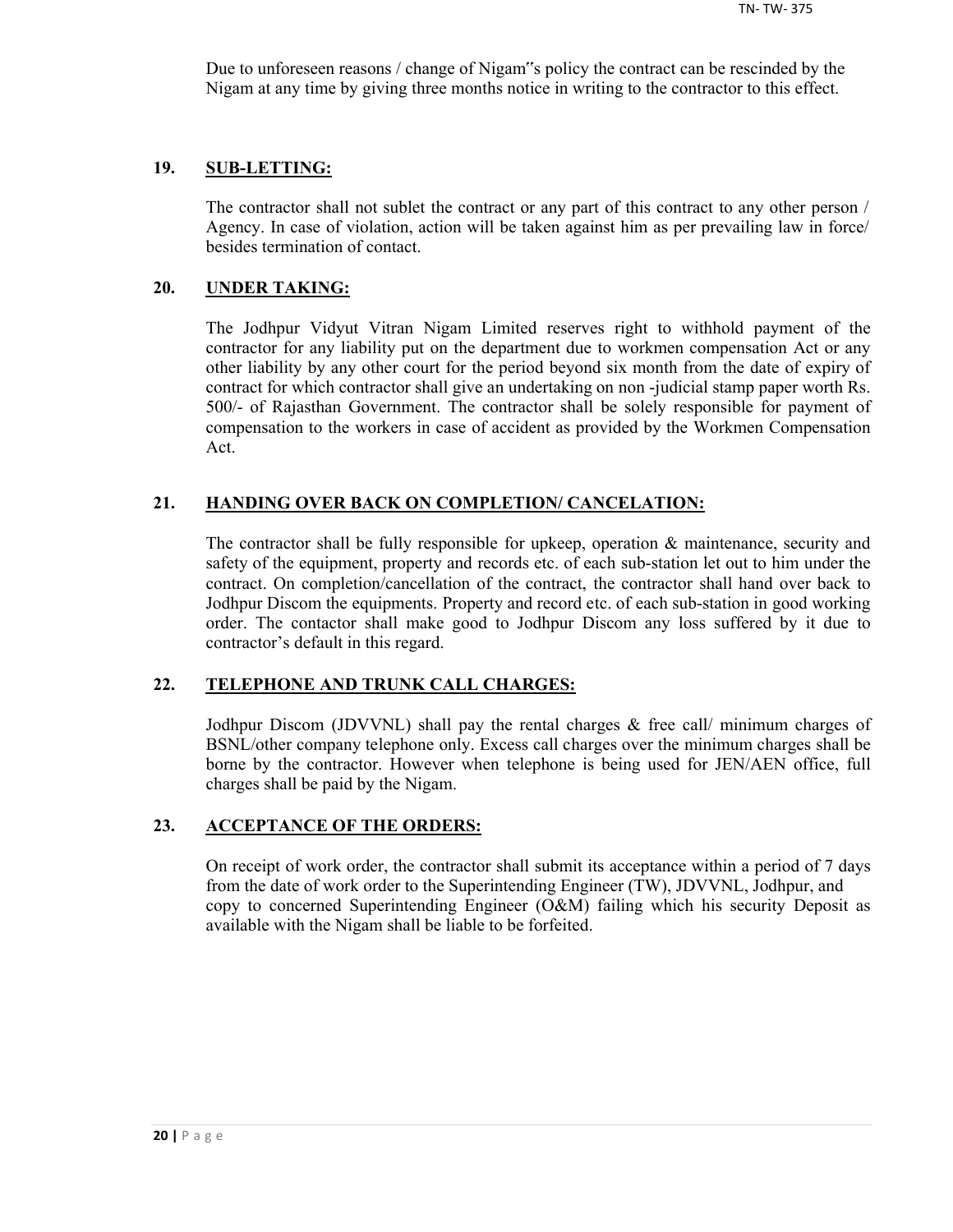## **SECTION-III**

## **TECHNICAL TERMS & CONDITION FOR THE WORK OF OPERATION AND MAINTENANCE OF 33/11 KV SUB-STATION UNDER JODHPUR DISCOM**

- **1.** For carrying out round the clock operation & maintenance of the 33/11 KV Sub-Station, the contractor shall employ his own, 3 (three) persons per day per GSS who possess a minimum qualification of ITI from a recognized/ Govt. Institution in each shift i.e one Skilled (ITI) in each shift is to be deployed. The contractor shall ensure that the persons engaged by him should not continue the shift for more than 8 hours in a day. The contractor shall provide following details of each worker engaged by him on each sub-station at his own cost:
	- a. Appointment letter with photo affixed duly counter signed by the Assistant Engineer (O&M) containing details such as name, father"s name date of birth, age, home address. Per month wages including confirmation from such persons about having been engaged by the contractor along with wages at which employed and educational qualification, duly signed by the employee engaged and attested by the contractor. A copy of this appointment letter issued by the contractor to his worker shall be providing to the Assistant Engineer concerned and also pasted on the Notice Board of the Sub-Station. The copy of appointment letter of workers shall also be provided to the circle Accounts Officer along with the first bill.
	- b. Identity card of each employee engaged in enclosed Performa (Annexure-II) for counter signature of concerned Executive Engineer. The identity card after counter signature will be returned back to the contractor for keeping it with his employees. The identity card so issued will not be used for any legal purposes and will be treated as null and void for the same. Further the identity card so issued shall be used by the workers in 33/11 KV substation premises only.
	- c. If any engaged person(s) to be replaced/ shifted by the contractor, then a written prior permission from the concerned Executive Engineer will be obtained by the contractor.
	- d. Weekly duty chart (Monday to Sunday) shall be displayed by the contractor on the Notice Board of the Sub-Station.
- **2.** Contractor shall abide by all the applicable laws in-force and non-compliance shall be his responsibility. The contractor shall comply with Rules/ Regulation issued by Government of India as well as of Rajasthan Government and local bodies from time to time.
- **3.** (i) The Contractor shall abide by factories Act, 1948, Minimum Wages Act, Payment of Wages Act, 1936, Industrial Dispute Act, 1947, EPF & MP Act, Workmen Compensation Act, Contract Labour (R&A) Act, 1970, ESI Act, 1948 and other Acts, Rules as applicable to workers employed by him. The act of Govt of Rajasthan for minimum wages be also followed while deciding the tendered prices.

(ii) Contractor/bidder shall abide by factory Act 1948 minimum wages Act, and he is bound not to pay wages to worker less than the prevailing rate of minimum wages as per above Act which is declared by Labour Department of GOI/GOR time to time. Therefore bidders are required to quote the price in view of above minimum wages Act with Taxes, if any.

- **4.** All T&P and safety devices like hand gloves, safety belt, earth chain, insulated pliers, screw driver, spanner set etc. of standard quality for this work will be arranged by the contractor at his own cost.
- 5. The contractor has to provide proper safety to equipment/ items and workman/ labour deployed at sub-station and also issue protection tip/ instructions to them.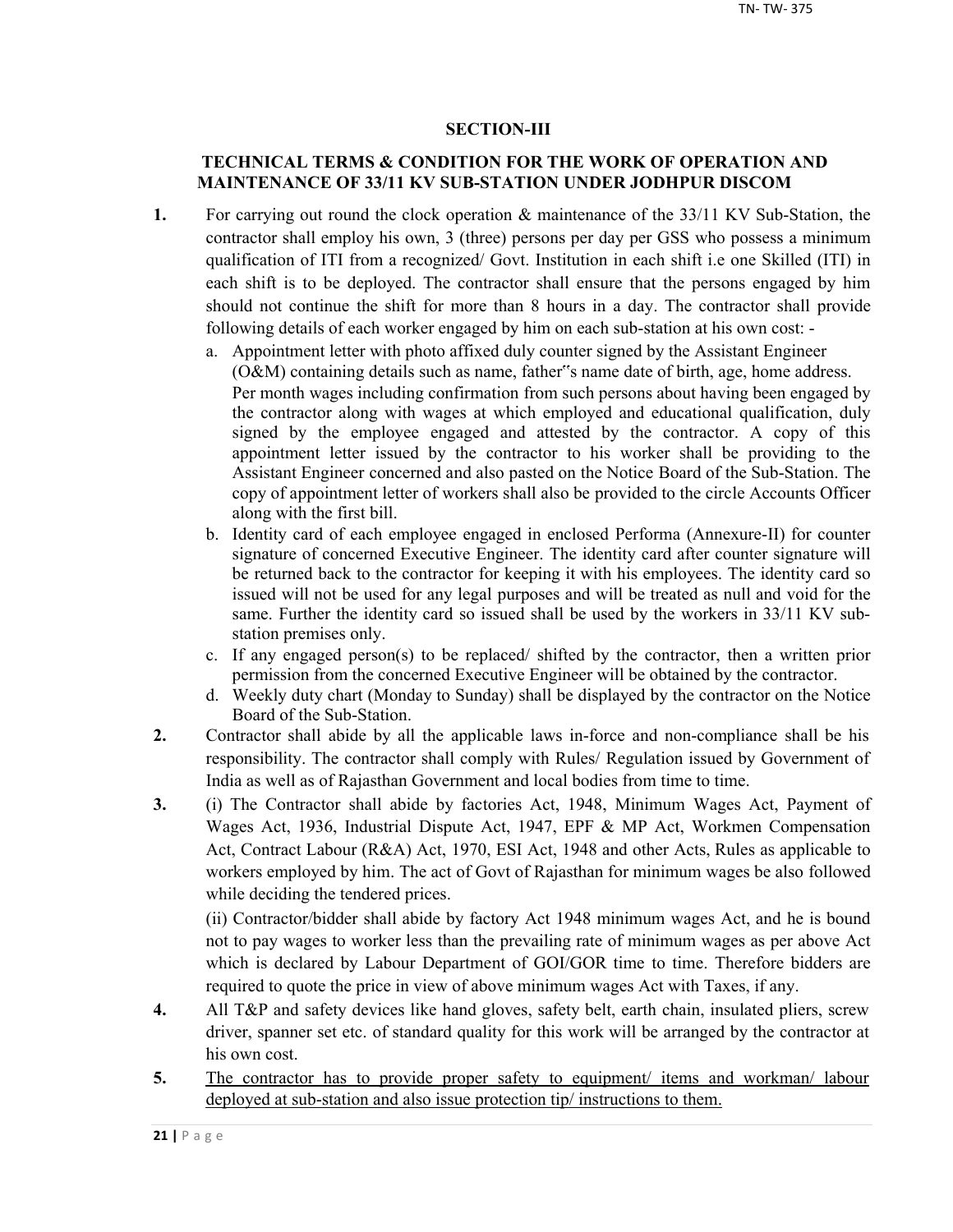- **6.** The contractor shall be required to get all workmen insured under Group Insurance Scheme against accident/miss-happening of the workmen during execution of work at his cost to cover the liability of workman as per workmen"s compensation Act, which should be paid by the Insurance Company against the accident. The Jodhpur Discom shall not be held responsible for any accident/ injury/ casualty during the execution of the contract, total responsibility will be of the contractor whatsoever and contractor/ Insurance Company will pay the compensation as per workmen compensation Act, 1923 and amendment thereto.
- **7.** The contractor and his authorized person will not interfere in the working of Jodhpur Discom. Any unlawful activities shall not be allowed. No person other then the contractor"s duty person and officers/ officials of Jodhpur Discom shall be allowed to enter into the premises of 33/11 KV sub-station.
- **8.** Jodhpur Discom shall not be responsible in any manner for any act or omission or commission of the workers engaged by the contactor No. claim in this regard shall lie against Jodhpur Discom. If by virtue of any law in force, Jodhpur Discom is made liable to pay any amount by way of penalty / damages/ fine etc. contractor shall be liable to indemnify/ reimburse to the extent of amount so paid along with other expenses incurred by Jodhpur Discom to defend such cases.
- **9.** The concerned officers of the Jodhpur Discom shall have the authority to inspect the work site/ sub-station at any time during the period of contract.
- **10.** All the consumable items such as TC fuse wire, bulbs, tube lights, distilled water etc. shall be arranged by the contractor at his own cost.

## **11. Engineer Incharge/Nodal Officer:-**

The engineer In-charge for verification and monitoring of supply position and other technical issues against this order shall be concerned Superintending Engineer (O&M).

- **12.** The following record shall be maintained at each sub-station by the contractor or his authorized representative and shall be produced on demand for which register shall be provided by Jodhpur Discom:
	- a. PTW (Permit to Work) Register (Annexure- I)
	- b. Identity Card (Annexure- II)
	- c. Log Sheet (Annexure- III)
	- d. Maintenance of power Transformer (Annexure- IV A)
	- e. Maintenance of Circuit Breaker (Annexure- IV B)
	- f. Transformer failure report (Annexure- V)
	- g. Roznamcha containing the incidence of all nature like disturbance of supply on 11 KV, failure of 33 KV supply and damage of equipment of sub-station etc. (To be maintained in ordinary register).
	- h. Daily attendances register of workers.
	- i. Register of workmen employed by contractor (Form ix). Employment Card (Form x) and Register of wages (Form xii) prescribed under Rajasthan Contract Labour (R&A) Rules, 1971.
	- j. Certificate of principal employer (Form-V), Renewal with Licensing officer (Form-VI, pt-I), Register of particulars of contractors (Form-VII), Progress of contract work(Form-VII, Pt-II), Annual return of principal employer to be sent to registering officer (Form-XXI)
	- k. Jodhpur Discom will provide Notice Board to the contractor having (a) Name of utility.
	- l. Name of 33/11 KV sub-station with district on which contractor person will write by chalk as under:
		- i. Block of supply hours for agriculture sector giving feeder wise details.
		- ii. Name of employee on duty.
		- iii. Single-phase supply hours.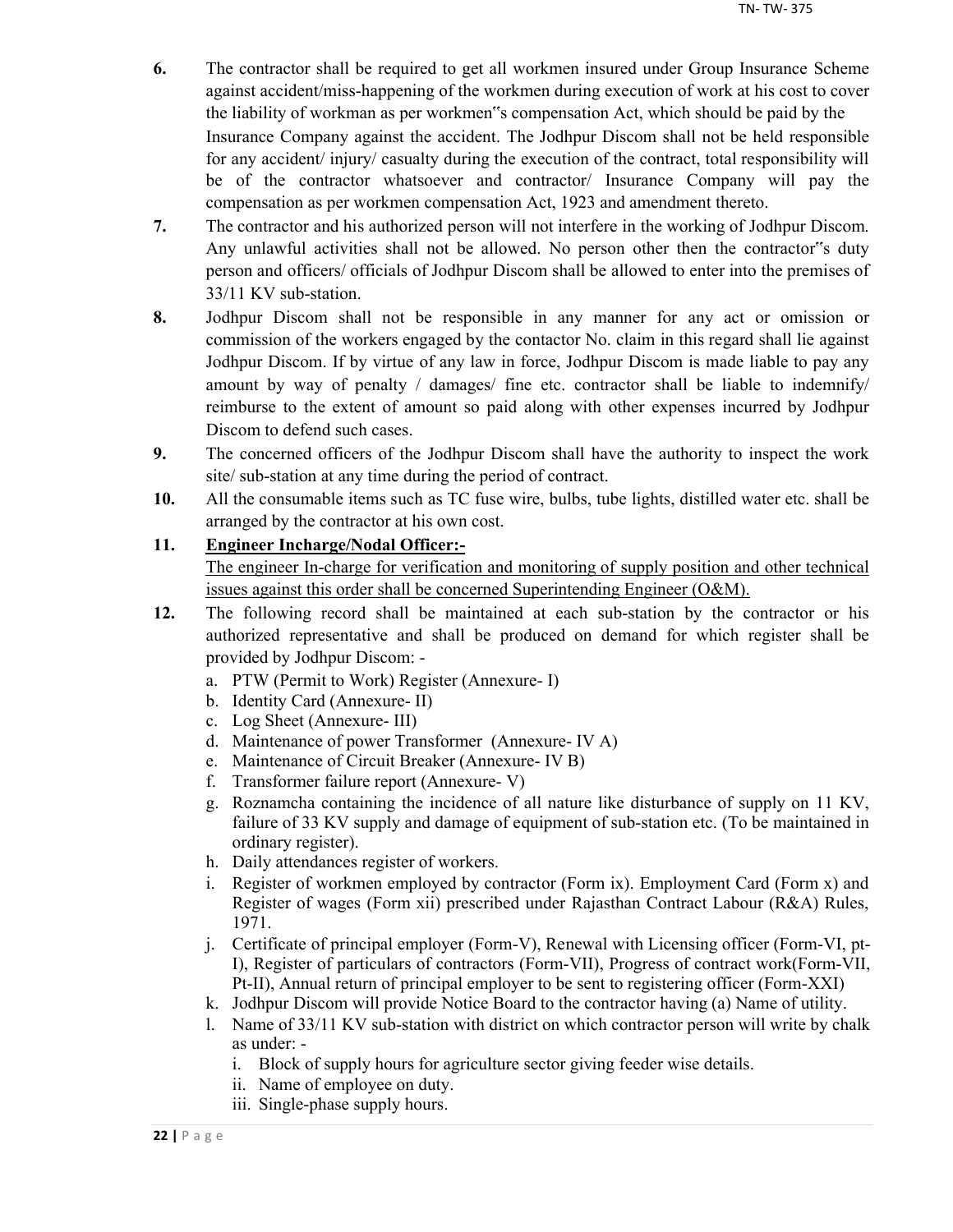## **RESPONSIBILITIES OF THE BIDDER:**

- i. Employee on duty at the S/S shall record consumption on feeder meter reading hourly and shall maintain the record in the log sheet as well as in the soft copy. The bidder shall develop a technically support system in such a way that the details of meter readings shall be communicated to concern JEN & AEN on daily basis through e-mail/ digital form.
- ii. Contractor shall analyze the excess power drawl on feeder on daily basis such as excess load during single phase supply  $\&$  shall intimate the same to concern JEN, AEN, XEN & the SE through e-mail/digital form.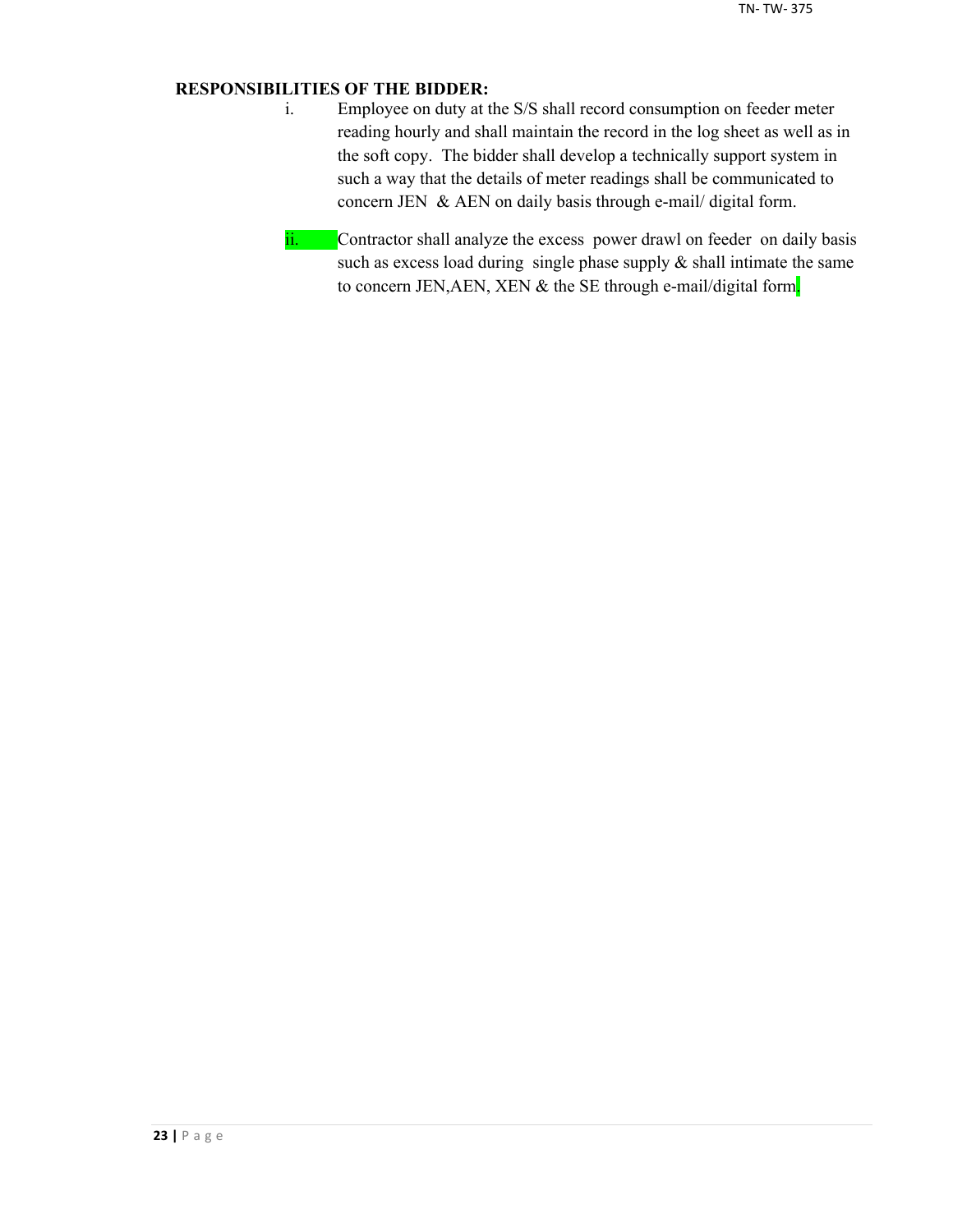## **Annexure – E**

## **TN No. 375**

| S. No. | Name of<br><b>Circle</b> | No. of<br>33/11<br><b>KV GSS</b> | <b>Estimated</b><br>Value in Rs (<br>for $1 yr$ ) | <b>Tender</b><br>Fee for E-<br>Proc. (Rs) | <b>Bid</b><br><b>Document</b><br>fee<br>(Rs) | <b>Earnest</b><br>Money $@2\%$<br>of ECV<br>(Rs)                       |
|--------|--------------------------|----------------------------------|---------------------------------------------------|-------------------------------------------|----------------------------------------------|------------------------------------------------------------------------|
| 1      | Hanumangarh<br>Circle    | 50                               | 21000000.00                                       | 1000                                      | 2500                                         | 420000.00<br>$(20\% \text{ cash and } 80)$<br>% BG may be<br>accepted) |
|        | Cost                     |                                  |                                                   |                                           |                                              |                                                                        |

#### **Note :-**

- 1. The tender quantity of 33/11 KV Substation which are to be given on contract for Operation and maintenance may be reduced or enhanced as per Nigam Requirement.
- 2. Bid Document fee for each Lot is Rs. 2500/- and Tender Fee for e-procurement for each Lot is Rs. 1000/-.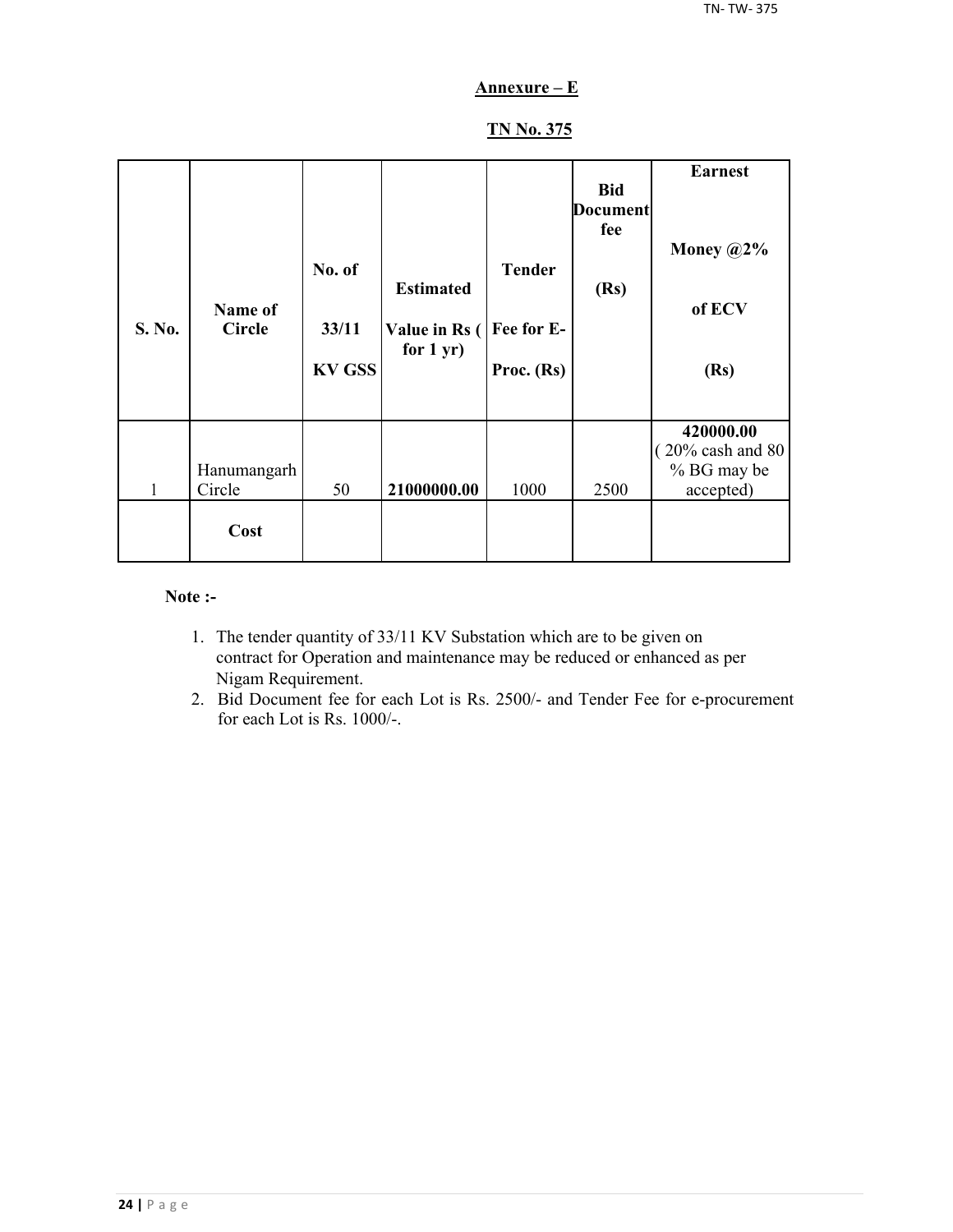TN- TW- 375

Schedule - I

#### *Bid Bank Guarantee* **(FOR EARNEST MONEY)**

**Ref : Bank Guarantee No. .................... Dated: ........**

**To, The Superintending Engineer (TW), Jodhpur Vidyut Vitran Nigam Limited, New Power House Road Jodhpur-342003**

- **1. Whereas .............................[name of the Bidder] (hereinafter called "the Bidder") has submitted its bid dated .............................[date of submission of bid] for the construction of......................... [name of contract] (hereinafter called "the Bid").**
- **2. KNOW ALL PEOPLE by these presents that WE.......................... [name of bank] of ..................... [name of country], having our registered office at................................ [Address of bank] (hereinafter called "the Bank"), are bound unto.................................... [name of Purchaser] (hereinafter called "the Purchaser") in the sum of Rs.\*\_\_\_\_\_\_\_\_\_\_\_\_\_\_\_\_ for which payment well and truly to be made to the said Purchaser, the Bank binds itself, its successors, and assigns by these**  presents. Sealed with the Common Seal of the said Bank this \_\_\_ day of \_\_\_\_\_\_\_ 200\_\_\_.
- **3. THE CONDITIONS of this obligation are:**
- **i. If the Bidder withdraws its Bid during the period of bid validity specified by the Bidder in the Bid Form; or**
- **ii. If the bidder refuses to accept the correction of error in his Bid ; or**
- **iii. If the Bidder, having been notified of the acceptance of its Bid by the Purchaser during the period of bid validity:**
- **(a) fails or refuses to execute the Contract agreement, if required; or**
- **(b) fails or refuses to furnish the performance security, in accordance with the General Conditions of Contract;**
- **4. we undertake and authorize our branch situated at Jodhpur (Rajasthan) address:**

to pay to the Purchaser up to the above amount upon **receipt of its first written demand, without the Purchaser having to substantiate its demand, provided that in its demand the Purchaser will note that the amount claimed by it is due to it owing to the occurrence of one or all of the three conditions, specifying the occurred condition or conditions.**

- **5. The decision of the SUPERINTENDING ENGINEER (TW), JODHPUR VIDYUT VITRAN NIGAM LIMITED, JODHPUR shall be final whether breach has been committed on the right to demand the amount of guarantee from us which has accrued to the purchaser.**
- **6. This guarantee shall not cease or determine, if the purchaser grants time or indulgence or vary the terms of the contract with the contractor or without our consent or knowledge.**
- **7. The guarantee herein contained shall not be affected by any change in the constitution of the contractor.**
- **8. We, \_\_\_\_\_\_\_\_\_\_\_\_\_\_\_\_\_\_\_\_\_ further undertake not to evoke this guarantee during its currency except with the previous consent of the SUPERINTENDING ENGINEER (TW), JODHPUR VIDYUT VITRAN NIGAM LIMITED, and JODHPUR.**
- **9. All disputes arising under the said guarantee between the Bank and the Nigam or between the Contractor and the Nigam pertaining to the guarantee shall be subject to the jurisdiction of Courts in Jodhpur, Rajasthan alone.**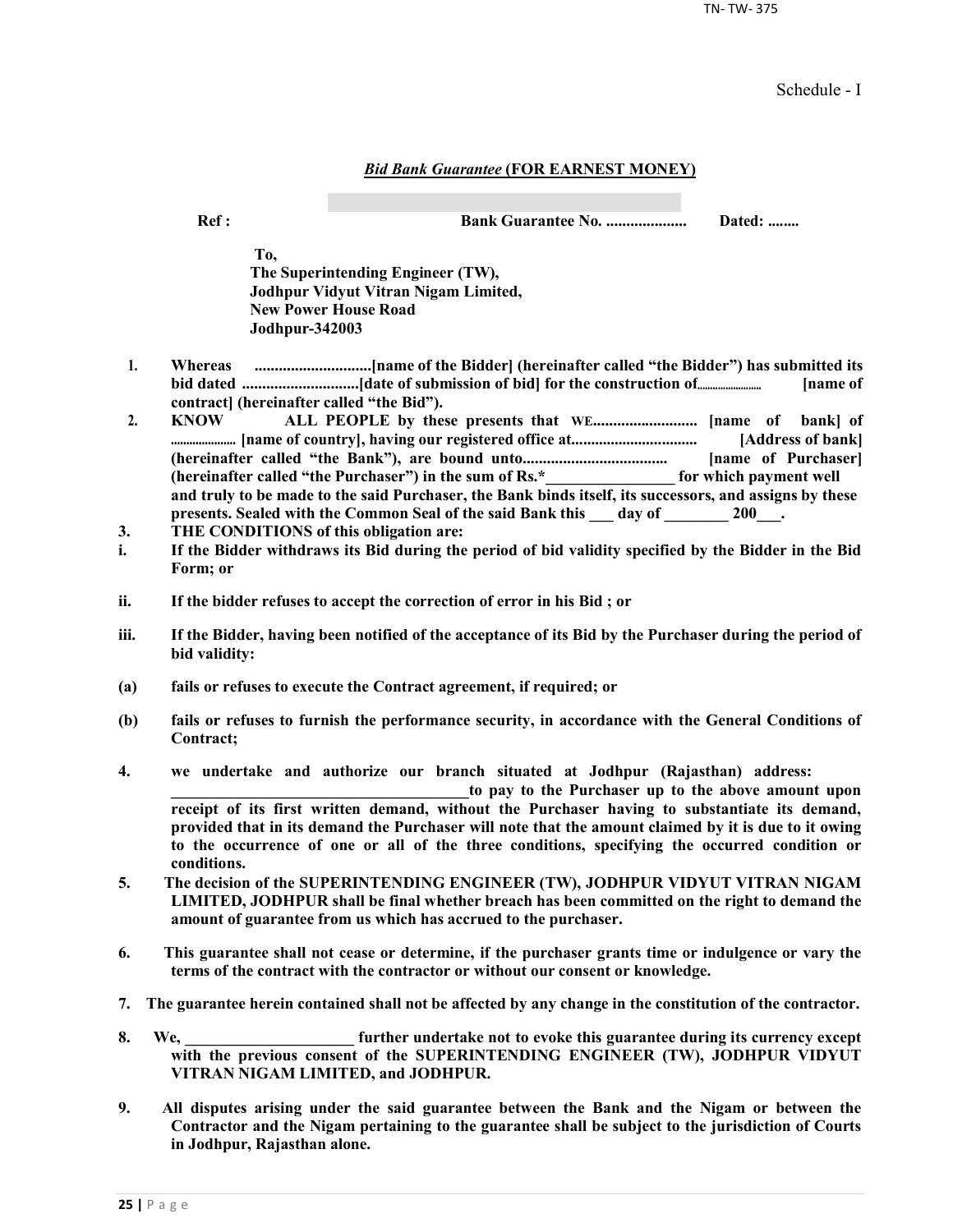**10. This guarantee will remain in force up to and including one hundred Eighty (180) days after the date**

**of the opening of bids, i.e. up to \_\_\_\_ , with a further grace period of Ninety (90) days and any demand in respect thereof should reach the Bank not later than the above date.**

**Yours faithfully,**

**Bankers (EXECUTANT)**

**Witness:-1.**

**2.**

**The Bidder should insert the amount of the guarantee in words and figures denominated in the currency of bid.**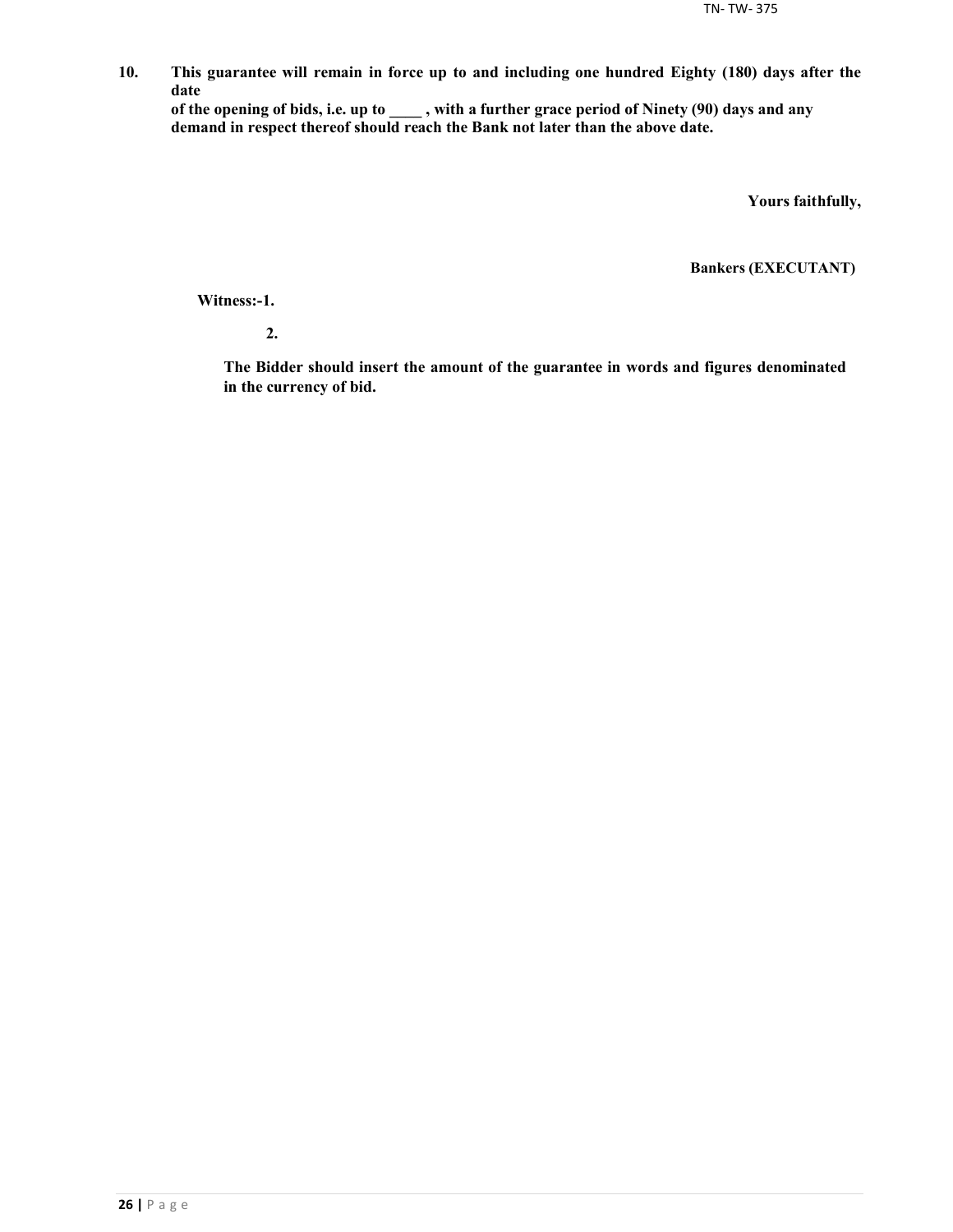| <b>SCHEDULE-2</b><br>JODHPUR VIDYUT VITRAN NIGAM LIMITED<br><b>AGREEMENT</b>                                                                                                                                                                                                                                                                                                                                                                                                 |
|------------------------------------------------------------------------------------------------------------------------------------------------------------------------------------------------------------------------------------------------------------------------------------------------------------------------------------------------------------------------------------------------------------------------------------------------------------------------------|
| (On non-judicial stamp paper of Govt. of Rajas than having stamp duty as applicable)                                                                                                                                                                                                                                                                                                                                                                                         |
| This indenture made at on this day of the Month of<br><sub>of</sub><br>between the Managing Director, Jodhpur Vidyut Vitran<br>the year $\frac{1}{\sqrt{1-\frac{1}{2}} \cdot \frac{1}{\sqrt{1-\frac{1}{2}}}}$                                                                                                                                                                                                                                                                |
| Nigam Ltd.<br>(hereinafter referred to as the Owner) which expression unless the context does not<br>permit includes successors and assigns) of the one part and                                                                                                                                                                                                                                                                                                             |
| (I) To be used in case of Limited Companies                                                                                                                                                                                                                                                                                                                                                                                                                                  |
| incorporated                                                                                                                                                                                                                                                                                                                                                                                                                                                                 |
| under the companies act and                                                                                                                                                                                                                                                                                                                                                                                                                                                  |
| having                                                                                                                                                                                                                                                                                                                                                                                                                                                                       |
| its Registered office at<br>(hereinafter referred to as<br>$\begin{tabular}{l} \hline \rule{0pt}{3ex} \rule{0pt}{3ex} \rule{0pt}{3ex} \rule{0pt}{3ex} \rule{0pt}{3ex} \rule{0pt}{3ex} \rule{0pt}{3ex} \rule{0pt}{3ex} \rule{0pt}{3ex} \rule{0pt}{3ex} \rule{0pt}{3ex} \rule{0pt}{3ex} \rule{0pt}{3ex} \rule{0pt}{3ex} \rule{0pt}{3ex} \rule{0pt}{3ex} \rule{0pt}{3ex} \rule{0pt}{3ex} \rule{0pt}{3ex} \rule{0pt}{3ex} \rule{0pt}{3ex} \rule{0pt}{3ex} \rule{0pt}{3ex} \rule$ |
| <b>Contractor</b> which                                                                                                                                                                                                                                                                                                                                                                                                                                                      |
| expression unless the context does not permit includes their successors and permitted<br>assigns).                                                                                                                                                                                                                                                                                                                                                                           |
| (2) To be used in case of Partnership concerns<br>M/s a Partnership Firm consisting of the following Partners namely:                                                                                                                                                                                                                                                                                                                                                        |
| (Age) (Residence)(Occupation)<br>(Name)<br>1                                                                                                                                                                                                                                                                                                                                                                                                                                 |
|                                                                                                                                                                                                                                                                                                                                                                                                                                                                              |
| 2                                                                                                                                                                                                                                                                                                                                                                                                                                                                            |
|                                                                                                                                                                                                                                                                                                                                                                                                                                                                              |
| 3                                                                                                                                                                                                                                                                                                                                                                                                                                                                            |
|                                                                                                                                                                                                                                                                                                                                                                                                                                                                              |
| 4                                                                                                                                                                                                                                                                                                                                                                                                                                                                            |
| (hereinafter referred to as Contractor which expression unless the context does not<br>permit includes their respective heirs, executors, administrators, legal representatives,<br>permitted<br>assigns) of the second part, witness the as follows:-                                                                                                                                                                                                                       |
| (1) The contractor, does by these presents agree to supply and execute/complete the                                                                                                                                                                                                                                                                                                                                                                                          |
| erection work of (Name of work) to the Owner and the Owner does agree to purchase<br>and execute/complete the erection work from the Contractor, the material/equipment and<br>erection work as                                                                                                                                                                                                                                                                              |
| work order No. _________ dated _________ and amendment<br>specified in the<br>letter No.                                                                                                                                                                                                                                                                                                                                                                                     |
| dated a propended and on the terms & conditions constrained in the                                                                                                                                                                                                                                                                                                                                                                                                           |
| said order and amendment letter. The General terms and conditions of the contract                                                                                                                                                                                                                                                                                                                                                                                            |
| appended hereto are considered a part of this agreement.                                                                                                                                                                                                                                                                                                                                                                                                                     |
| The Contractor has deposited Rs.<br>Rs.<br>(2)<br>$(\text{In})$                                                                                                                                                                                                                                                                                                                                                                                                              |
| $*(a)$ In cash, or<br>word<br>S                                                                                                                                                                                                                                                                                                                                                                                                                                              |
| by furnishing a Demand Draft No._____dated _______<br>drawn in<br>$*(b)$                                                                                                                                                                                                                                                                                                                                                                                                     |
| favor of<br>0r                                                                                                                                                                                                                                                                                                                                                                                                                                                               |
| *(c) by furnishing a Bank Guarantee amounting to Rs. _______________towards security and performance o<br>(* delete which is not applicable)                                                                                                                                                                                                                                                                                                                                 |
| (3) The contractor is also bound to fulfill all the conditions<br>mentioned in the above work order.                                                                                                                                                                                                                                                                                                                                                                         |
| (4) The work to be executed under this agreement shall be as per<br>terms and conditions mentioned in the above work order.                                                                                                                                                                                                                                                                                                                                                  |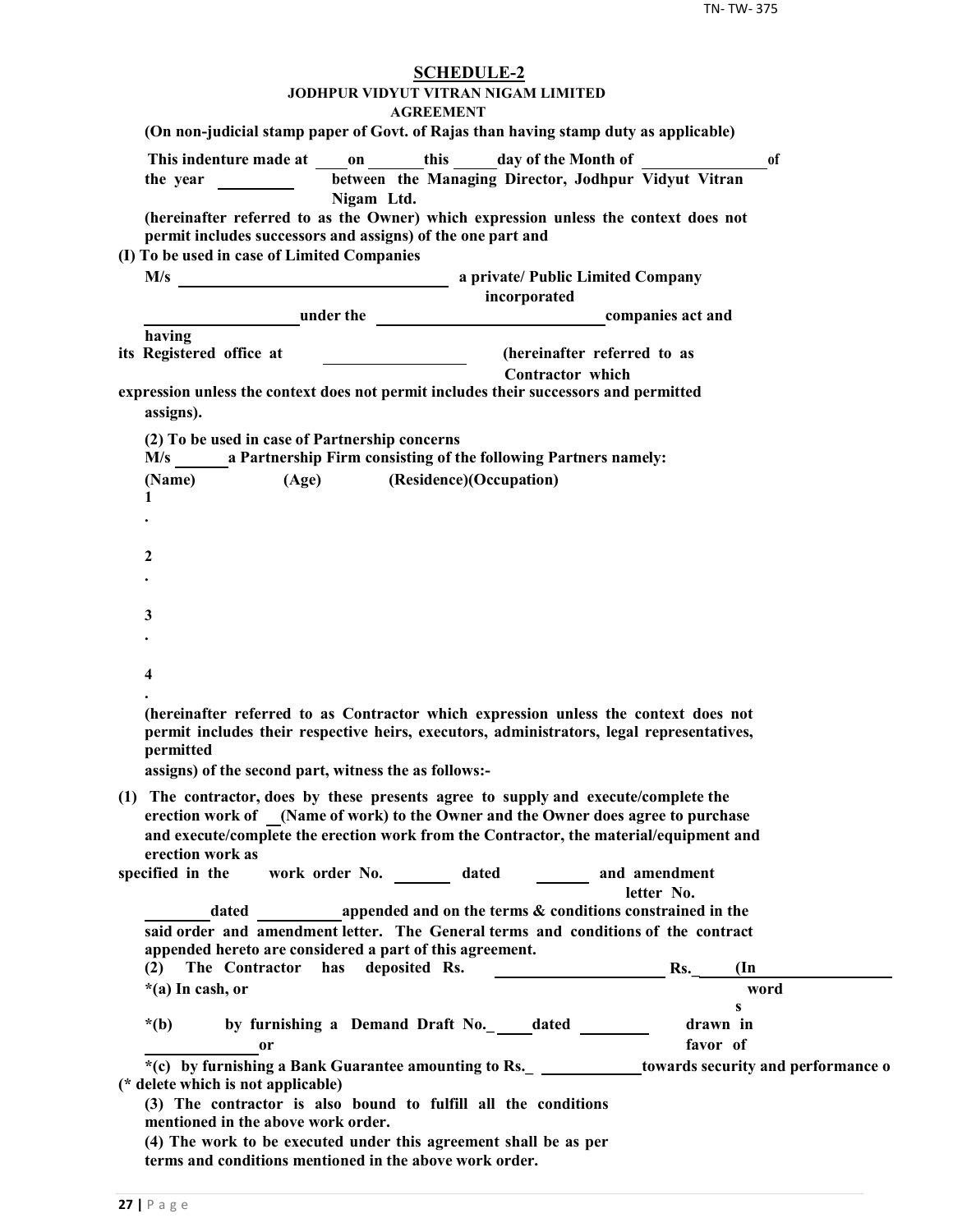| dispute as to whether any materials supplied are or are not in accordance with                              |              |  |
|-------------------------------------------------------------------------------------------------------------|--------------|--|
|                                                                                                             |              |  |
| specifications set forth in the schedule, the decision of The Superintending Engineer                       |              |  |
| (TW), JDVVNL shall be final and binding on both the parties.                                                |              |  |
| (6) The delivery shall be effected and completed as per clause No.<br>of the                                | work order   |  |
| from the date of this Work Order and amendment letter No.<br>dt.                                            | . The first  |  |
| installment of supplies will begin as per clause No.<br>the<br>work<br>0f                                   | order<br>and |  |
| amendment letter No.                                                                                        |              |  |
| to the work order.<br>dt.                                                                                   |              |  |
|                                                                                                             |              |  |
| (7) Payment of the work executed under this agreement shall as under:                                       |              |  |
| of the Work Order and amendment letter No.<br>As per clause No.                                             | dt           |  |
| to the work order.                                                                                          |              |  |
| (8) If the Contractor fails wholly or in part to fulfill this agreement, the Owner shall be entitled at his |              |  |

**discretion to retain the whole or any part of the deposit made by the Contractor under clause (2) and if the loss suffered by the Owner exceeds the amount of said deposit, he will be entitled to recover the said loss from the Contractor.**

**(9) If any sum remains due or becomes recoverable from the Contractor on account of the nonfulfillment of this agreement or on account of any other reason, the Contractor shall pay the same immediately on demand, the Owner shall be entitled to recover the same from the Contractor as arrears of Land Revenue.**

**(10) In witness of the due execution of this agreement the parties have hereunder set their hands the day and the year first above written.**

**Signed and delivered by**

| In case of                                           | (1)Signature               |                    |
|------------------------------------------------------|----------------------------|--------------------|
| <b>Limited/Partnership Shri</b>                      |                            |                    |
| Companies & Firms ation                              | (2) Signature              |                    |
| For and on behalf of                                 | (1) Signature              |                    |
| In presence of witnesses                             | (2) Signature              |                    |
| <b>Signed and</b>                                    |                            |                    |
| delivered by                                         | (1) Signature              |                    |
| In case of individuals Shri                          |                            |                    |
| Signed and delivered by                              |                            |                    |
| In case of Individuals Shri<br>witness:              | (1) Signature              | In the presence of |
| (1) Shri ation                                       | (2) Shri(1) Signatureation | (2) Signature      |
| Signed and delivered by the                          | <b>JDVVNL</b>              |                    |
| by order and on behalf of the MD of<br><b>JDVVNL</b> |                            |                    |
|                                                      |                            |                    |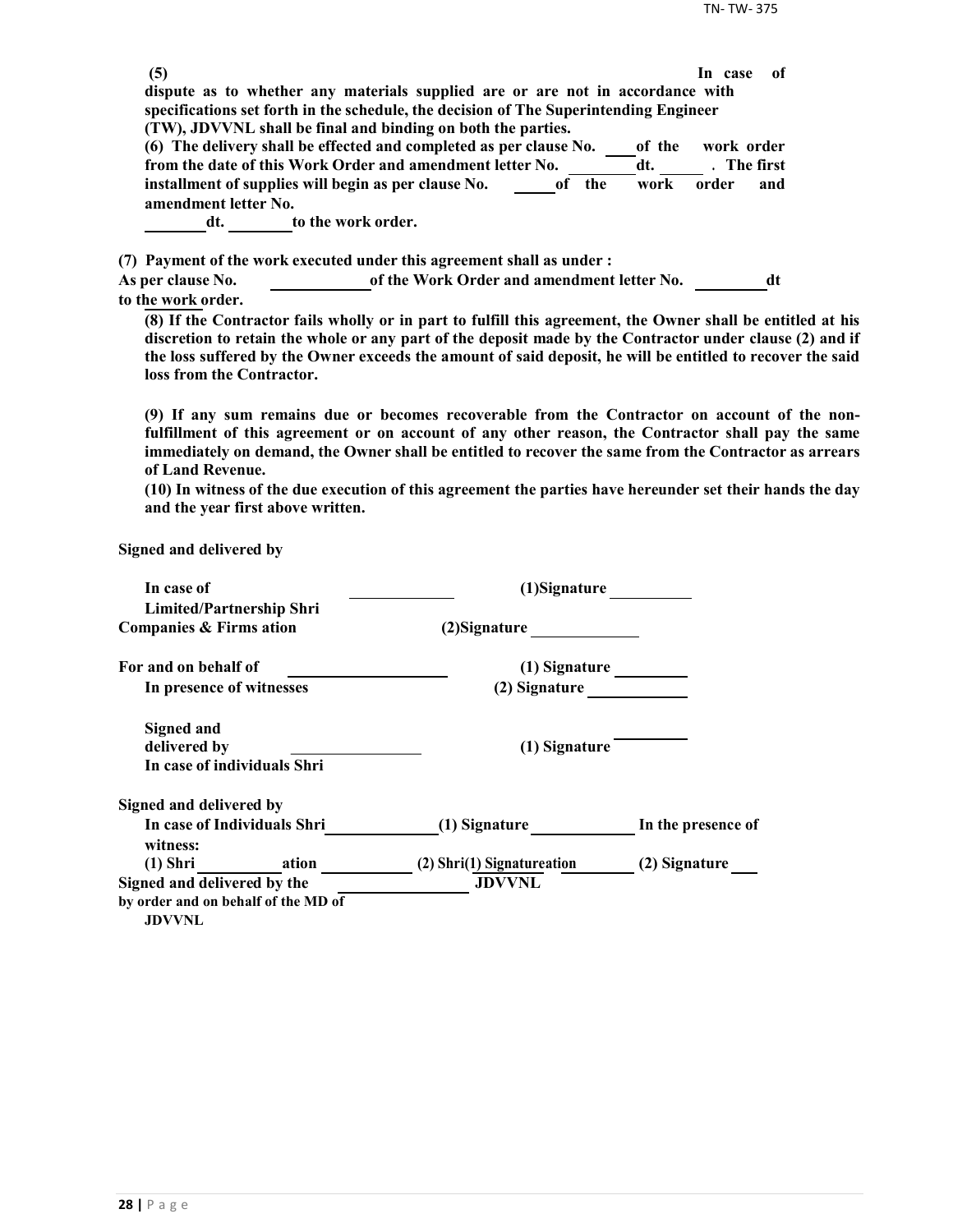## **Commercial Terms & Conditions**

Bidder's Name & Address:

| Tο                                   |
|--------------------------------------|
| The Superintending Engineer (TW),    |
| JODHPUR Vidyut Vitran Nigam Limited, |
| New Power House Road,                |
| JODHPUR $-342003$                    |
|                                      |

Dear Sirs,

Sub : Confirmation for "No Deviation" in Commercial terms & conditions of package No JdVVNL/ SE/ TW/ TN-375

We hereby confirm that there is no deviation in commercial terms  $\&$ conditions stipulated in the bidding documents and we are agreed to adhere the same strictly.

(Signature)……...........................

Date :

| Place : |  |
|---------|--|
|         |  |
|         |  |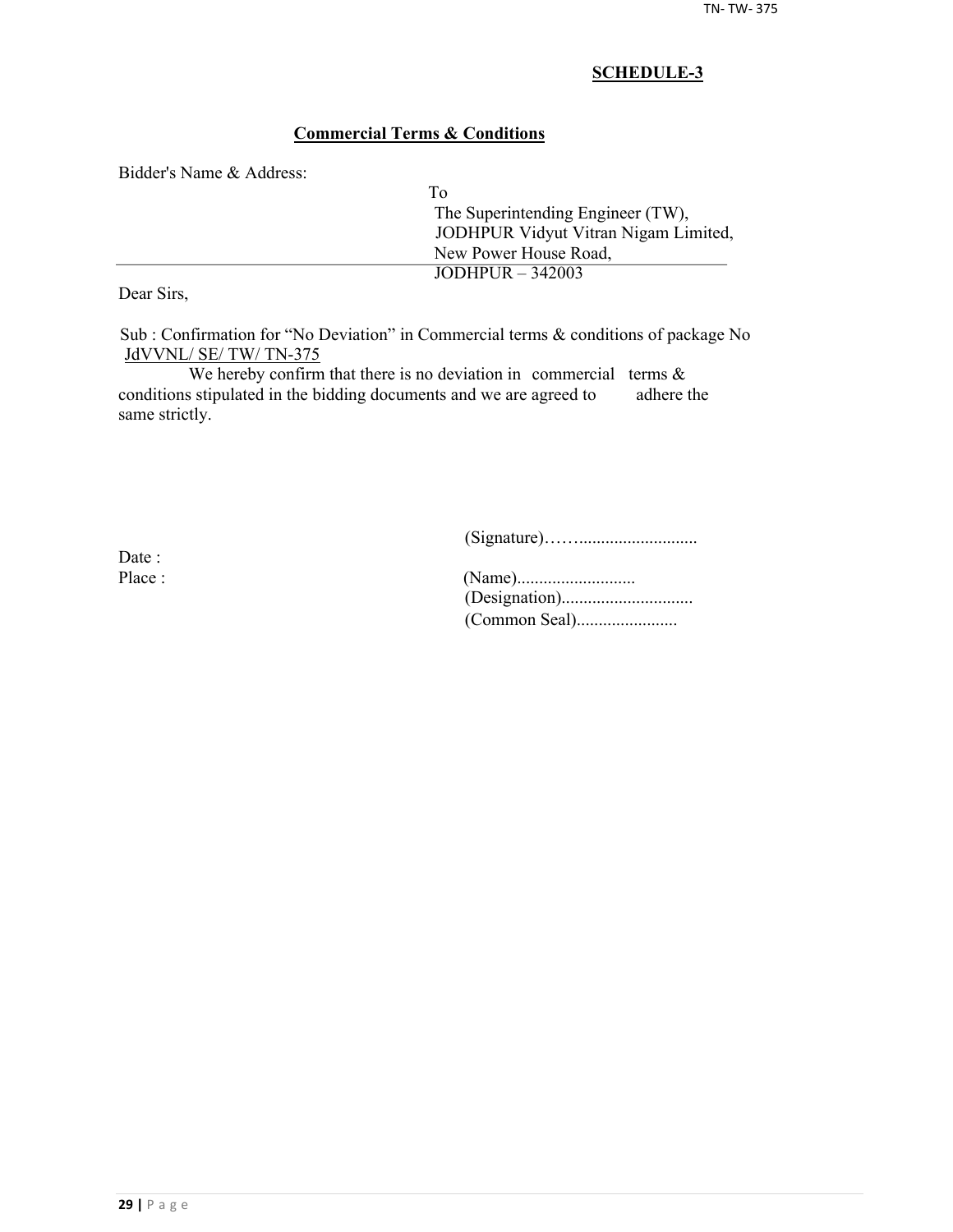## **Technical Terms & Conditions**

To

Bidder's Name & Address :

The Superintending Engineer (TW), JODHPUR Vidyut Vitran Nigam Limited, New Power House Road JODHPUR – 342003

Dear Sirs,

Sub :- Confirmation for "No Deviation" in Technical terms & conditions of package No. JdVVNL/ SE/ TW/ TN-375

We hereby confirm that there is no deviation in technical terms  $\&$  conditions stipulated in the bidding documents and we are agreed to adhere the same strictly.

We also confirm that tendered material shall be procured from vendors approved by JDVVNL and shall be conforming to various requirements of relevant ISS/Specification/orders and as per design and drawing approved by the Nigam.

(Signature) ……...........................

Date :

| Place : |  |
|---------|--|
|         |  |
|         |  |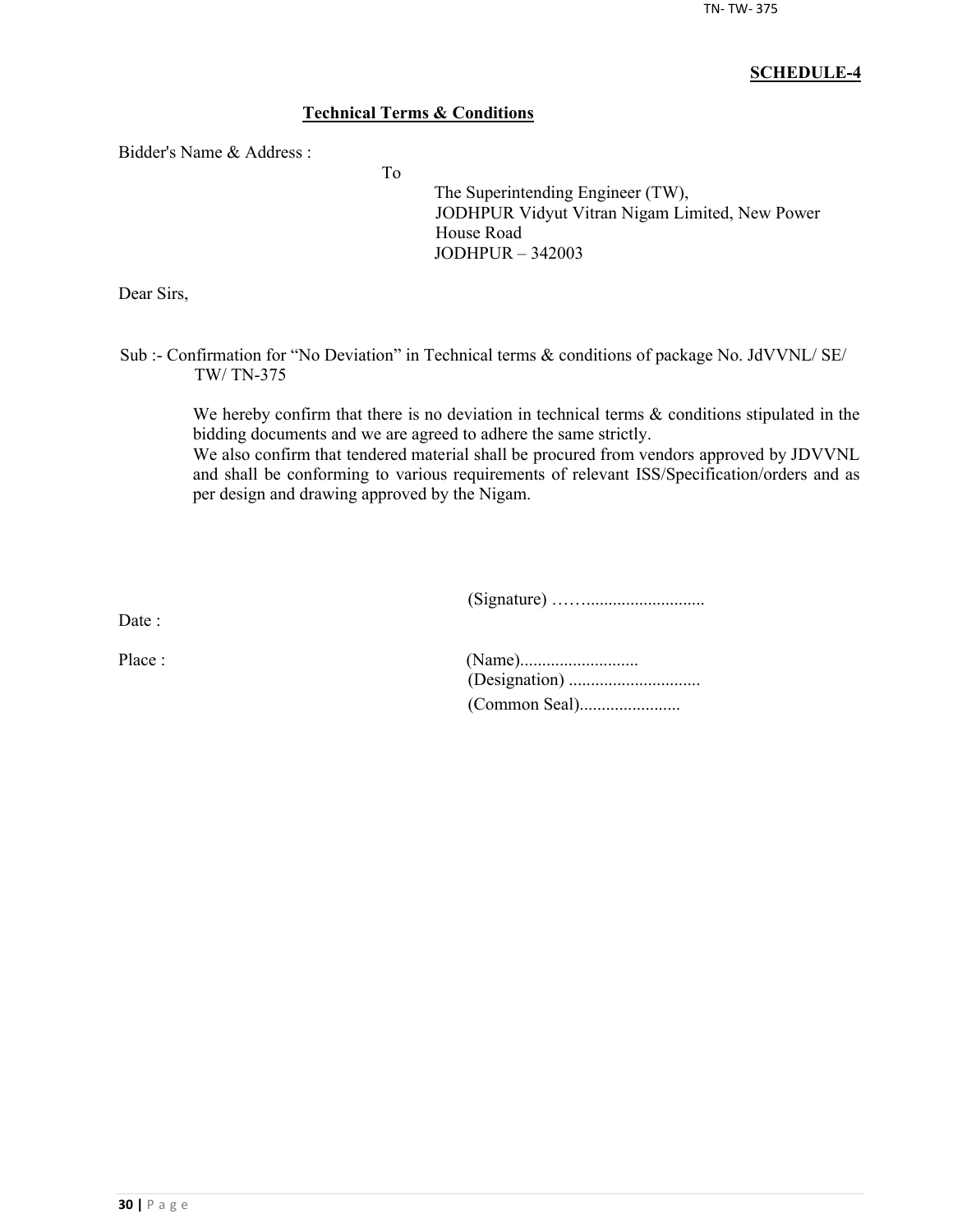#### **List of Past Experience**

Bidder's Name & Address :

To, The Superintending Engineer (TW), Jodhpur Vidyut Vitran Nigam Limited, New Power House Road JODHPUR – 342003

Dear Sirs,

We have completed /executed the work orders Turn key pacages Labour contracts required as per spec under TN-375 successfully as per details given hereunder:-

|                          |            |                  | Name        |              |
|--------------------------|------------|------------------|-------------|--------------|
| S.No                     | Details of |                  | & details   | Date of      |
|                          | ordered    | Order No. & Date |             |              |
| $\overline{\phantom{a}}$ |            |                  | of ordering | commencement |
|                          | work       |                  | utility     |              |
|                          |            |                  |             |              |
|                          |            |                  |             |              |

| Date       | Contract value of        | Whether<br>order executed                                     | Remarks |
|------------|--------------------------|---------------------------------------------------------------|---------|
| of         |                          |                                                               |         |
| completion | ordered/executed<br>work | stipulated work<br>per<br><b>as</b><br>completion<br>schedule |         |
|            |                          | <sub>or</sub><br>not                                          |         |
|            |                          |                                                               |         |
|            |                          |                                                               |         |

Note: Certificate(s) of competent authority of the utility for satisfactory execution of stated works are to be furnished along-with this schedule.

Date :

| $(Name)$ |
|----------|
|          |
|          |

Place :

(Common Seal).............................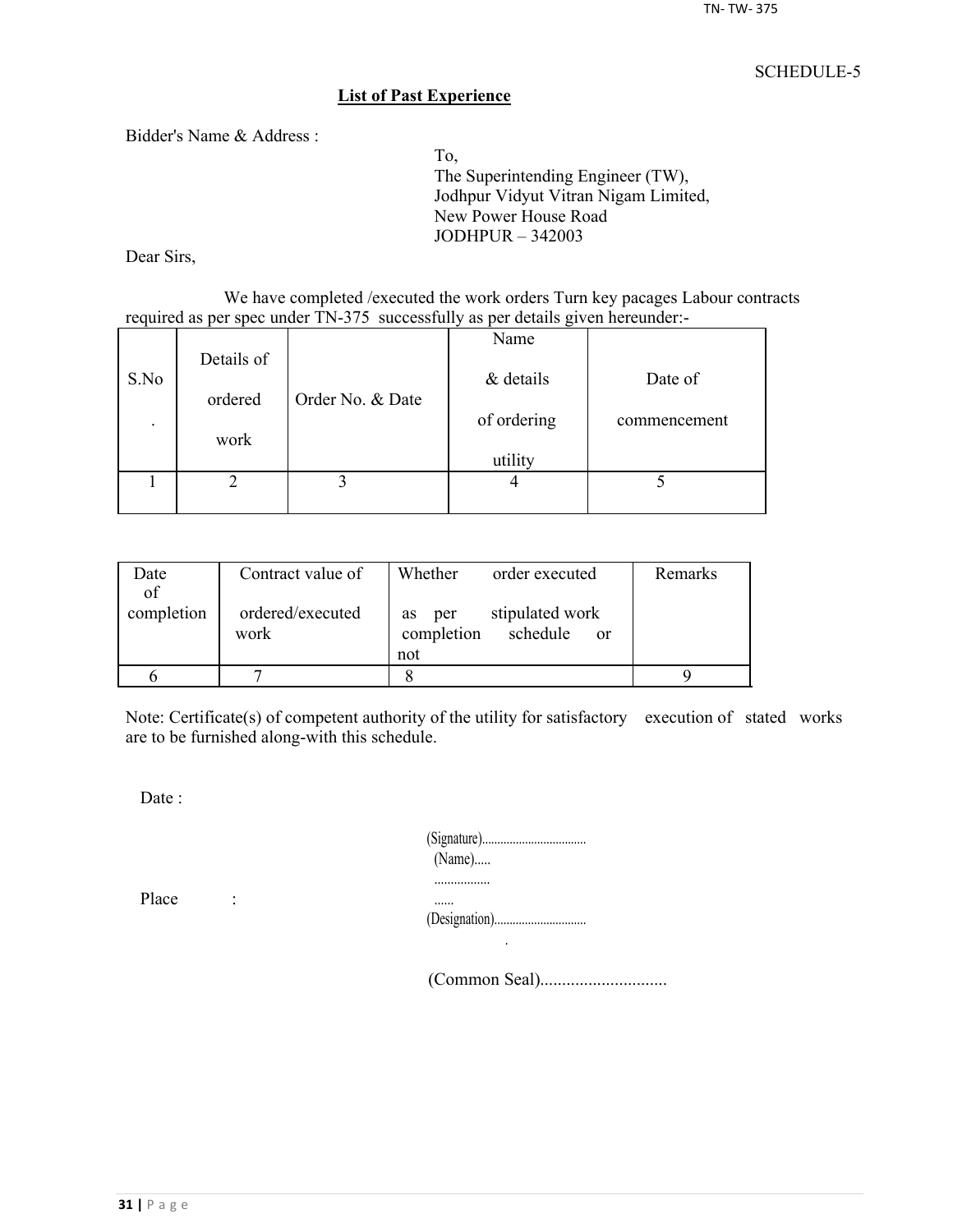## **LIST OF EQUIPMENTS AND TECHNICAL HANDS**

Bidder's Name & Address :

To, The Superintending Engineer (TW), Jodhpur Vidyut Vitran Nigam Limited, New Power House Road, JODHPUR – 342003

Dear Sirs,

We hereby declare that we have sufficient men  $\&$  machinery for successful execution of work against this tender enquiry, the details of which are given as under:-

Date :

| Place |  |
|-------|--|
|       |  |
|       |  |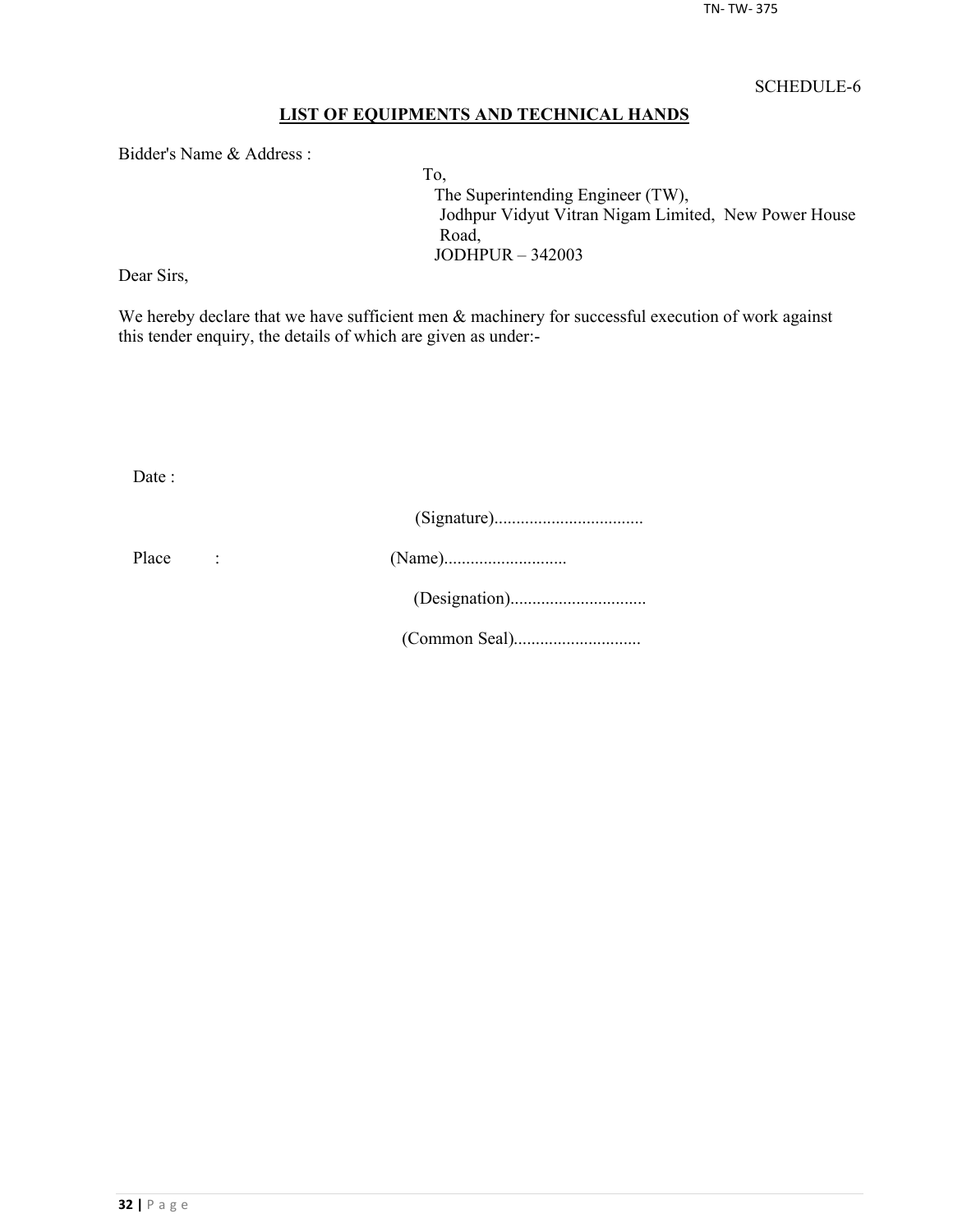## **SCHEDULE-6(A)**

#### **Qualification Requirements (Tender No.** JdVVNL/ SE/ TW/ TN-375**)**

#### **Details of Turnover during last three financial years (2014-15,2015-16 & 2016-17)**

**Bidder's Name & Address:**

**To**

**The Superintending Engineer (TW) Jodhpur Vidyut Vitran Nigam Limited New Power House Road, Jodhpur- 342003**

## **Dear Sirs,**

**We hereby declare that we are qualified for bidding in reference to "Qualification Requirements" indicated in Sec.III of the bidding documents as per details given here under:**

| S.No                    | <b>PARTICULARS</b>      | <b>DETAILS</b>          |                         |  |  |  |  |
|-------------------------|-------------------------|-------------------------|-------------------------|--|--|--|--|
| $\mathbf{1}$            | <b>Turn Over</b>        |                         | (In Crores of Rs. only) |  |  |  |  |
|                         |                         | 2014-15                 |                         |  |  |  |  |
|                         |                         | 2015-16                 |                         |  |  |  |  |
|                         |                         | 2016-17                 |                         |  |  |  |  |
| $\overline{2}$          | <b>Net Profit After</b> | (In Crores of Rs. only) |                         |  |  |  |  |
|                         | Int. & Dep.             | 2014-15                 |                         |  |  |  |  |
|                         |                         | 2015-16                 |                         |  |  |  |  |
|                         |                         | 2016-17                 |                         |  |  |  |  |
| $\overline{\mathbf{3}}$ | Corporate/              |                         | (In Lacs of Rs. only)   |  |  |  |  |
|                         | <b>Income Tax Paid</b>  | 2014-15                 |                         |  |  |  |  |
|                         |                         | 2015-16                 |                         |  |  |  |  |
|                         |                         | 2016-17                 |                         |  |  |  |  |

**and submitting the following certificate(s) /documents in support of the above: -**

- **1. Copy of Valid Contractor License.**
- **2. Copy of registration with Jodhpur-Discom, if registered.**
- **3. Copies of Audited Balance Sheet pertaining to last three years**
- **4. Furnishing of a certificate issued by a registered Chartered Accountant certifying of specified qualification requirements is essential. The name, stamp and the registration no. of the Chartered Accountant are necessary of the certificate.**

| Place: | <b>Name:</b> |
|--------|--------------|
|        |              |

| Date: | Designation: |
|-------|--------------|
|       |              |

**Signature: \_\_\_\_\_\_\_\_\_\_\_\_\_\_\_\_\_\_\_\_**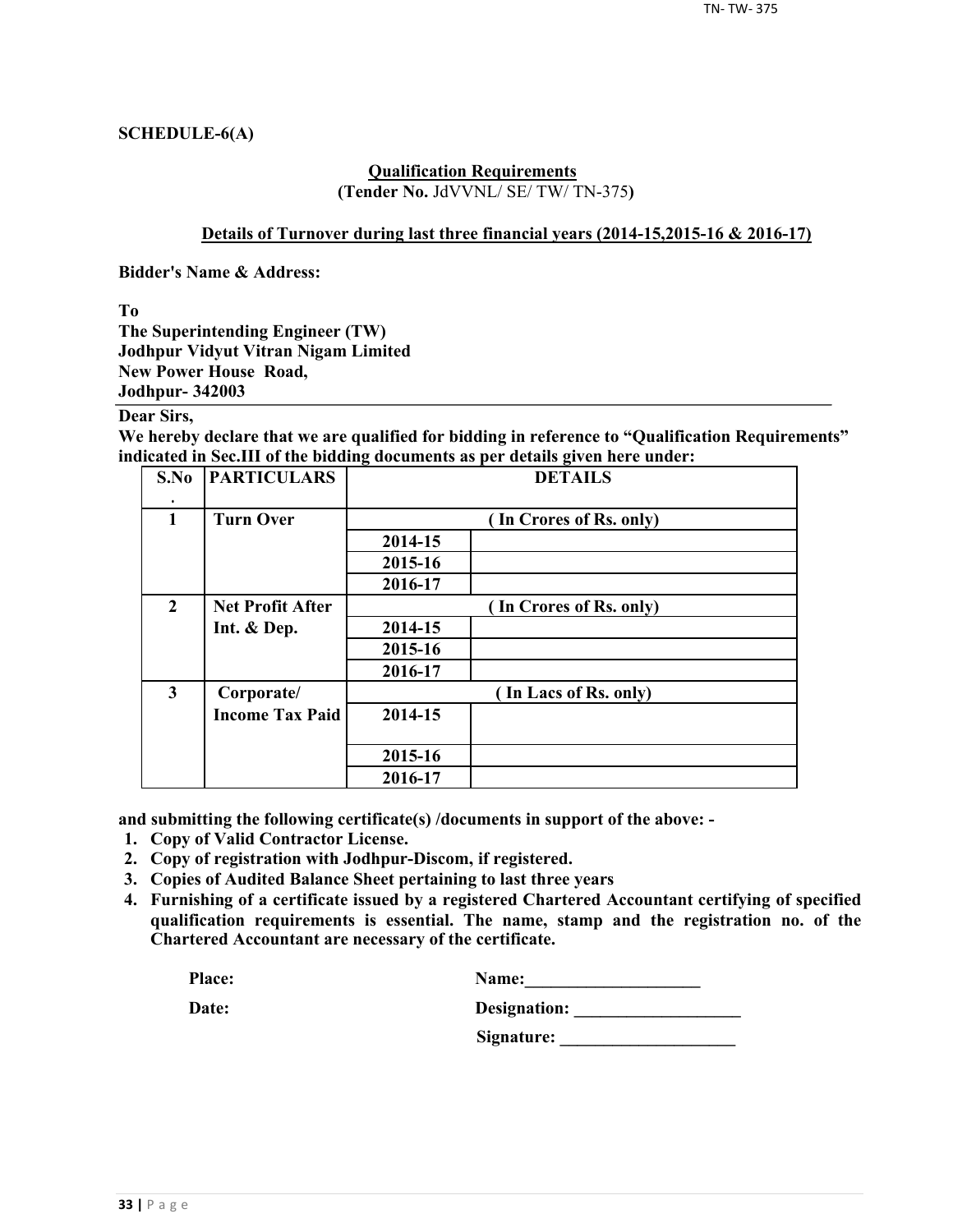#### Schedule-6(B)

#### **Qualification Requirements**

## **(Tender No.** JdVVNL/ SE/ TW/ TN-TW 375**)**

#### **Details of Works Executed during last Five financial years (2012-13, 2013-14,2014- 15, 2015-16 & 2016-17)**

| Order AvardingAuthority |                          |          | Work<br>order        | Stipulated completionPeriod | commencement         | kompletion    |         |         | Value of work actually executed (as per<br>completion certificate) during last FY<br>2012-13, 2013-14, 2014-15, 2015-16 & 2016-<br>$17)$ (Amt.in Rs. Lacs) |         |             |       | 17/ balance<br><b>Remarks</b> |  |
|-------------------------|--------------------------|----------|----------------------|-----------------------------|----------------------|---------------|---------|---------|------------------------------------------------------------------------------------------------------------------------------------------------------------|---------|-------------|-------|-------------------------------|--|
|                         | <b>DescriptionofVork</b> | No.&Date | Arrount(Rsinla<br>ହି |                             | $\mathbf{a}$<br>Date | Date of actua | 2012-13 | 2013-14 | 2014-15                                                                                                                                                    | 2015-16 | $2016 - 17$ | Total | یہ<br>ॸ<br>After              |  |
|                         |                          |          |                      |                             |                      |               |         |         |                                                                                                                                                            |         |             |       |                               |  |
|                         |                          |          |                      |                             |                      |               |         |         |                                                                                                                                                            |         |             |       |                               |  |
|                         |                          |          |                      |                             |                      |               |         |         |                                                                                                                                                            |         |             |       |                               |  |
|                         |                          |          |                      |                             |                      |               |         |         |                                                                                                                                                            |         |             |       |                               |  |
|                         |                          |          |                      |                             |                      |               |         |         |                                                                                                                                                            |         |             |       |                               |  |
|                         |                          |          |                      |                             |                      |               |         |         |                                                                                                                                                            |         |             |       |                               |  |
| <b>TOTAL:</b>           |                          |          |                      |                             |                      |               |         |         |                                                                                                                                                            |         |             |       |                               |  |

**Note:**

- **1. Copy of each work order, G-schedule & completion report be enclosed.**
- **2. Completion report must be certified by a competent technical officer only, i.e. not below the rank of Executive Engineer as per Qualification Requirement mentioned at section –I and should also be duly attested by Notary Public.**
- **3. Furnishing of the completion report of each of work executed specially indicating the amount thereof, is essential as the qualification of the bidder shall be determined on this basis. The Work experience shall not be counted on account of non-furnishing of such documents.**

**(Signature) ……...........................**

**Date :**

**Place : (Name)........................... (Designation) .............................. (Common Seal).......................**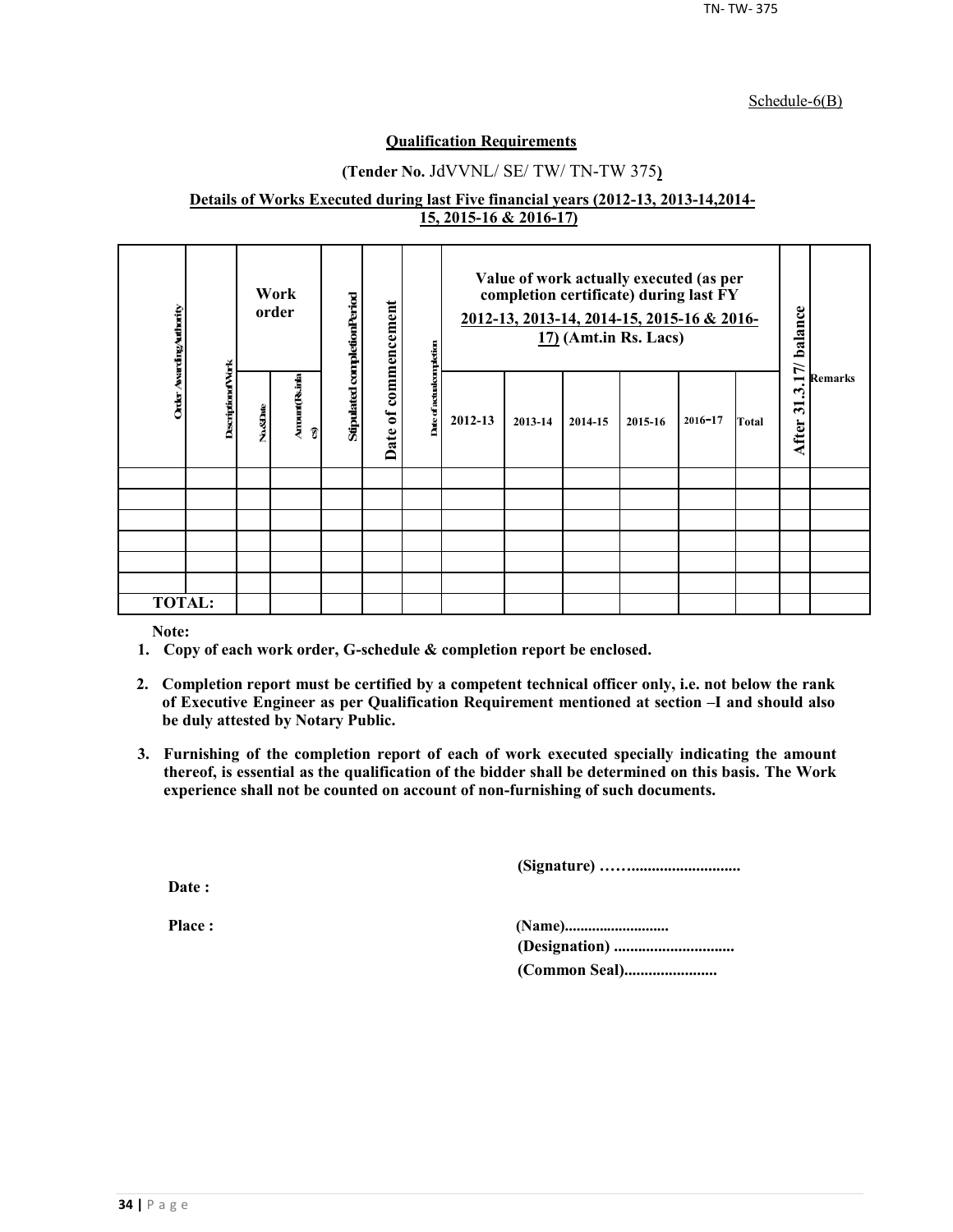# **SECURITY BANK GUARANTEE FOR SAFE CUSTADY OF 33/11 KV GSS REGARDING OPERATION AND MAINTENANCE OF GSS**

**The Superintending Engineer (TW),**

# **JDVVNL, Jodhpur**

**Bank Guarantee No…………………… Date………………**

Whereas M/s…………………………has entered into a contact with Jodhpur Vidyut Vitran Nigan Limited, New Power House Road, Jodhpur-342003(Raj.) the Nigam (herein after called the Nigam) vide work order no.JDVVNL /SE(TW)/XEN(TW)..........for contract of operation and maintenance of GSS. And where as under the terms of the said contract the contractor is to furnish the Nigam a security Bank

Guarantee for an amount of,……………………………………………………… for safe custody of 33/11 KV GSS i.e.loss on account of damages, fire, riots and flud for GSS under contract.

And whereas the contractors has requested Bank having its registered office at …………………………………………………..…………. to guarantee to pay the due payments by the contractor of the aforesaid amount of the Nigam.

Now we ……………………………………………………………………………….hereby agree unequivocally and unconditionally to pay within 48 hours on demand in written from the Nigamn or any officer authorized by it in this behalf and without demur, any amount upto and not exceeding

Rs………………………………………..to the Nigam on behalf of the contractor.

The Guarantee shall be valid and binding on us ……………………………………………..for the period of 12 months from this date and shall not be terminable or affected by notice of any change in the constitution of the Bank or of the Firm or contractors or by any other reason whatsoever and the

……………………………………………………..liablity hereunder shall not be impaired or discharge by any extension of time of variations of alternations made give conceded, agreed to with or without our knowledge or consent, by or between the parties to the said written contract.

All the rights of the Nigam under this Guarantee shall be relieved and discharged from all liabilities there under:

All disputes arising under the said guarantee between the Bank and the Nigam or between the supplier and the Nigam pertaining to this Guarantee shall be subject to the Jurisdiction of Court at Jaipur, Rajasthan.

Notwithstanding any thing to the contrary contained herein:

1. Our liability under this Bank Guarantee shall not exceed ………………………………………

2. This Bank Guarantee shall be valid upto …………………….. with claim period Three months upto ……………………..

3. We are liable to pay the Gurantee amount or any part thereof under this Guarantee only and only if you serve upon us a written claim or demand on or before Date :…………………..

**Yours faithfully,**

**Bankers (EXECUTANT)**

**Witness:-1.** 

**2.**

**The Bidder should insert the amount of the guarantee in words and figures denominated in the currency of bid.**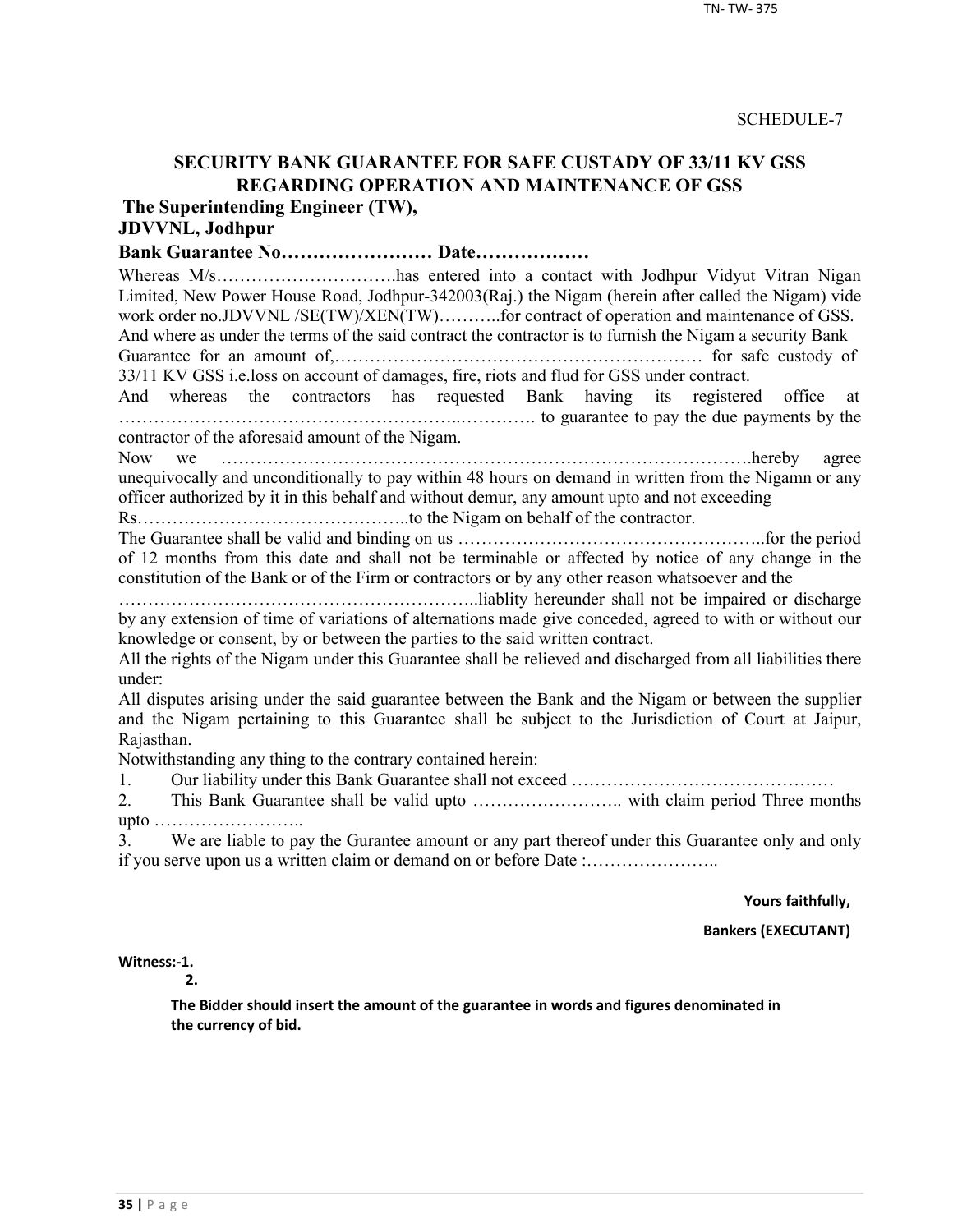|                                                                                |                                  |                                      |                                                                                                    | <b>ANNEXURE-I</b> |
|--------------------------------------------------------------------------------|----------------------------------|--------------------------------------|----------------------------------------------------------------------------------------------------|-------------------|
| Name of 33 KV S/S                                                              |                                  |                                      | PTW/Book No.                                                                                       |                   |
| The Shift Incharge,<br>33/11 KV Sub-Station                                    |                                  |                                      |                                                                                                    |                   |
|                                                                                |                                  |                                      |                                                                                                    |                   |
| 1.<br>2.                                                                       |                                  |                                      |                                                                                                    |                   |
| 3.                                                                             |                                  |                                      | Signature:<br>Name of Employee:<br>Designation:<br>Office:<br>Time:<br>Date:                       |                   |
| <b>PTW</b>                                                                     |                                  |                                      |                                                                                                    |                   |
| I<br>feeder                                                                    |                                  |                                      |                                                                                                    |                   |
| (i)<br>(ii)                                                                    | Earthing to be done at work site | Feeder is isolated from 33/11 KV S/S |                                                                                                    |                   |
|                                                                                |                                  |                                      | Shift Incharge:<br>Designation:<br>Office:                                                         |                   |
| Signature of Employee:                                                         |                                  |                                      |                                                                                                    |                   |
| Return of PTW                                                                  | Time                             | Page No.                             |                                                                                                    |                   |
| I<br>completing of work. All men and material have been removed from the line. |                                  |                                      | hereby return the PTW No. _________ issued to me at _________________on dated ______________ after |                   |
|                                                                                |                                  |                                      | Signature:<br>Name:<br>Designation:<br>Office:<br>Time:<br>Date:                                   |                   |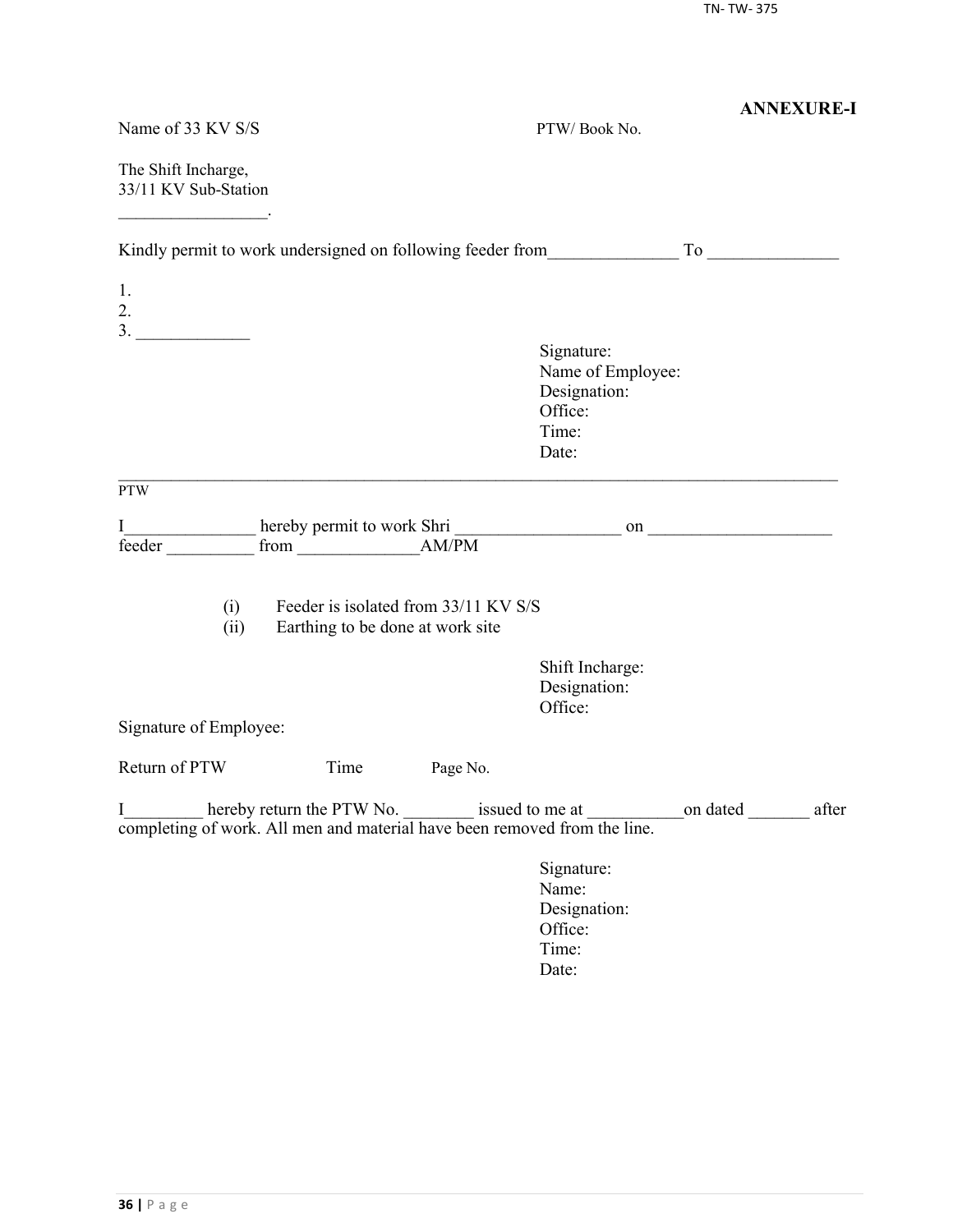## **ANNEXURE-II**

## **IDENTITY CARD** (Contractors labour)

**Card S. No.**



Name of the Employee: Father"s name: Age/Date of birth: Name of contractor: Name of the work: Work Location: Work Order No. & date.:

Employee Signature

Signature of contractor: Counter signature:

Valid from …………To …………..<br>
This card is valid only for 60 days) Signature of concerned XEN<br>
with rubber seal (This card is valid only for 60 days) with rubber seal  $JDVVNL$ 

Note: - This identity card is valid for use in the 33/11 KV JDVVNL Sub-Station premises only.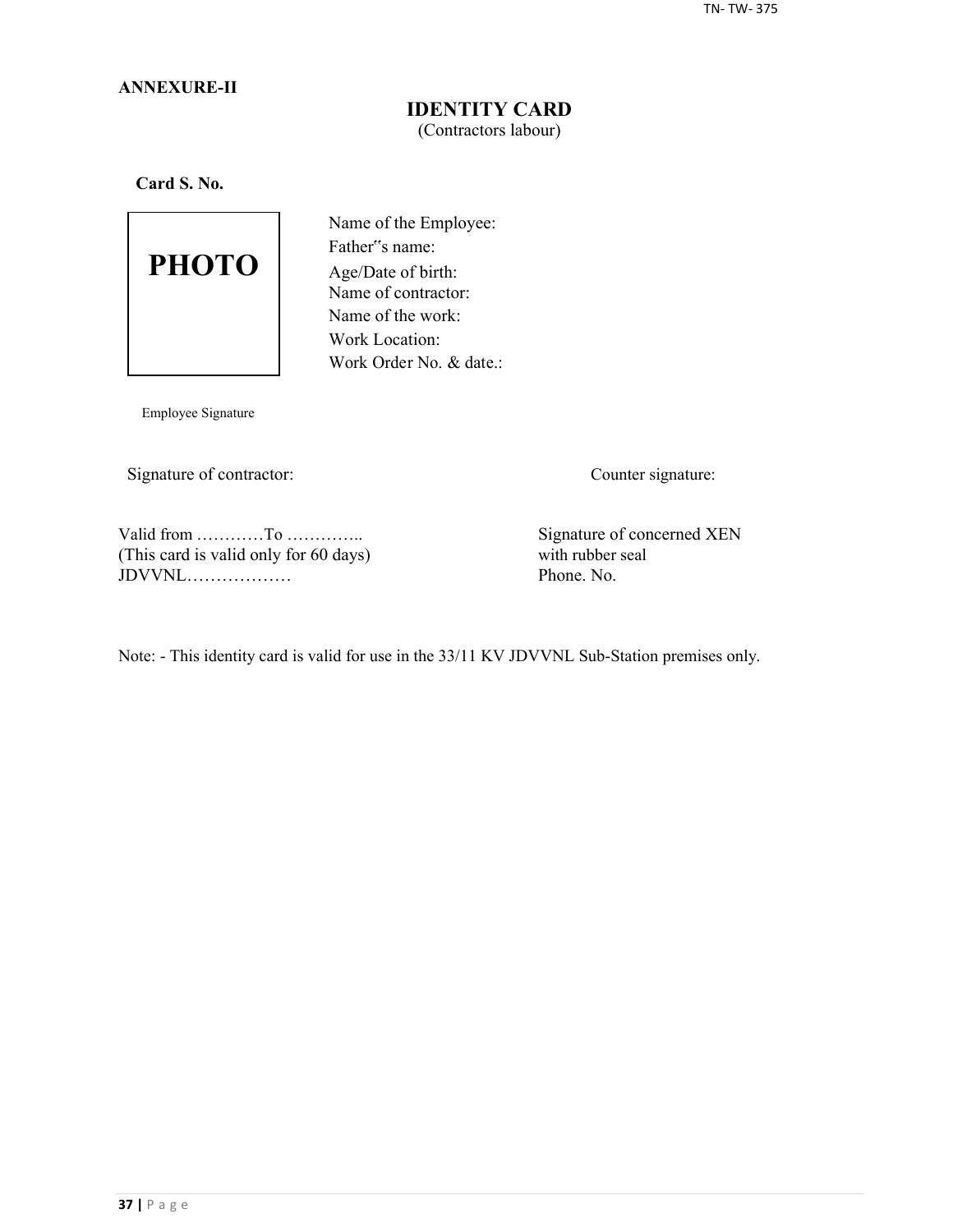# **THE DETAILS TO BE FILLED HOURLY BY AUTHORISED CONTRACTOR PERSON ON DUTY**

|                   | <b>LOAD OF</b>     | <b>VOLTAGE OF</b>  | <b>AMBIENT</b> | <b>TRIPPING OF</b>                   | <b>OIL LEVEL</b> | <b>BREATHER</b>  | <b>REMARKS</b> |
|-------------------|--------------------|--------------------|----------------|--------------------------------------|------------------|------------------|----------------|
| <b>HOUR</b>       | <b>TRANSFORMER</b> | <b>TRANSFORMER</b> |                | <b>TEMPRATURE   FEEDER BREAKER  </b> |                  | <b>CONDITION</b> |                |
| 1.00              |                    |                    |                |                                      |                  |                  |                |
| 2.00              |                    |                    |                |                                      |                  |                  |                |
| $\overline{3.00}$ |                    |                    |                |                                      |                  |                  |                |
| 4.00              |                    |                    |                |                                      |                  |                  |                |
| 5.00              |                    |                    |                |                                      |                  |                  |                |
| 6.00              |                    |                    |                |                                      |                  |                  |                |
| 7.00              |                    |                    |                |                                      |                  |                  |                |
| 8.00              |                    |                    |                |                                      |                  |                  |                |
| 9.00              |                    |                    |                |                                      |                  |                  |                |
| 10.00             |                    |                    |                |                                      |                  |                  |                |
| 11.00             |                    |                    |                |                                      |                  |                  |                |
| 12.00             |                    |                    |                |                                      |                  |                  |                |
| 13.00             |                    |                    |                |                                      |                  |                  |                |
| 14.00             |                    |                    |                |                                      |                  |                  |                |
| 15.00             |                    |                    |                |                                      |                  |                  |                |
| 16.00             |                    |                    |                |                                      |                  |                  |                |
| 17.00             |                    |                    |                |                                      |                  |                  |                |
| 18.00             |                    |                    |                |                                      |                  |                  |                |
| 19.00             |                    |                    |                |                                      |                  |                  |                |
| 20.00             |                    |                    |                |                                      |                  |                  |                |
| 21.00             |                    |                    |                |                                      |                  |                  |                |
| 22.00             |                    |                    |                |                                      |                  |                  |                |
| 23.00             |                    |                    |                |                                      |                  |                  |                |
| 24.00             |                    |                    |                |                                      |                  |                  |                |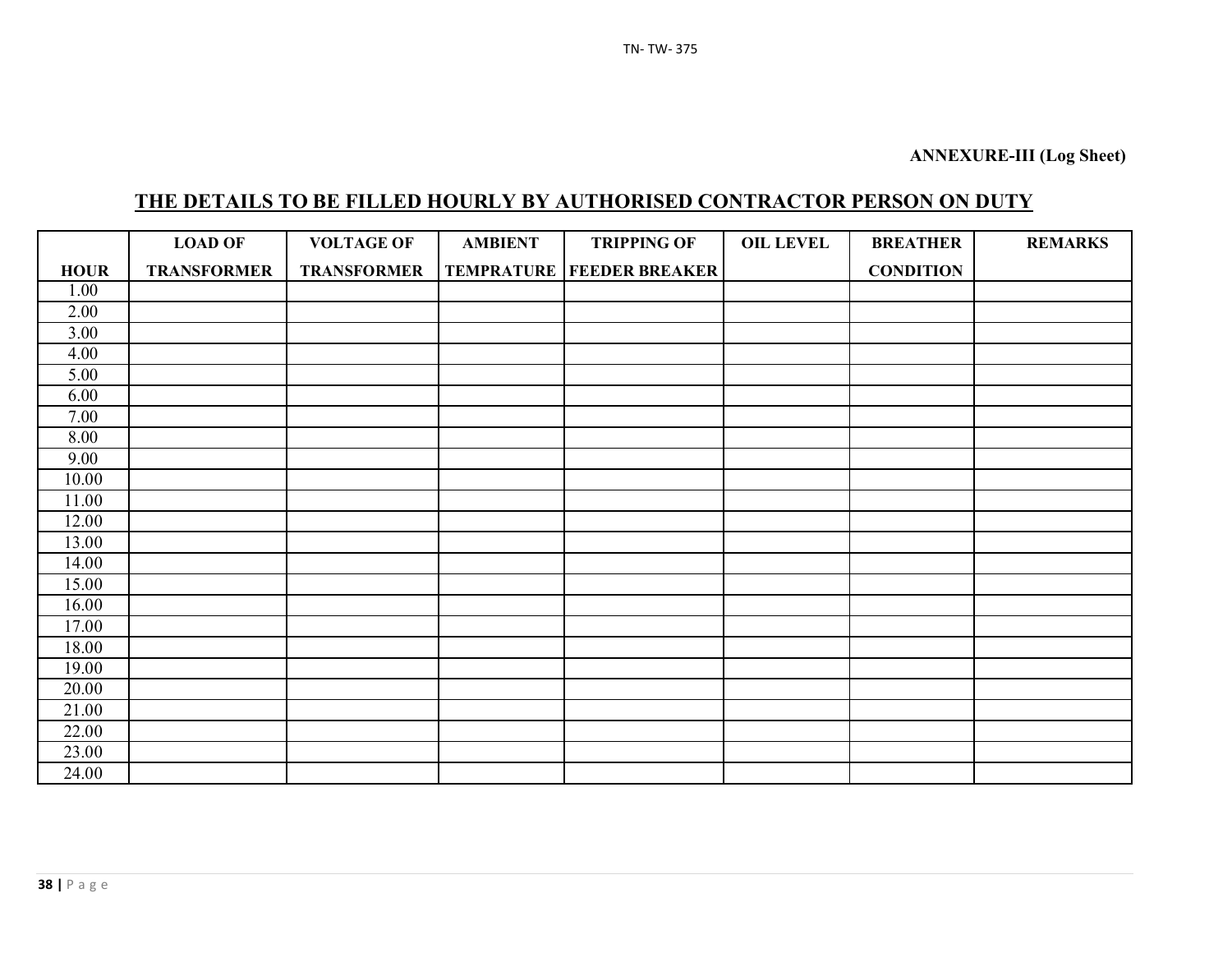#### FORM-V

#### FORM OF CERTIFICATE BY PRINCIPAL EMPLOYER (RULE 21 (2)

Certified that I have engaged the applicant (name of the contractor) as a contractor in my establishment. I undertake to be bound by all the provisions of the contractor labour (Regulation and Abolition) act, 1970 and the contract labour (Regulation and Abolition) Rajasthan State Rules, 1971, in respect of the employment of contract labour by the applicant in my establishment.

Date:-

Place:-<br>
Signature of Principal employers

Name & address of employers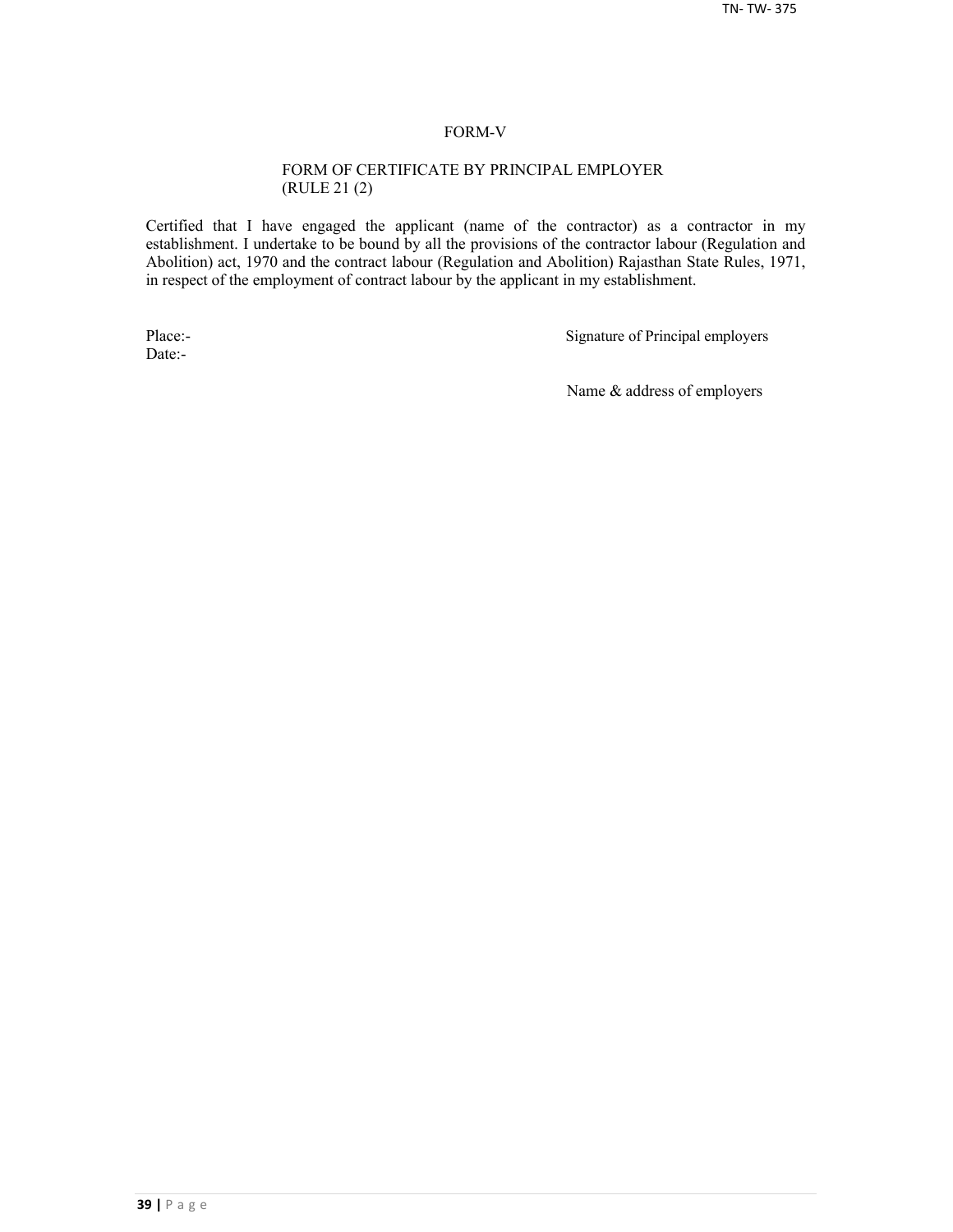#### FORM –VI (SEE RULE 25(1)) GOVERNMENT OF RAJASTHAN OFFICE OF THE LICENSING OFFICER

License No. 2012 Dated: The paid Rs.

1. License is hereby granted to **the under section 12 (2) of the Contract Labour** (Regulation & Abolition) Act, 1970, subject to the condition specified in Annexure/ The license shall remain in force.

Till:\_\_\_\_\_\_\_\_\_\_\_\_\_\_\_\_

Signature and seal of licensing officer

#### RENEWAL  $[PHH]$   $[20(2)]$

| NULLZJ(Z)       |                      |                |  |  |  |  |
|-----------------|----------------------|----------------|--|--|--|--|
| Date of Renewal | Fee paid for renewal | Date of expiry |  |  |  |  |
|                 |                      |                |  |  |  |  |
|                 |                      |                |  |  |  |  |
|                 |                      |                |  |  |  |  |

Date:-<br>
Signature and seal of licensing officer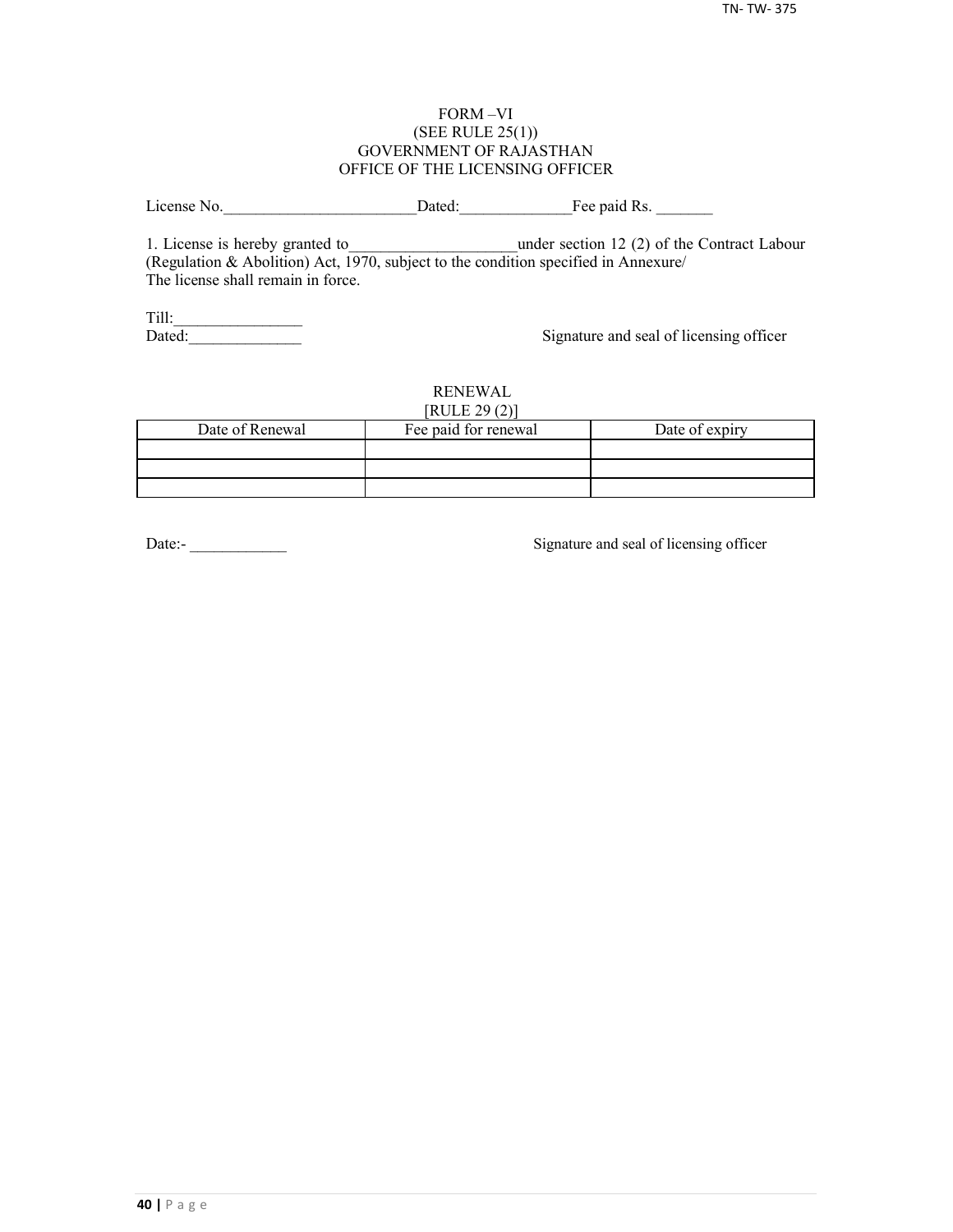## Form-VII (See Rule 73)

#### Part-I

## REGISTER OF PARTICULARS OF CONTRACTORS

- (1)Name and address of the Principal –Employer
- (2) Name and address of the Establishment

| No. | Name and address of | Nature of work on contractor | Location of contractor |
|-----|---------------------|------------------------------|------------------------|
|     | contractor          |                              | work                   |
|     | . .                 |                              |                        |

| Period of contract | Amount/Value of | Max. No. of workmen    | Security deposits with the |
|--------------------|-----------------|------------------------|----------------------------|
| from To            | contractor      | employed by contractor | Principal Employer         |
|                    | ∸               |                        |                            |

## PART –II

## PROGRESS OF CONTRACTOR WORK

Name of Contractor: Nature of work:

| Wages period | Max. number of        | Total amount of wages | Amount actually disbursed |
|--------------|-----------------------|-----------------------|---------------------------|
|              | workmen employed by   | earned by the workmen | on pay day.               |
|              | the contractor during |                       |                           |
|              | the wages period      |                       |                           |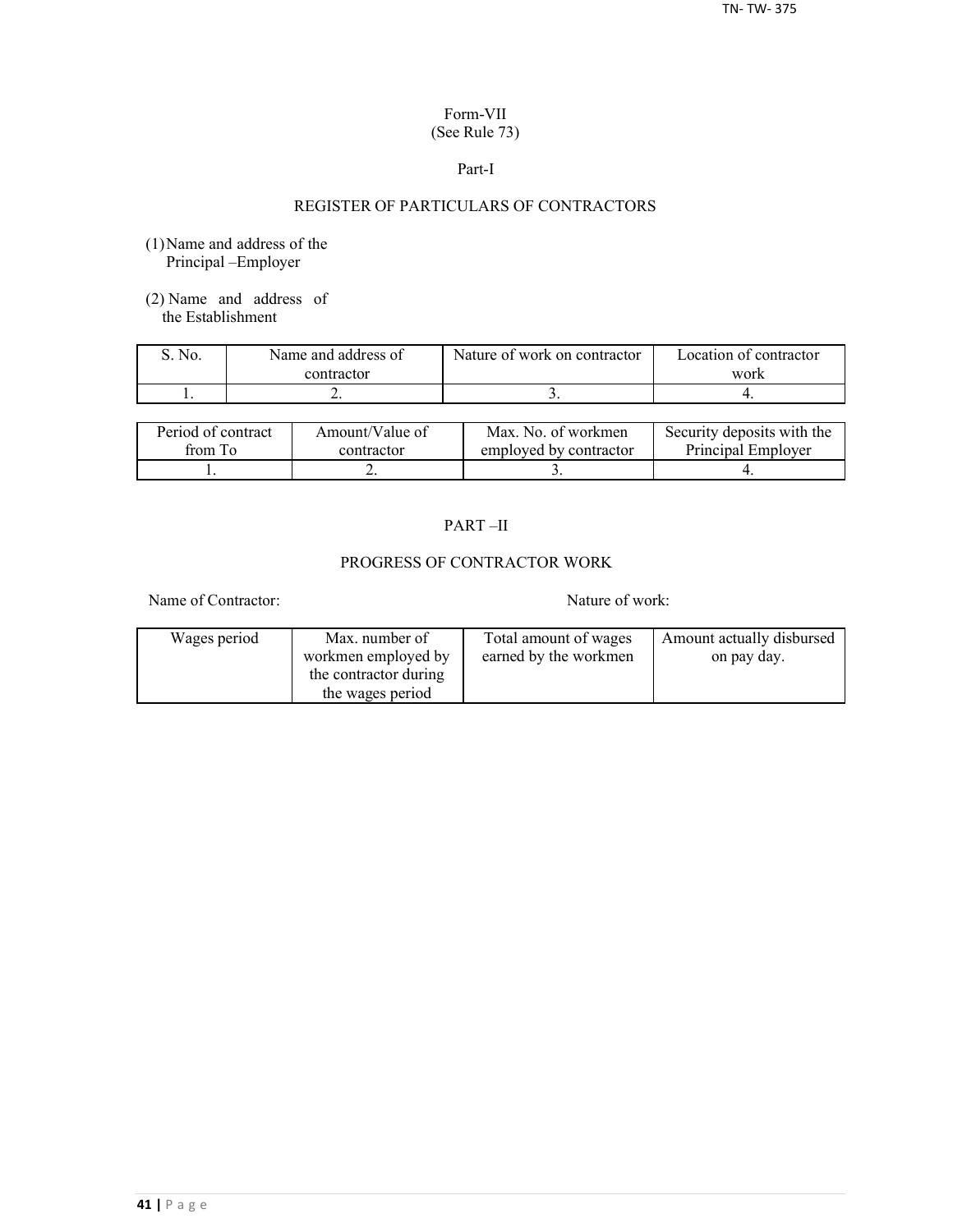## FORM-VIII (See Rule 74) REGISTER OF WORKMEN EMPLOYED BY CONTRACTOR

Name and address of Name and address of establishment in /under contractor: which contract is carried on

Name and location of Name and address of Principal-

 $\mathcal{L}_\text{max}$ 

Employer work\_\_\_\_\_\_\_\_\_\_\_\_\_\_\_\_\_\_\_\_\_\_\_\_\_\_\_\_\_

|                    | EIIIDIOVEI WOIK |         |             |               |             |                        |         |
|--------------------|-----------------|---------|-------------|---------------|-------------|------------------------|---------|
| S. No.             | Name and        |         | Age and Sex |               | Father's    | Name of                |         |
|                    | surnames of     |         |             |               | /Husband 's | employment/Designation |         |
|                    | workmen         |         |             |               | name        |                        |         |
|                    |                 |         |             |               |             |                        |         |
|                    | Permanent Home  | Present |             | Date of       | Date of     | Signature or           | Remarks |
| address of workmen |                 | address |             | commencement  | termination | thumb                  |         |
| (Village $&$       |                 |         |             | of employment | of          | impression of          |         |
| Tehsil/Taluka and  |                 |         |             | Date of       | employment  | workmen                |         |
|                    | Distt.          |         |             | termination   |             |                        |         |

## Form-IX (See Rule 75) EMPLOYMENT CARD

| Name | and | address |  | of Contractor   Name and address of Establishment in/ under<br>which contract is certified on |
|------|-----|---------|--|-----------------------------------------------------------------------------------------------|
|      |     |         |  | Name & Address of Principal- Employer                                                         |

| Name of workman | S. No. in the register of<br>workman employed | Name of<br>employment/designation | Wages rate (with<br>particular of unit in |
|-----------------|-----------------------------------------------|-----------------------------------|-------------------------------------------|
|                 |                                               |                                   | case of piece work)                       |
|                 |                                               |                                   |                                           |
| Wage period     | Period of employment                          | Remarks                           | Signature of<br>contractor                |
|                 |                                               |                                   |                                           |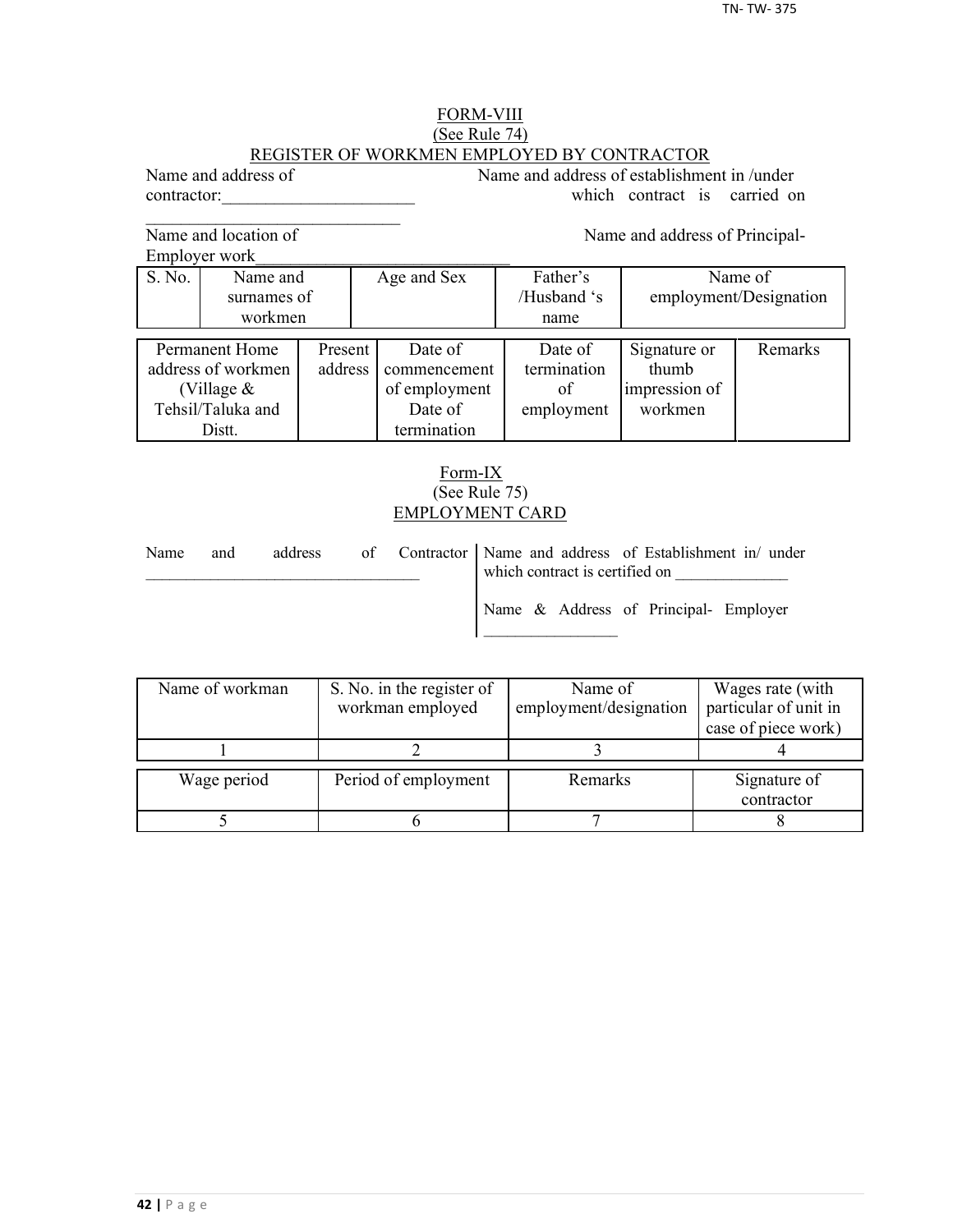## FORM-X See Rule 81(2) ANNUAL RETURN OF PRINCIPAL EMPLOYER TO BE SENT TO THE REGISTERING **OFFICER**

Return for the year ending  $31<sup>st</sup>$  Dec

- (1) Full name and address of the Principal-Employer.
- (2) Name of Establishment :
	- (a) District :
	- (b) Postal Address.
	- (c) Nature of operation/
		- Industry / work carried on.
- (3) Full name of the manager or person responsible for supervision and control of the Establishment.
- (4) Maximum No. of work men employed as contract labor on any day during the year.
- (5) Total number of days during the year on which contract labor was employed .
- (6) Total number of man- days worked by contractor labor during the year.
- (7) Maximum No. of workmen employed directly on any day during the year.
- (8) Total no. of man days during the year on which directly employed labor was employed.
- (9) Total No. of man days worked by directly employed workmen .
- (10) Nature of work on which contract laboures was employed.
- (11) Amount of security Deposits made by contractors (Give contractor-wise).
- (12) Amount of security deposit forfeited together with the names of contractor, if any.
- (13) Whether there is any changes in the management of the establishment its location or any particular furnished to Registering officer in the form of Application for Registration at the time of Registration, if so, from what date?

Place:

Date:

Principal-Employer